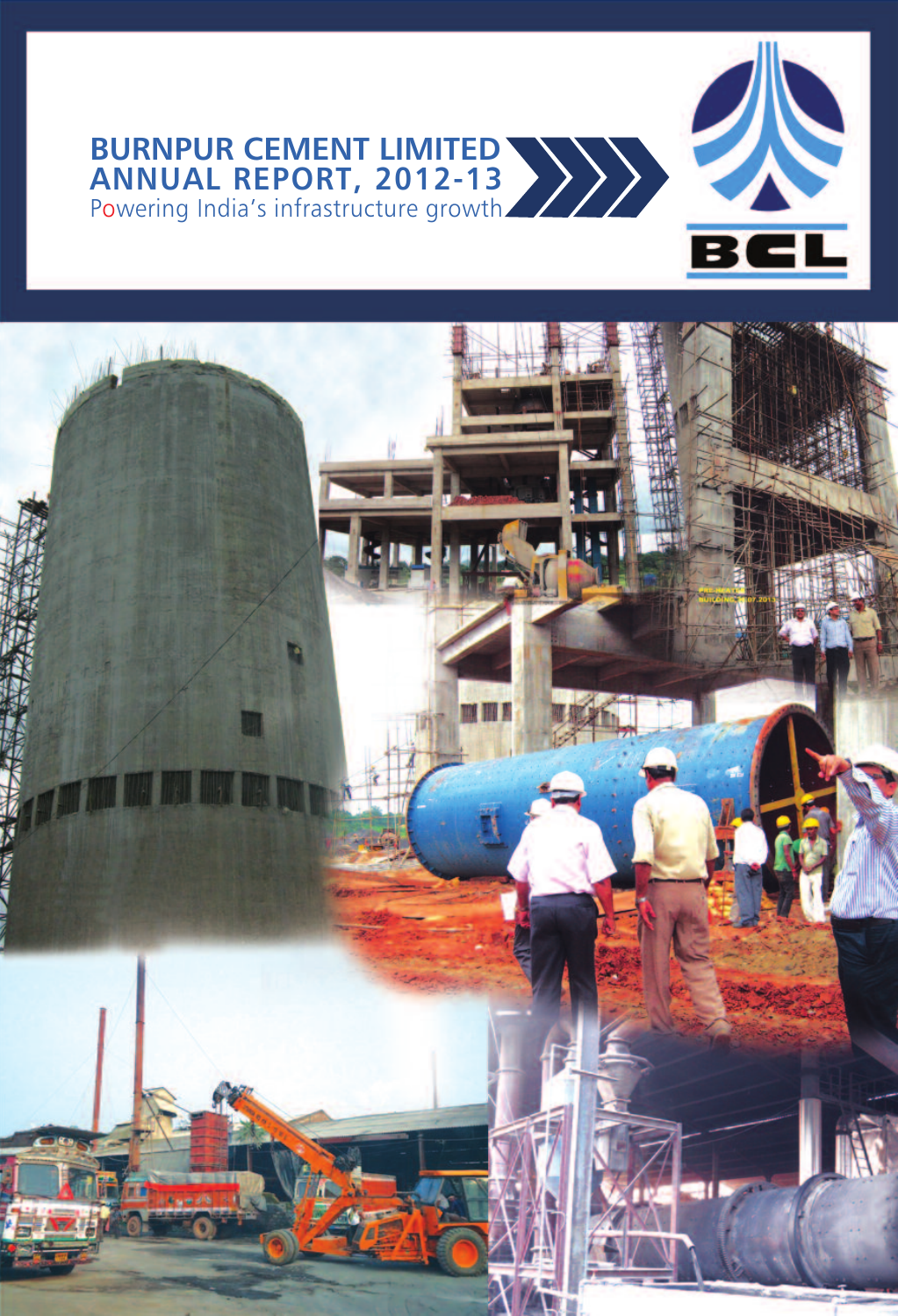# DISCI AIMER

 $-11$ 

**Best and Vand box** ment terms are

In this Annual Report we have disclosed forward-looking information to enable investors to comprehend our prospects and take informed investment decisions. This report and other statements – written and oral – that we periodically make contain forward-looking statements that set out anticipated results based on the management's plans and assumptions. We have tried wherever possible to identify such statements by using words such as 'anticipates', 'estimates', 'expects', 'projects', 'intends', 'plans', 'believes' and words of similar substance in connection with any discussion of future performance.

We cannot guarantee that these forward-looking statements will be realised, although we believe we have been prudent in assumptions. The achievement of results is subject to risks, uncertainties and even inaccurate assumptions. Should known or unknown risks or uncertainties materialise, or should underlying assumptions prove inaccurate, actual results could vary materially from those anticipated, estimated or projected.

We undertake no obligation to publicly update any forward-looking statements, whether as a result of new information, future events or otherwise.

# **CONTENTS**

Corporate identity **02** Key financials **02** Strength in our numbers **04** Vice-chairman's review **06** Strengths **08** Corporate information **09** Notice **10** Director' report **18** Management discussion and analysis **22** Corporate governance report **24** Financial section **33**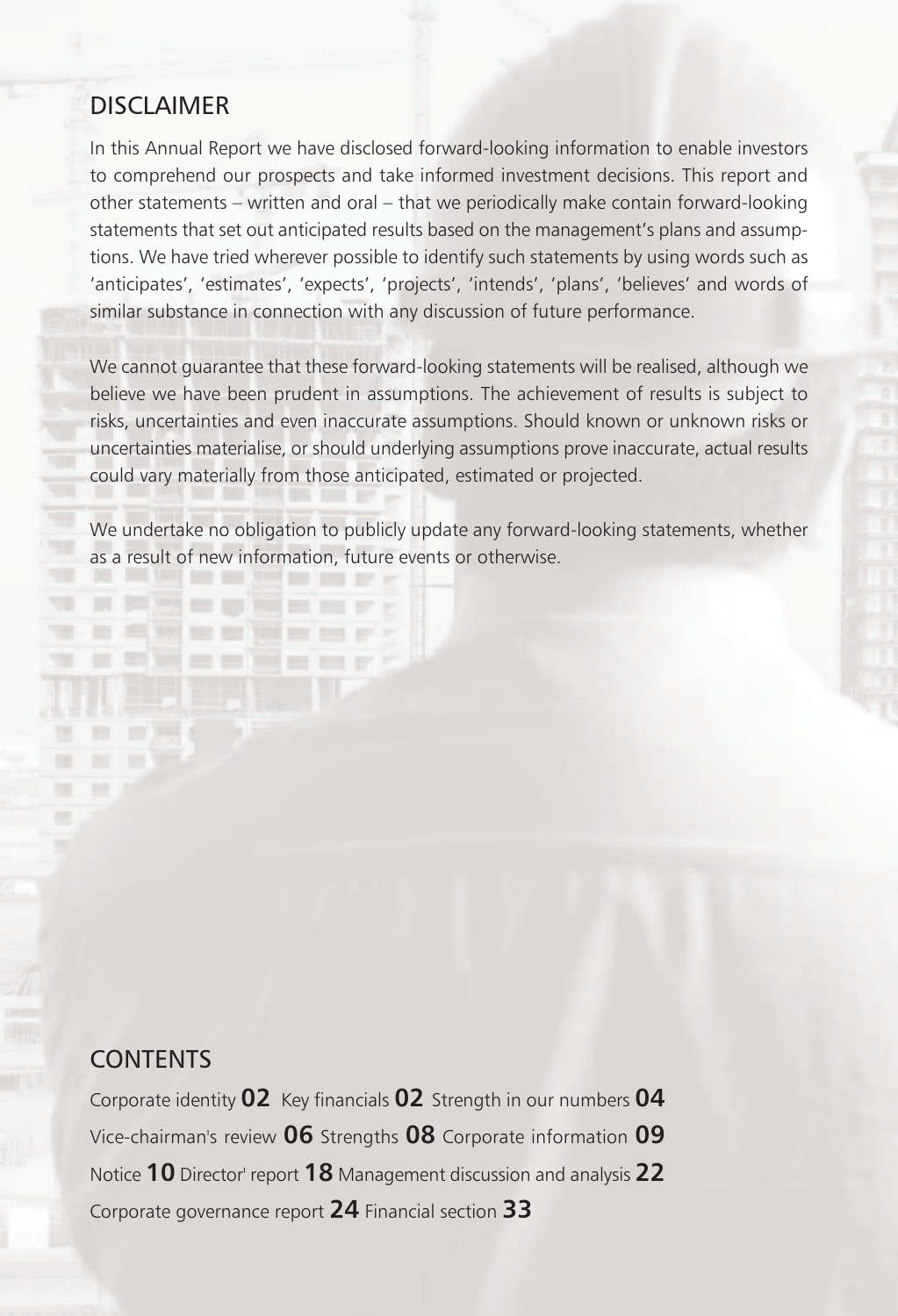**Burnpur Cement Ltd.**

# **BOARD OF DIRECTORS**

Mr. Prem Prakash Sharma, *Chairman,* Mr. Ashok Gutgutia, *Vice-Chairman & Managing Director* Mr. Subrata Mookerjee Mr. Manoj Kumar Agarwal Mr. Ansul Agarwal Mr. Bal Krishan Ladha

> **C.E.O.** Mr. Ashish Roychowdhury

**SECRETARY AUDITOR** Mr. Sudhansu Sekhar Panigrahi M/s. N. K. Agarwal & Co.

# **BANKERS**

State Bank of India State Bank of Hyderabad United Bank of India Central Bank of India

# **CORPORATE OFFICE**

14, Bentinck Street, "Gujarat Mansion", 2nd Floor, Kolkata - 700 001 Tel. No. (033) 22623167, 30250826, Fax : 033-22623168

# **REGISTERED OFFICE & PLANT**

Village : Palasdiha, Panchgachia Road P.O. Kanyapur, Asansol - 713 341, Dist. Burdwan, West Bengal Tel. No. (0341) 2250454, 2252965 E-mail : info@burnpurcement.com, investors@burnpurcement.com Website : www.burnpurcement.com

# **PROPOSED PLANT**

Plot No. A-8P, 9, 10, 11, B-38, 39, 40, C-7P, 8, 9, 10, 11 & XP Block-D and Block-E, Patratu Industrial Area, Jharkhand

# **REGISTRAR AND SHARE TRANSFER AGENT Niche Technologies Pvt. Ltd.**

D-511, Bagree Market, 71, B. R. B. B. Road, Kolkata - 700 001 Tel. No. : +91 33 22357270 / 7271, 22355236, Fax No. : +91 33 22156823 E-mail : nichetechpl@nichetechpl.com, Website : www.nichetechpl.com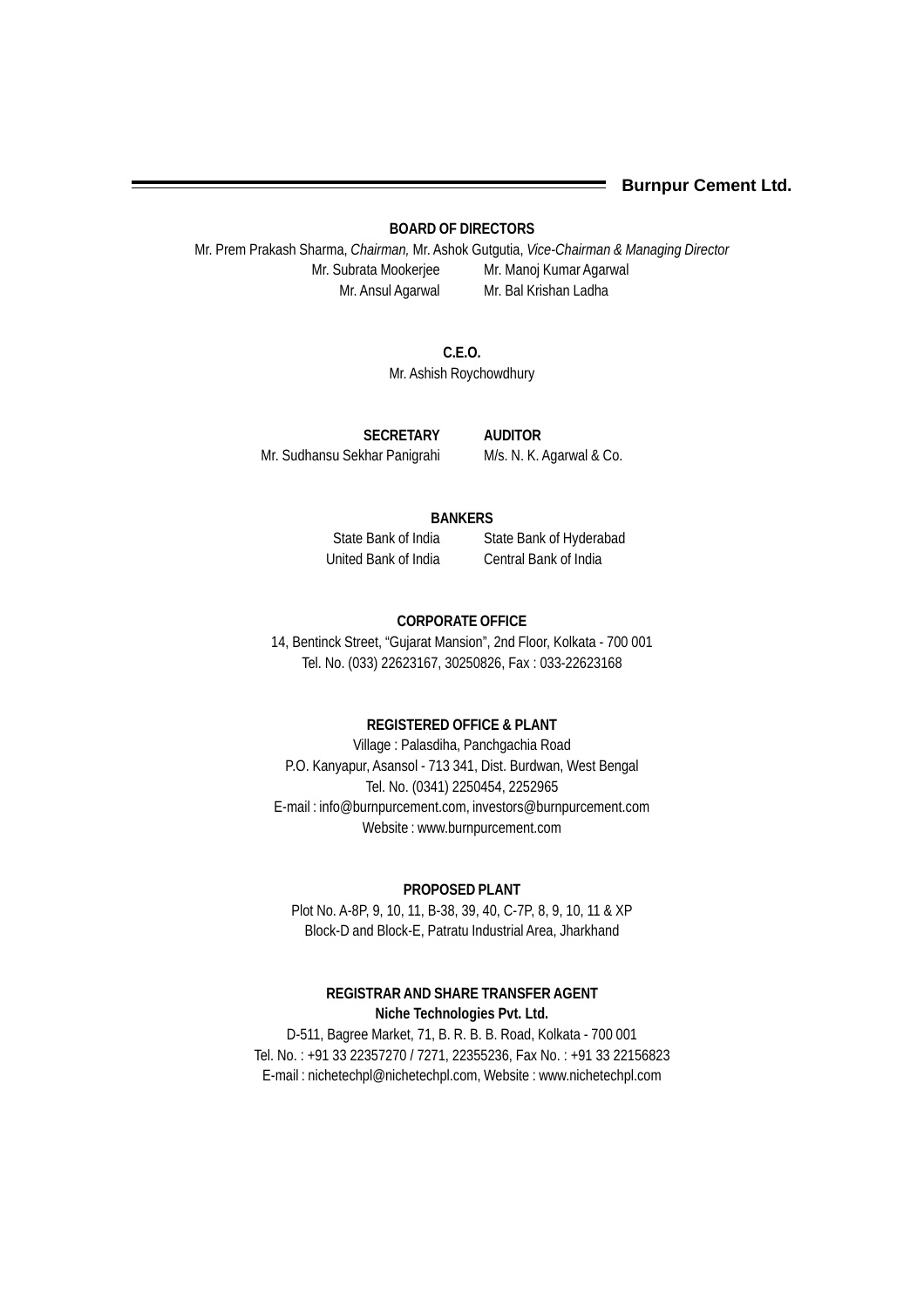# **NOTICE**

**NOTICE** is hereby given that the **Twenty Seventh Annual General Meeting** of the Members of the Company will be held at **10.00 a.m. on Monday, the 30th day of September 2013,** at Asansol Club Limited, Court Compound, P.O.-Asansol Dist-Burdwan, West Bengal, Pin. -713304, West Bengal, to transact the following Business:

# **Ordinary Business :**

- 1. To consider and adopt the audited accounts of the Company for the year ended 31st March 2013, together with the Report of the Directors and Auditors.
- 2. To appoint a director in place of Mr. Bal Krishan Ladha, who retires by rotation and being eligible offers himself for reappointment.
- 3. To appoint a director in place of Mr. Ansul Agarwal, who retires by rotation and being eligible offers himself for reappointment.
- 4. To consider and if thought fit, to pass, with or without modification the following resolution as an **ordinary resolution :**

"RESOLVED THAT the retiring auditor M/s. N. K. Agarwal & Co., Chartered Accountants, who being eligible, have offered themselves for reappointment, be and is hereby appointed as Statutory Auditors of the Company to hold office from the conclusion of this Annual General Meeting until the conclusion of the next Annual General Meeting at a remuneration to be mutually agreed between the Board of the directors of the company and the Statutory Auditors, in addition to the reimbursement of out of pocket expenses in connection with the audit of the Company".

# **Special Business :**

5. To Consider and if thought fit, to pass with or without modification the following resolution as an **ordinary resolution:**

"RESOLVED THAT Mr. Prem Prakash Agarwal, who was appointed as an additional director by the board and who holds such office upto the date of this Annual General Meeting and in respect of whom a notice u/s 257 of the Companies Act, 1956 has been received from a member signifying his intention to propose Mr. Prem Prakash Agarwal as a candidate for the office of the director, be and is here by elected and appointed as director of the company, liable to retire by rotation".

6. To Consider and, if thought fit, to pass with or without modification(s) the following resolution as an **Ordinary Resolution :**

**"RESOLVED THAT** pursuant to Section 16, 94 and all other applicable provisions, if any, of the Companies Act, 1956, the Authorised Capital of the Company be and is hereby increased from present Rs. 87,00,00,000/- divided into 8,70,00,000 Shares of Rs. 10/- each to Rs. 97,00,00,000/- divided into 9,70,00,000 Shares of Rs. 10/- each and consequently, Clause V of the Memorandum of Association of the Company be and is hereby altered by deleting the same and substituting in its place and stead, the following new **Clause V** :

- V. The Authorised Share capital of the company is Rs.97,00,00,000 (Rupees Ninety Seven Crores only) divided into 9,70,00,000 (Nine Crore seventy lacs) Equity Shares of Rs.10/-(Rupees Ten) each with power to increase or reduce, consolidate or subdivide the capital for the time being into several classes and to attach thereto respectively such preferential or special rights. privileges or conditions as may be determined by or in accordance with the regulations of the company and with power to issue Redeemable Preference Shares.
- 7. To consider and if thought fit to pass with or without modification the following resolution as **Special Resolution:**

"RESOLVED THAT pursuant to provision of section 81(1A) and all other applicable provisions, if any of the Companies Act, 1956 (including any amendment thereto and any re-enactment thereof) (herein after referred to as "the Act") and subject to enabling provisions of the Memorandum and Article of Associations of the Company, the Listing Agreements entered into by the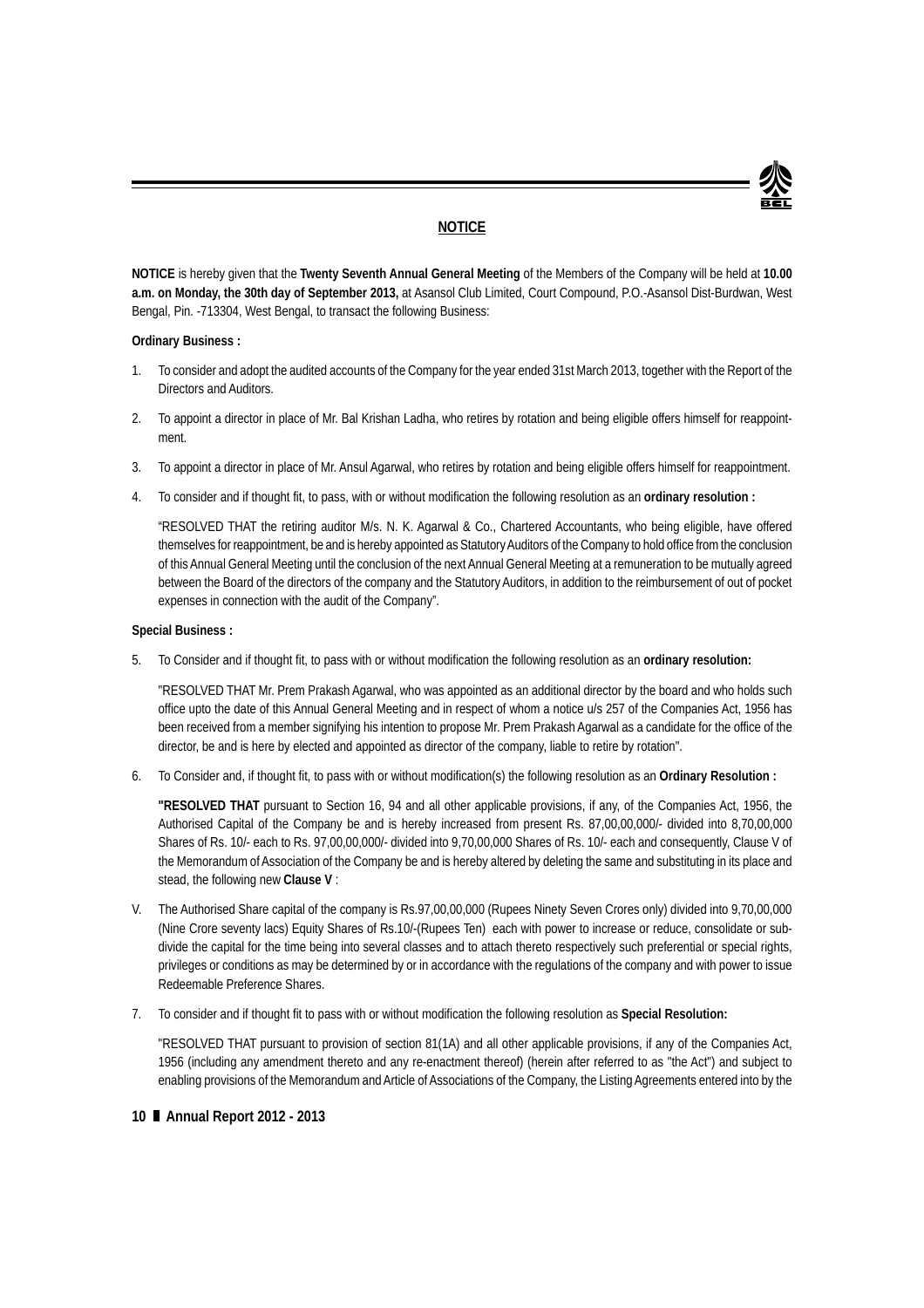Company with the Stock Exchanges where the shares of the Company are listed and in accordance with the applicable Guidelines/Regulations issued by the Securities and Exchange Board of India ("SEBI") , the Reserve Bank of India ("RBI") , Government of India ("GOI") or any other relevant authority and clarifications thereon issued from time to time , if any , and subject to all such Statutory, Regulatory and Government approval and subject to such conditions and modifications as may be prescribed and imposed by any of them while granting such approvals, permissions or sanctions, which may be agreed to by the Board of Directors or any committee thereof (herein after referred to as the "Board") , the consent of the Shareholders be and is hereby accorded to the Board to offer and / or allot upto 40,00,000 (Forty Lacs) Convertible Warrants (Convertible Warrants No. 4) with an option to subscribe upto 40,00,000 (Forty Lacs) equity shares of Rs. 10/- each of the Company by way of Preferential Allotment basis to the persons mentioned in the following table Viz:

| SI.<br>No. | <b>Persons</b>            | Number of Convertible<br>Warrants No. 4 | Category of<br>the Investor |
|------------|---------------------------|-----------------------------------------|-----------------------------|
|            | Akshay Vintrade Pvt. Ltd. | 40,00,000                               | Promoter                    |
|            | Total                     | 40,00,000                               |                             |

whether or not such person (s) are members of the company in such manner and upon such conditions as are hereinafter contained:

- i. The options to the persons as aforesaid may be offered by way of Convertible Warrants No-4 which would be convertible into an exchangeable with Equity Shares of Rs. 10/- (Rupees Ten Only) each of the Company at a price of Rs. 10.00 (Rupees Ten Only) determined as per Securities and Exchange Board of India (Issue of Capital and Disclosure Requirements) Regulations, 2009 as amended till date.
- ii. The issue on subscription price of equity shares arising out of exchange against such Convertible Warrants No.4 shall be of Rs. 10.00 (Rupees Ten Only) face value per share. On allotment of the Convertible Warrants No. 4 the Allottees of Convertible Warrants No.4 shall be liable to pay Rs.2.50 (Rupees Two and Fifty paise Only) per Convertible Warrants No. 4 being not less than 25% of the price fixed for the shares arising out of / exchanged with such Convertible Warrants No. 4. The amount so collected shall be adjusted against the price payable subsequently for subscribing the shares by exercising the options.
- iii. The holder of each Convertible Warrant No. 4 shall before the respective date of conversion, pay the balance 75% of the consideration towards subscription to each Equity Share.
- iv. The relevant date for the purpose of pricing of issue of shares in accordance with the Securities and Exchange Board of India (Issue of Capital and Disclosure Requirements) Regulations, 2009 as amended till date be fixed as 30th August, 2013 (31st August being the 30th day prior to 30th September, 2013) i.e. the 30 days prior to the date on which the meeting of the general body of shareholder is held, in terms of section 81(1A) of the Companies Act, 1956 to consider the proposed issue.)
- The holder of each such Convertible Warrant No. 4 shall be entitled to apply for and obtain at their sole discretion one Equity Shares of Rs. 10.00 (Rupees Ten Only) each at a price of Rs. 10.00 (Rupees Ten Only) per share on the date or date(s) within 18 months from the date of allotment of Convertible Warrants No. 4 as may be decided by the Board. If such option is not exercised in the manner prescribed within the aforesaid period. The Convertible Warrants No. 4 shall be lapsed to the extent of the shares not so taken and the amount paid on the allotment of such Convertible Warrant No. 4 shall be forfeited.
- vi. The option attached to the Convertible Warrant No. 4 shall not be transferred or otherwise disposed off to any other person/third party.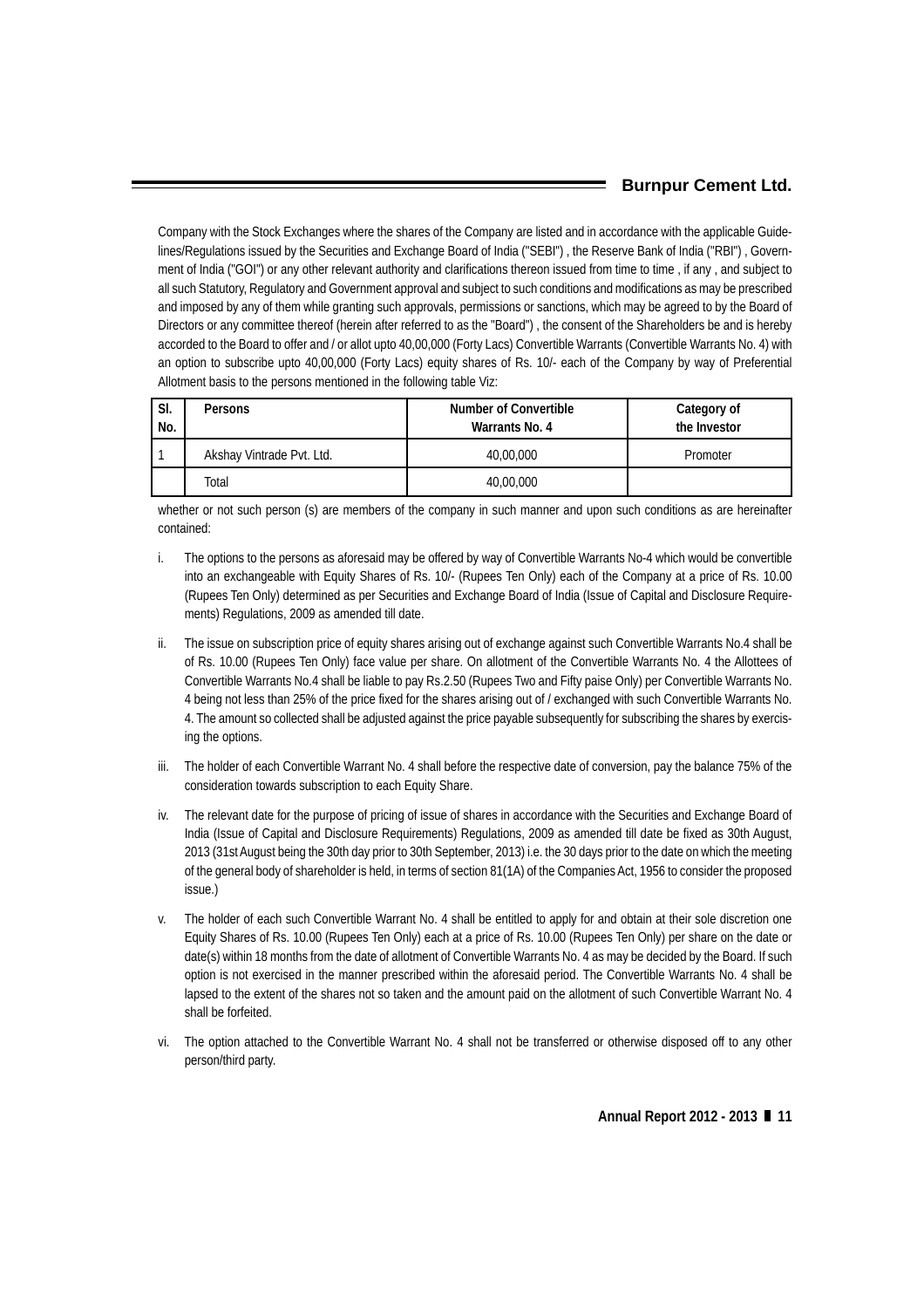

- vii. The aggregate of warrants to be subscribed by the persons mentioned in the above table shall not exceed 40,00,000 (Forty Lacs).
- viii. The Equity Shares allotted pursuant to exercise of options attached to the Warrant No. 4 shall be locked in for a period of three year from the date of their allotment.

The new Equity Shares arising out of or exchanged with the Convertible Warrant No. 4 shall be subject to the Memorandum and Articles of Association of the Company and shall rank pari-passu in all respect with the existing issued and subscribed Equity Shares of the Company.

# **RESOLVED FURTHER THAT**

- a) The Board be and is hereby authorized to decide and approve the other terms and conditions of the issue of the Convertible Warrant No. 4 and/or shares and also shall be entitled to vary, modify or alter any of the terms and conditions, as it may deem expedient, subject however to the compliance with the applicable guidelines, notifications, rules and regulations. The offer, issue & allotment of the aforesaid Convertible Warrant No. 4 shall be completed within fifteen days from the date of passing of Special Resolution or receipt of approval from the Regulatory Authority, if any, whichever is later.
- b) The Board be and is hereby authorized to accept any amendments, modifications, variations and alterations as the GOI/RBI/ SEBI or any other regulatory authority may stipulate in that behalf.
- c) The Board be and is hereby authorized to delegate all or any of the powers herein conferred by this resolution to any Director or Directors or to any Committee of Directors of the Company to give effect to the aforesaid resolution.
- d) For the purpose of giving effect to this Resolution, the Board be and is hereby authorised to take such steps and to do all such acts, deeds and things as the Board may, in its absolute discretion, consider necessary, expedient, usual, proper or incidental to this resolution and to settle any question, remove any difficulty or doubt that may arise from time to time in relation to the offer, issue and allotment of the shares and utilization of the issue proceeds of the shares, to prescribe the forms of application, enter into any agreements or other instruments, and to take such actions or give directions as they may consider as being necessary or desirable and to obtain any approvals, permissions, sanctions which may be necessary and desirable, as they may deem fit."

Palashdiha, Kanyapur By order of the Board Panchgachhia Road, Asansol **For Burnpur Cement Ltd.** For Burnpur Cement Ltd. Asansol - 713 341

**Sudhansu Sekhar Panigrahi** Date : 29.08.2013 Company Secretary

#### **Notes :**

- 1. An Explanatory Statement pursuant to Section 173(2) of the Companies Act, 1956 relating to the items of Special Business to be transacted at the meeting is annexed herewith.
- **2. A member entitled to attend and vote at the Meeting is entitled to appoint a proxy to attend and vote instead of himself and the proxy need not be a member of the Company.**
- 3. The instrument appointing Proxies should be deposited at the Registered Office of the Company not less **than 48 hours** before the time fixed for the commencement of the meeting.
- 4. Members/Proxies should bring their attendance slips duly filled in for attending the meeting.
- **12 Annual Report 2012 2013**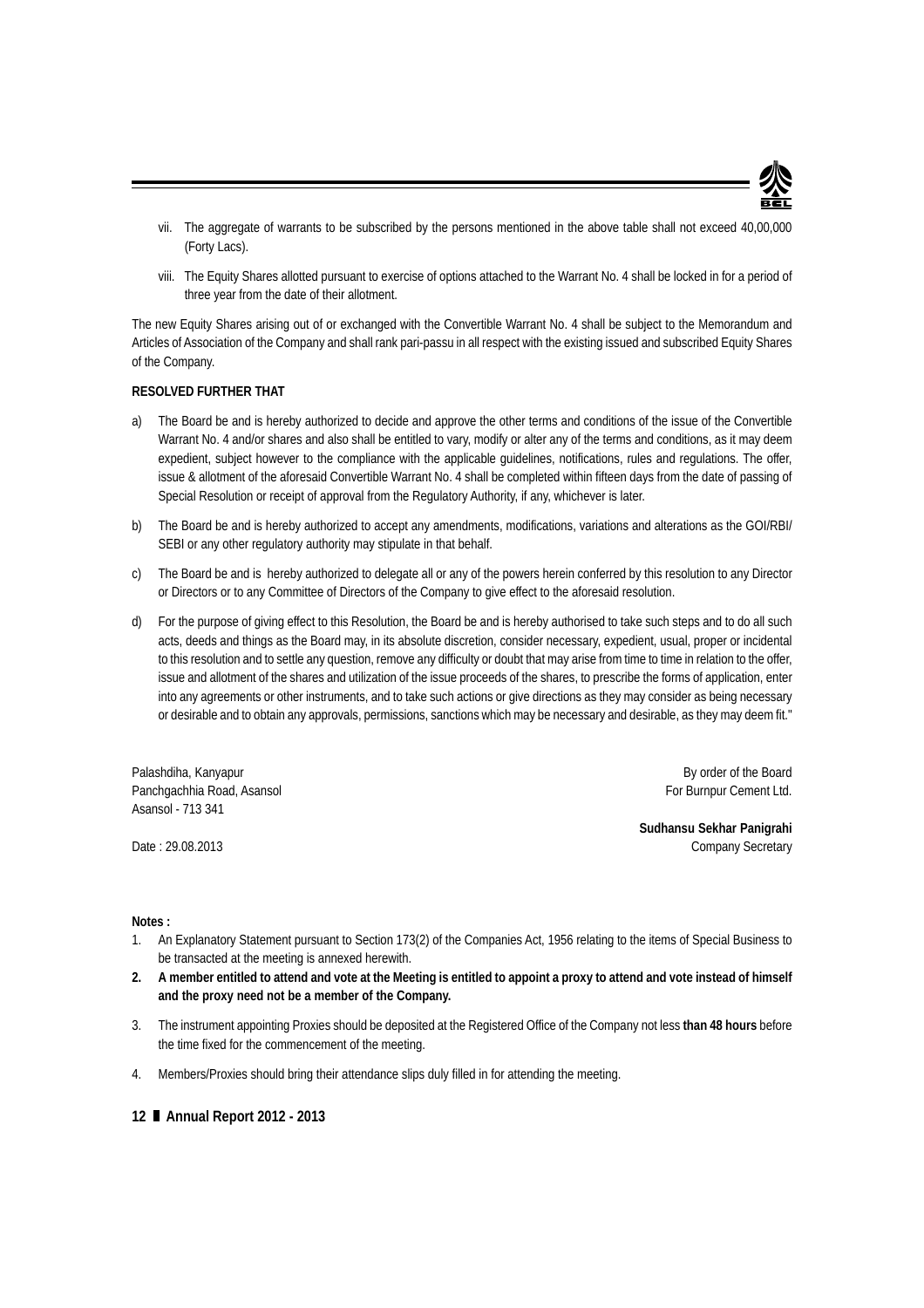# **Burnpur Cement Ltd.**

- 5. Members are requested to bring their copy of the Annual Report with them at the Annual General Meeting, as the copies of the report will not be circulated at the meeting.
- 6. The Register of Members and Share Transfer Registers of the Company will remain closed from **23rd September 2013 to 30th September, 2013 (both days inclusive).**
- 7. Members who hold shares in dematerialized form are requested to bring their Depository ID Number and Client ID Number for easier identification of attendance at the Annual General Meeting.
- 8. A Member desirous of getting any information on the accounts or operations of the Company is requested to send his request to the Company at least 10 days prior to the Meeting so that the required information can be made available at the Meeting.
- 9. Pursuant to provisions of Section 109A of the Companies Act,1956 Shareholders are requested to file nominations forms (Form 2B) in respect of their shareholding to the Registrar and Share Transfer Agent or directly to the company

# **Invitation to Participate in the Green Initiative launched by the Ministry of Corporate Affairs**

The Ministry of Corporate Affairs (MCA) has permitted paper less compliance by the Companies vide its Circular No. 17/2011, Dated 21st April, 2011 and No. 18/2011, Dated 29th April, 2011. MCA has clarified that services of documents on members by email will constitute sufficient compliances with Section 53 of the Companies Act, 1956, provided the members has given an advance opportunity to register their e-mail id or changes if any therein with the Company.

Pursuant thereto, we once again request those members who have not registered their e-mail id to participate in the Green Initiative by registering their e-mail id for the purpose of service of documents viz. Annual Reports, Notice of General Meetings and Notice of Postal Ballot etc. by e-mail.

Shareholders holding shares in demat. form who have not yet registered their e-mail id are requested to register the same with their respective Depository Participant at the earliest. Shareholders holding shares in physical form e requested to register their e-mail id with our Registrar and Share Transfer Agent - M/s Niche Technologies Pvt. Ltd. D-511, Bagree Market, 71, B R B Basu Road, Kolkata - 700 001, E-Mail ID: nichetechpl@nichetechpl.com. Any changes in the e-mail address may also be communicated from time to time.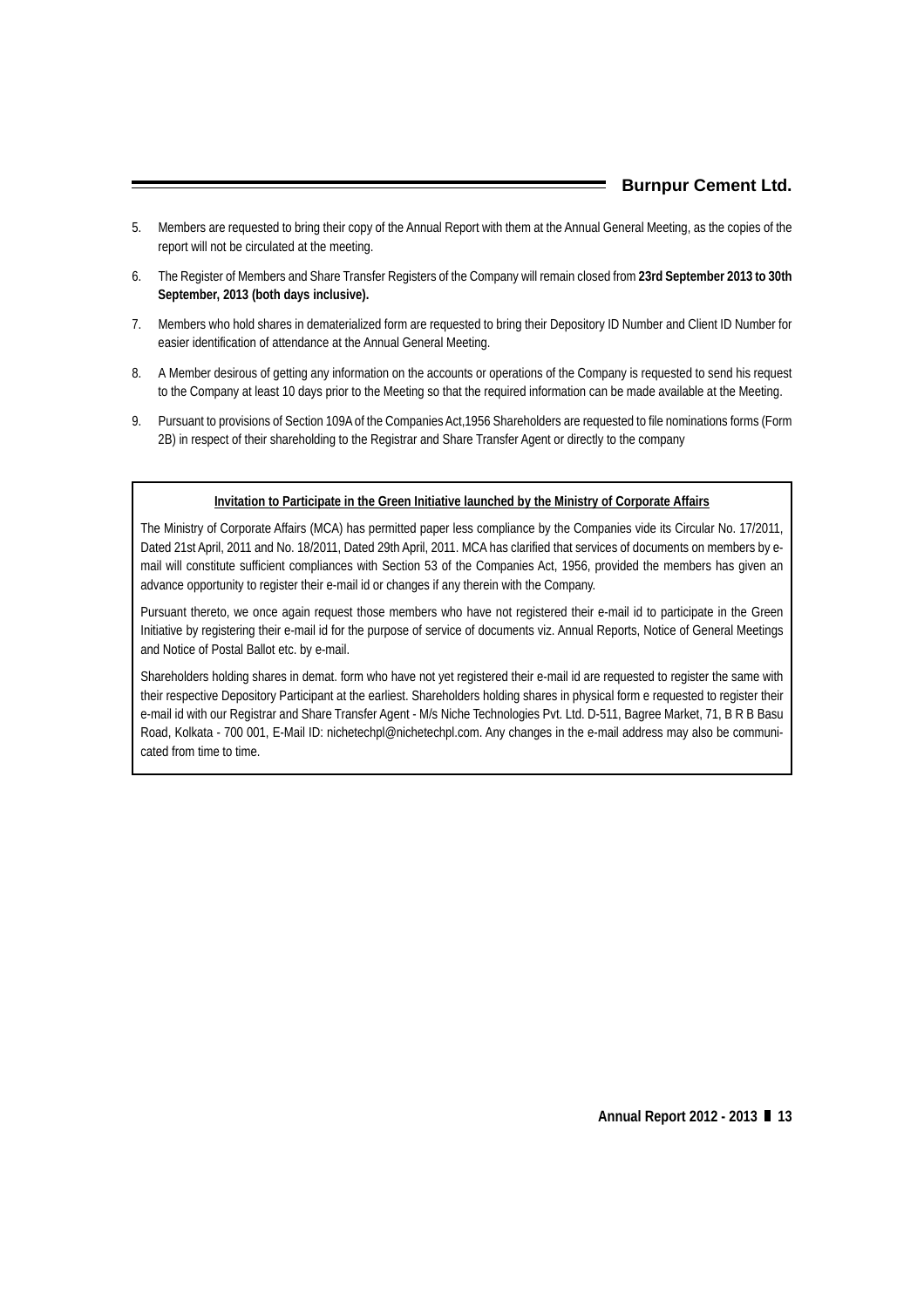

# **Disclosure pursuant to clause 49 of the Listing Agreement relating to directors seeking reappointment / appointment in the AGM.**

Mr. Bal Krishan Ladha, and Mr. Ansual Agarwal director of the company are retiring by rotation at the forthcoming Annual General Meeting and, being eligible, offers themselves for reappointment. Mr. Prem Prakash Agarwal being additional director will hold office upto the date of Annual General Meeting, however his name has been recommended for appointment as director liable to retire by rotation on receipt of notice from members U/s 257 of the Companies Act, 1956. The changes are subject to approval of the share holders.

| Name of<br>the<br><b>Director</b> | Date of<br><b>Birth</b> | Date of<br>Original<br>Appoint-<br>ment | Experience in specific<br>functional areas                                                                                                                                                                                                                                                                                                                                                                                                                                                                                                                                                                   | Qualifi-<br>cation                 | Directorship<br>in other<br>public<br>companies | Membership<br>of Board<br>Committees<br>in other<br>public<br>Companies | Remarks                                                                                                                                                                                       |
|-----------------------------------|-------------------------|-----------------------------------------|--------------------------------------------------------------------------------------------------------------------------------------------------------------------------------------------------------------------------------------------------------------------------------------------------------------------------------------------------------------------------------------------------------------------------------------------------------------------------------------------------------------------------------------------------------------------------------------------------------------|------------------------------------|-------------------------------------------------|-------------------------------------------------------------------------|-----------------------------------------------------------------------------------------------------------------------------------------------------------------------------------------------|
| Mr. Bal<br>Krishan<br>Ladha       | 18/11/1948              | 26/01/2011                              | Mr. Ladha is very talented person who<br>has more than 20 years experience in<br>the cement industries as an engineer.<br>He has worked in various cement<br>industries in various positions and<br>have earned reputation. During his<br>service tenure he had gained<br>experience in project purchases and<br>execution of cement plant. Completed<br>many projects for Rajashree Cement<br>including Birla White, Birla Super<br>Cement, Sholapur, Captive Power<br>Plant at Rajashree Cement etc.                                                                                                       | BE (Hons.)<br>Mechanical<br>M.B.A. | Nil                                             | Nil                                                                     | Retires by rotation at<br>the forthcoming Annual<br>General Meeting and<br>Offers himself for<br>reappointment.                                                                               |
| Mr. Ansul<br>Agarwal              | 25/03/1981              | 20/10/2010                              | He is a successful business man<br>having own business. Have conceived<br>and established India's first kids wear<br>value brand E-Teenz now strongly<br>present across the country in 250 plus<br>format stores, 10 Exclusive Brand<br>outlets. Large format stores include<br>Megamart, ITC, Spencer etc.<br>Presently functioning as Director of<br>Dhananjai Lifestyle Ltd. Dhananjai<br>Retail Pvt. Ltd. and Shine Homes Pvt.<br>Ltd. Which own E-Teenz, employing<br>200 plus staff at various levels.                                                                                                 | <b>B.Com</b>                       | Dhananjai<br>Lifestyle Ltd.                     | Nil                                                                     | Retires by rotation at<br>the forthcoming Annual<br>General Meeting and<br>offers himself for<br>reappointment                                                                                |
| Mr. Prem<br>Prakash<br>Agarwal    | 02/10/1961              | 09/08/2013                              | Mr. Prem Prakash Agarwal is a<br>generalist businessman having vast<br>experience in the varius fields like<br>manufacturing of mining safety<br>equipments, manufacturing of PP/<br>HDPE bags, Fabrication and<br>engineering works, transportation,<br>installation of integrated steel plant. He<br>has achieved tremendous success in<br>the field of above mentioned business<br>and he has also gained many<br>experiences in his 27 year business<br>career. He has also mining experience<br>as a contractor of SAIL, Bharat Coking<br>Coal Ltd., CC Ltd. etc. and transporter<br>of Coal India Ltd. | <b>B.Com</b>                       | Nil                                             | Nil                                                                     | Holds upto the date of<br>forth coming Annual<br>General Meeting as<br>an additional director<br>and to be appointed as<br>a director liable to retire<br>by rotation at the<br>said meeting. |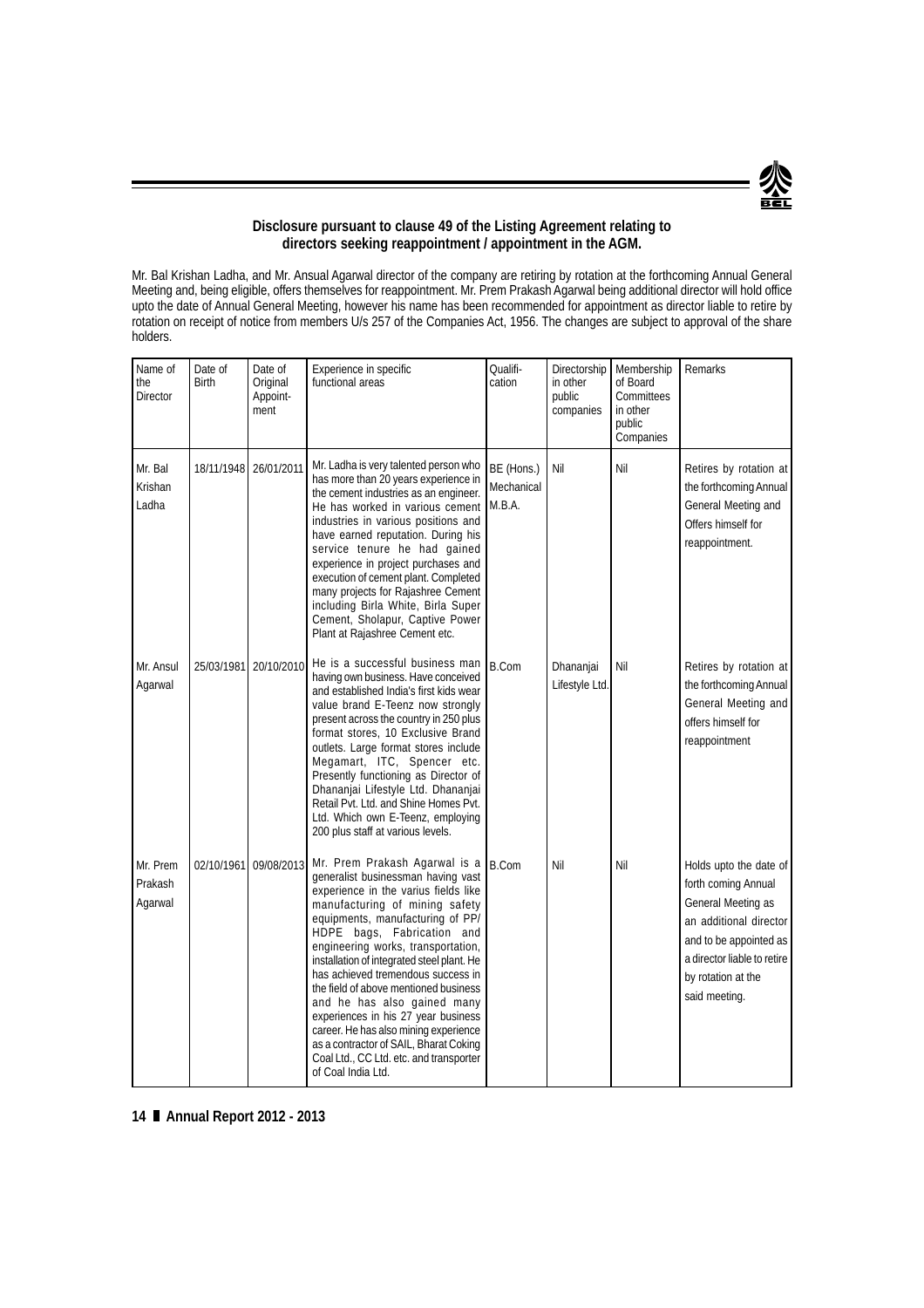# **Burnpur Cement Ltd.**

# **Explanatory Statement Pursuant to Section 173(2) of the Companies Act, 1956**

#### **Item No. 5**

Mr. Prem Prakash Agarwal was appointed as an additional director of the Company by the Board of Directors at their meeting held on 9th August, 2013 u/s 260 of the Companies Act, 1956 read with Article of Association of the Company and he would hold office upto the date of this Annual General Meeting . The Company has received a notice from a member signifying his intention to propose the appointment of Mr. Prem Prakash Agarwal as Director of the Company liable to retire by rotation at the ensuing Annual General Meeting. The said notice is accompanied by a deposit of Rs. 500/- as required by law.

As required under the listing agreement the information to be provided for Mr. Prem Prakash Agarwal has been given in the notes to the Notice. Your directors recommend appointment of Mr. Prem Prakash Agarwal as director of the Company liable to retire by rotation.

None of the directors in any way concerned or interested in this resolution except Mr. Prem Prakash Agarwal. **Item No. 6**

The Company proposes to expand its activity and hence it is desirable to increase the Authorised Capital, in order to enable the Company to raise Capital whenever the need arises. The present Authorised Share Capital of your Company is Rs. 87.00 Crores only which your Board feels inadequate commensurate with the proposed activities of your Company. It is, therefore, proposed to increase the Authorised Share Capital of the Company to Rs. 97.00 Crores to enable the Board of Directors to issue further shares as and when deemed necessary to meet the Company's financial requirements/ commitments.

Your Directors recommends the resolution for your approval.

None of the Directors of your Company is in any way concerned or interested

# **Item No 7**

The extra fund is required for the patratu project due to escalation of project cost. In this regard the company has given an undertaking to the lender banks that in case of cost overrun, the extra cost shall be met by the promoters by way of equity or unsecured loan without any recourse to the banks. Therefore your Board in its meeting held on 29th August, 2013 subject to approval by the company in Annual General Meeting of share holders of the Company and requisite statutory approvals, and subject to negotiation and execution of appropriate legal documentation and fulfillment of the conditions mentioned therein has proposed to offer for subscription by way of Preferential Allotment up to 40,00,000 (Forty Lacs) Convertible Warrants with an option to subscribe upto 40,00,000 Equity Shares of Rs. 10/- (Rupees Ten Only) each of the Company at a price of Rs. 10.00 (Rupees Ten Only) per share against the said Convertible Warrants aggregating to Rs. 4,00,00,000/- (Rupees Four Crore).

The Special Resolutions has been proposed under the provisions of 81(1A) of the Companies Act, 1956 ("the Act") in view of the fact that the shares will be offered to person who may or may not be the existing members.

As per the Securities and Exchange Board of India (Issue of Capital and Disclosure Requirements) Regulations, 2009 for preferential issue, an issue of shares / Convertible Warrants on a preferential basis can be made only at a price which is not less than the higher of the following:

- (i) The average of the weekly high and low of closing prices of the share quoted on the stock exchange during the six months preceding the "relevant date".
- (ii) The average of the weekly high and low of the closing prices of the shares quoted on the stock exchange during the two weeks preceding the "relevant date".

The "relevant date" for the above purpose means the date thirty days prior to the date on which the Annual General Meeting is held to consider the proposed issue under section 81(1A) of the Act. As the date of Annual General Meeting of share holders is 30th September, 2013 the relevant date is 30th August, 2013.

A copy of the certificate from the Statutory Auditors of the Company, certifying that the issue of Convertible Warrants is being made in accordance with the requirements of SEBI's Regulations for preferential Issue as contained in the Securities and Exchange Board of India (Issue of Capital and Disclosure Requirements) Regulations, 2009, shall be placed before the shareholders at the Annual General Meeting.

The Board believes that the proposed offer to the persons stated in Resolution No. 7 will be in the best interest of the Company and its members.

None of the Directors in any way are concerned or interested in the proposed resolution.

**Please refer below to the information as required under Regulation 73 (1) of the Securities and Exchange Board of India (Issue of Capital and Disclosure Requirements) Regulations, 2009 for Preferential Issu**e.

#### **1. Objects of the Preferential Issue :**

The objects of the issue is to part finance its ongoing setting up of 800 TPD Integrated Cement Plant at Patratu, Jharkhand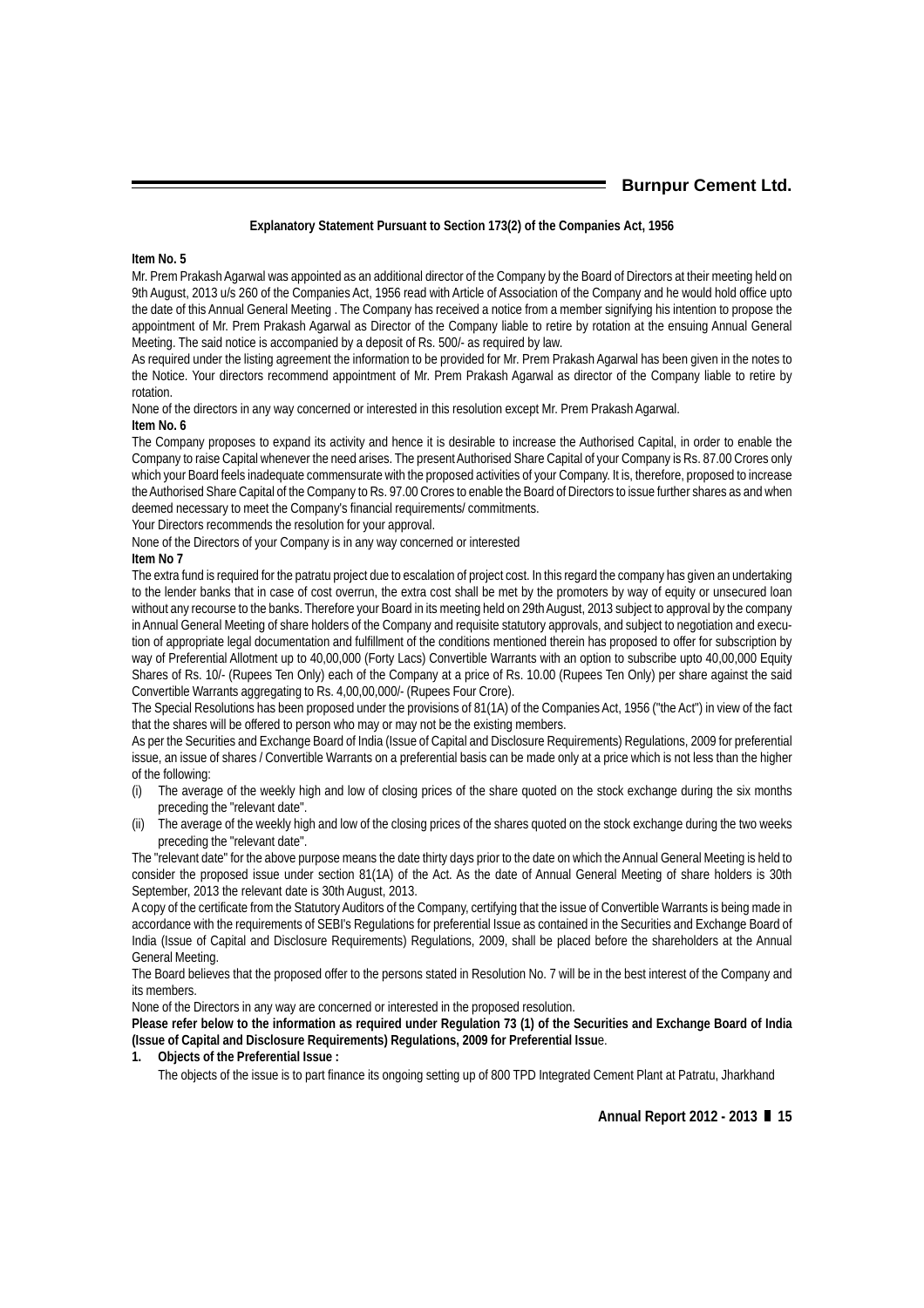

# **2. Proposal of the Promoter to subscribe to the offer.**

| SI.<br>No. | Persons                   | Number of<br>Warrants | Rate<br>(Rs.) | % of Post<br>holding | Category |
|------------|---------------------------|-----------------------|---------------|----------------------|----------|
|            | Akshav Vintrade Pvt. Ltd. | 40,00,000             | $10/-$        | 4.62                 | Promoter |

To infuse the capital for the Patratu project above mentioned person who are promoter in the promoters group will subscribe to the proposed preferential issue.

# **3. Shareholding pattern before and after the Preferential Issue:**

Share holding pattern before and after issue of Equity Shares pursuant to conversion of Warrants by the Warrant holders in respect of the Warrants covered under the Item no 1.

|                |                                       | <b>Existing Shareholding as</b><br>on 09.08.2013 |              | conversion of Warrants) | Post issue shareholding. (Upon |
|----------------|---------------------------------------|--------------------------------------------------|--------------|-------------------------|--------------------------------|
|                |                                       | No. of Shares                                    | % of Holding | No. of Shares           | % of Holding                   |
| А.             | Promoters of Promoters Group          |                                                  |              |                         |                                |
| $\mathbf{1}$ . | Indian                                |                                                  |              |                         |                                |
|                | Individual/HUF                        | 5064717                                          | 7.775        | 5304717                 | 6.129                          |
|                | Central Govt./ State Govt.            | Nil                                              | Nil          | Nil                     | Nil                            |
|                | <b>Bodies Corporate</b>               | 16081180                                         | 24.687       | 20556180                | 23.749                         |
|                | <b>Financial Institutions/ Banks</b>  | Nil                                              | Nil          | Nil                     | Nil                            |
|                | Sub Total (A)(1)                      | 21145897                                         | 32.463       | 25860897                | 29.878                         |
| 2.             | Foreign                               |                                                  |              |                         |                                |
|                | Individuals (NRIs/ Foreign)           | Nil                                              | Nil          | Nil                     | Nil                            |
|                | <b>Bodies Corporate</b>               | Nil                                              | Nil          | Nil                     | Nil                            |
|                | Institutions                          | Nil                                              | Nil          | Nil                     | Nil                            |
|                | Sub Total (A) (2)                     | Nil                                              | <b>Nil</b>   | Nil                     | Nil                            |
|                | Share Holding of Promoters &          |                                                  |              |                         |                                |
|                | Promoters Group $A = (A)(1) + (A)(2)$ | 21145897                                         | 32.463       | 25860897                | 29.878                         |
| В.             | <b>Public Share Holding</b>           |                                                  |              |                         |                                |
| 1.             | <b>Financial Institutions</b>         |                                                  |              |                         |                                |
|                | Mutual Funds / UTI                    | Nil                                              | Nil          | Nil                     | Nil                            |
|                | <b>Financial Institutions/ Banks</b>  | Nil                                              | Nil          | Nil                     | Nil                            |
|                | Central Govt./ State Govt.            | Nil                                              | Nil          | Nil                     | Nil                            |
|                | Venture Capital                       | Nil                                              | Nil          | Nil                     | Nil                            |
|                | Insurance Companies                   | Nil                                              | Nil          | Nil                     | Nil                            |
|                | Foreign Institutional Investors       | Nil                                              | Nil          | Nil                     | Nil                            |
|                | Sub Total (B) (1)                     | <b>Nil</b>                                       | Nil          | Nil                     | Nil                            |
| 2.             | Non Institutions                      |                                                  |              |                         |                                |
|                | <b>Bodies Corporate</b>               | 18705814                                         | 28.717       | 34405814                | 39.751                         |
|                | Individual Share Holders              | 24309061                                         | 37.319       | 25309061                | 29.241                         |
|                | NRI/OCBs                              | 676793                                           | 1.039        | 676793                  | 0.782                          |
|                | Trust                                 | Nil                                              | Nil          | Nil                     | Nil                            |
|                | Clearing Members/ Clearing Corp.      | 301798                                           | 0.463        | 301798                  | 0.348                          |
|                | Sub Total (B) (2)                     | 43993466                                         | 67.537       | 60693466                | 70.122                         |
|                | Total Public Share Holding            |                                                  |              |                         |                                |
|                | $B = (B)(1) + (B)(2)$                 | 43993466                                         | 67.537       | 60693466                | 70.122                         |
|                | Total $A + B$                         | 65139363                                         | 100.000      | 86554363                | 100.000                        |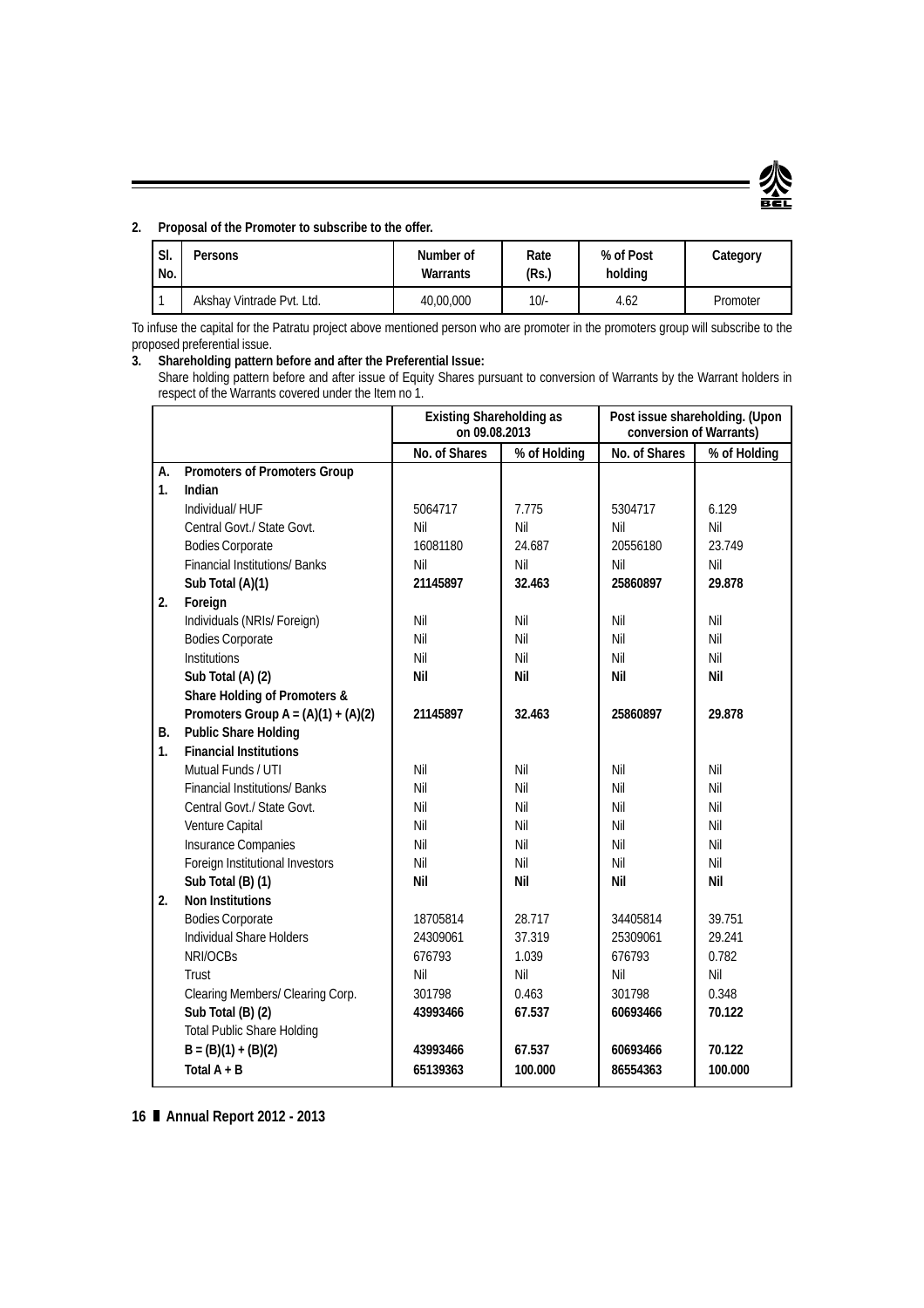The proposed preferential allotment will not change the management control. Voting rights shall change according to the change in the shareholding pattern mentioned above. The above figures in the table are on the assumption that all the Warrants will be issued and allotted pursuant to the resolution and all the Warrants will be exercised and that if any Warrants are not issued or allotted or any Warrants are not exercised, the figures will change correspondingly.

# **4. Proposed time within which allotment will be completed.**

The allotment of the warrants is expected to be completed within 15 (fifteen) days of the date of passing of the Special Resolution in the AGM. Provided that, where the allotment is pending on account of pendency of any allotment by any Regulatory Authority, the allotment is expected to be completed within 15 (fifteen) days from the receipt of such approval.

**5. Identity of the proposed allottees and the percentage of post preferential issue capital that may be held by them:**

| SI. | <b>Persons</b>                                                      | Number of Convertible | % of post Issue share holding |
|-----|---------------------------------------------------------------------|-----------------------|-------------------------------|
| No. |                                                                     | Warrants              | after conversion of Warrants  |
|     | Akshav Vintrade Pvt. Ltd.<br>52. Weston Street, Kolkata - 700 013 L | 40,00,000             | 4.62                          |

**6. The issuer will re-compute the price of the preferential issue in terms of Securities and Exchange Board of India (Issue of Capital and Disclosure Requirements) Regulations, 2009 where it is required to do so.**

**7. If the amount payable on account of the re-computation of price is not paid within the time stipulated in the Securities and Exchange Board of India (Issue of Capital and Disclosure Requirements) Regulations, 2009, the Warrants shall continue to be locked-in till the time such amount is paid by the allottees.**

Kolkata

By order of the Board 29th August, 2013 For **Burnpur Cement Limited**

> **Sudhansu Sekhar Panigrahi** Company Secretary

Due to printing error the details of securities including % (percentage) of share holding (post issue) of proposed allottees of warrants no 3 under regulation 73(1)(e) of the Securities Exchange Board of India (Issue of Capital and Disclosure Requirement) Regulations 2009 for preferential issue of 10000000 convertible warrants has been wrongly published in the notice of EGM held on 25.02.2013. Due to that the Company had given an undertaking to BSE to publish the details of securities of following allottees in the notice of subsequent shareholders meeting.

**Under Regulation 73 (1)(e) of the Securities and Exchange Board of India (Issue of Capital and Disclosure Requirements) Regulations, 2009.**

The details of the proposed allottees for the aforesaid preferential issue are:

| SI.<br>No.     | Persons                                                                          | Number of<br>Convertible<br>Warrants | Post Issue<br>share holding after<br>conversion of warrants | % of post Issue<br>share holding after<br>conversion of warrants |
|----------------|----------------------------------------------------------------------------------|--------------------------------------|-------------------------------------------------------------|------------------------------------------------------------------|
|                | Solex Finance Pvt. Ltd.<br>180, M G Road, 3rd Floor<br>Kolkata - 700 007         | 25,00,000                            | 25,00,000                                                   | 2.922                                                            |
| $\overline{2}$ | Imtihan Distributors Pvt. Ltd.<br>180, M G Road, 3rd Floor,<br>Kolkata - 700 007 | 20,00,000                            | 30,85,000                                                   | 3.606                                                            |
| 3              | Grade Merchandise Pvt. Ltd.<br>180, M G Road, 3rd Floor,<br>Kolkata - 700 007    | 25,00,000                            | 36,00,000                                                   | 4.208                                                            |
| 4              | Altimate Vyapar Pvt. Ltd.<br>58, Metcalf Street,<br>Kolkata - 700 013            | 12.00.000                            | 12.00.000                                                   | 1.402                                                            |
| 5              | North East Tradelink Pvt. Ltd.<br>52, Western Street,<br>Kolkata - 700 012       | 15,00,000                            | 15,00,000                                                   | 1.753                                                            |
| 6              | Rashmi Modi<br>4/3A, Chanditala Lane,<br>Tollygunge, Kolkata - 700 040           | 3,00,000                             | 3,00,000                                                    | 0.351                                                            |
|                | Total                                                                            | 1,00,00,000                          |                                                             | 14.242                                                           |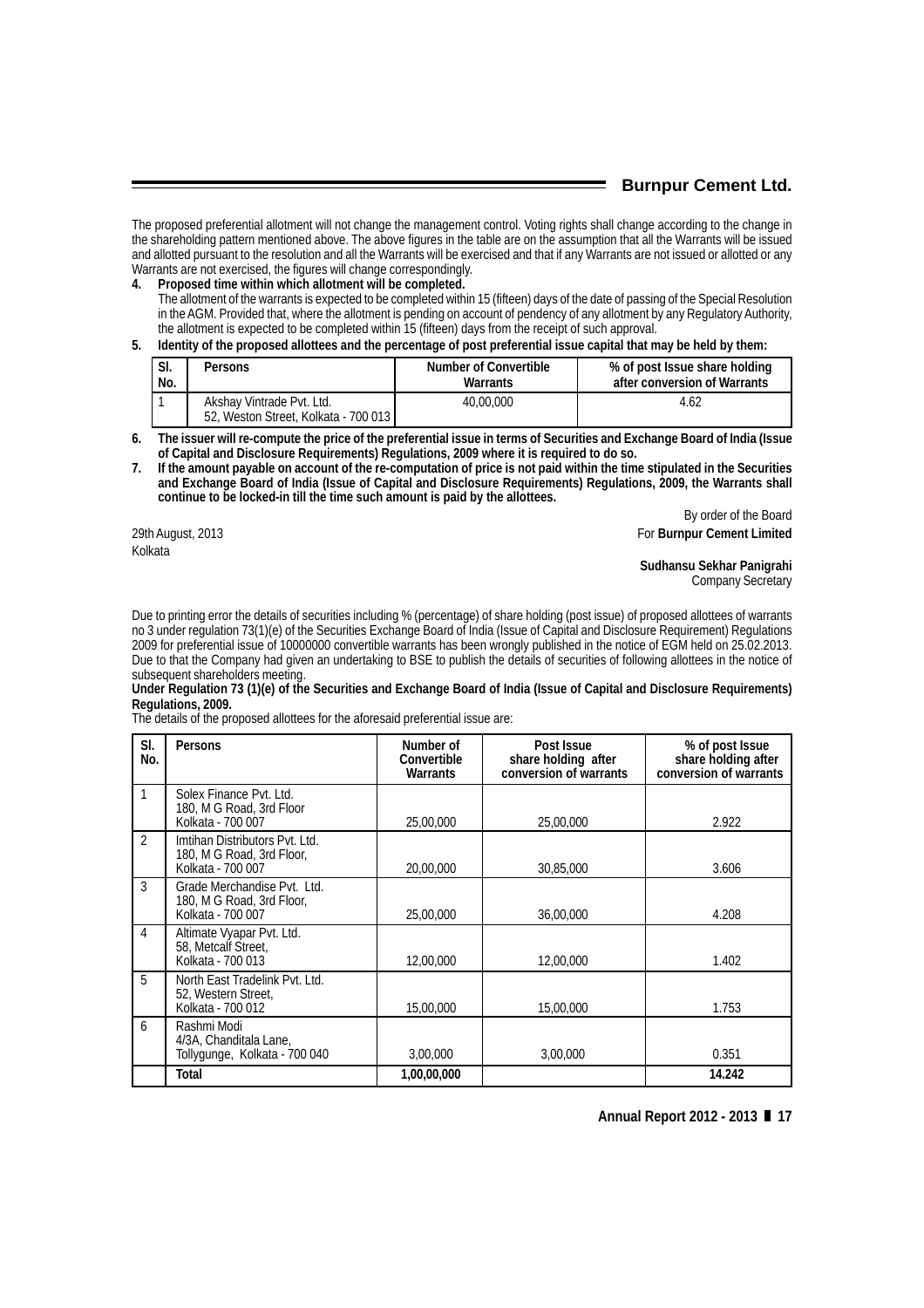# **DIRECTORS' REPORT**

To The Shareholders,

Your Directors have pleasure in presenting the 27th Annual Report and Audited Accounts of your Company for the year ended 31st March, 2013:

# **Financial Results :**

The financial results for the year ended 31st March 2013 are summarized below :

|                                          |           | ( ₹ in Lakhs) |
|------------------------------------------|-----------|---------------|
|                                          | 2012-2013 | 2011-2012     |
| Sales (Net)                              | 8375.96   | 4623.57       |
| <b>EBDIT</b>                             | 858.46    | 442.86        |
| Interest                                 | 255.06    | 218.61        |
| Depreciation                             | 129.38    | 72.89         |
| Profit before Tax                        | 474.02    | 151.36        |
| Income Tax                               |           |               |
| -Current Tax                             | 123.85    | 19.51         |
| -Deferred Tax                            | 33.46     | 29.81         |
| Profit after Tax                         | 316.71    | 102.04        |
| Balance brought forward from last year   | 631.24    | 529.20        |
| Earlier Year Adjustment                  |           |               |
| Balance carried forward to Balance Sheet | 947.95    | 631.24        |

#### **DIVIDEND :**

The profit for the year is not enough to declare the dividend therefore your directors do not recommend any dividend for the year ended 31st March, 2013.

#### **RESULT OF OPERATION**

The gross sale and other income for the financial year ended 31st March 2013 was Rs. 105.53 Crores as against Rs. 52.77 Crore for the previous year. Due to better marketing strategies adopted by the management turnover of the Company has crossed Rs. 100 Crore. In 2012-13 the Company has produced 174348.3 M.T. against 111260.65 M.T. in the previous year. The effective capacity utilization was 58.11% against 37.07% in the previous year. Due to increase in cost of power & fuel and clinker the profit during the year has affected more compared to previous year. After completion of Patratu project, which is a integrated plant (Clinkering & Grinding) the cost of clinker will be reduced than purchase from market.

In our existing plant (cement grinding) at Asansol we are planning for close circuiting of cement mills which will help us improving our production capacity as well as efficiency of the plant. As a result our capacity utilization will be proportionately increased.

With our expansion planning by setting new clinker unit at patratu we will be expanding further our marketing areas in other states closed to our patratu plant like Odisha & U.P.

#### **PROJECT AT PATRATU**

As per our further business growth /development we have already started execution of our proposed cement projects (clinkering as well as grinding). We are executing our cement project of 800 tpd as per our time bound programme. i.e. cement grinding by the end of December, 2013 and clinkering by the end of May, 2014.

We have already ordered and mobilized various civil constructions, agencies which is supervised by our own experienced cement professionals. Construction progress on various structure are going on as per our schedule. Accordingly we are also bringing all the related equipments for first installment.

With our experienced and dedicated team we are having confidence of meeting our target of commissioning the new cement plant as per our schedule.

#### **PARTICULARS UNDER SECTION 217**

CONSERVATION OF ENERGY, TECHNOLOGY ABSORPTION, FOREIGN EXCHANGE EARNINGS AND OUTGO

With regard to Energy Conservation, Technology Absorption and Foreign Exchange Earnings and Outgo, details are given in Annexure A.

# **PARTICULARS OF EMPLOYEES**

No employees of the companies is covered under section 217(2A) of the Companies Act, 1956 read with the Companies (Particular of Employees) Rules, 1975 made there under.

#### **DIRECTORS' RESPONSIBILITY STATEMENT**

In accordance with the provisions of Section 217(2AA) of the Companies Act, 1956, the Directors to the best of their knowledge and belief and according to the information and explanation obtained by them, state that: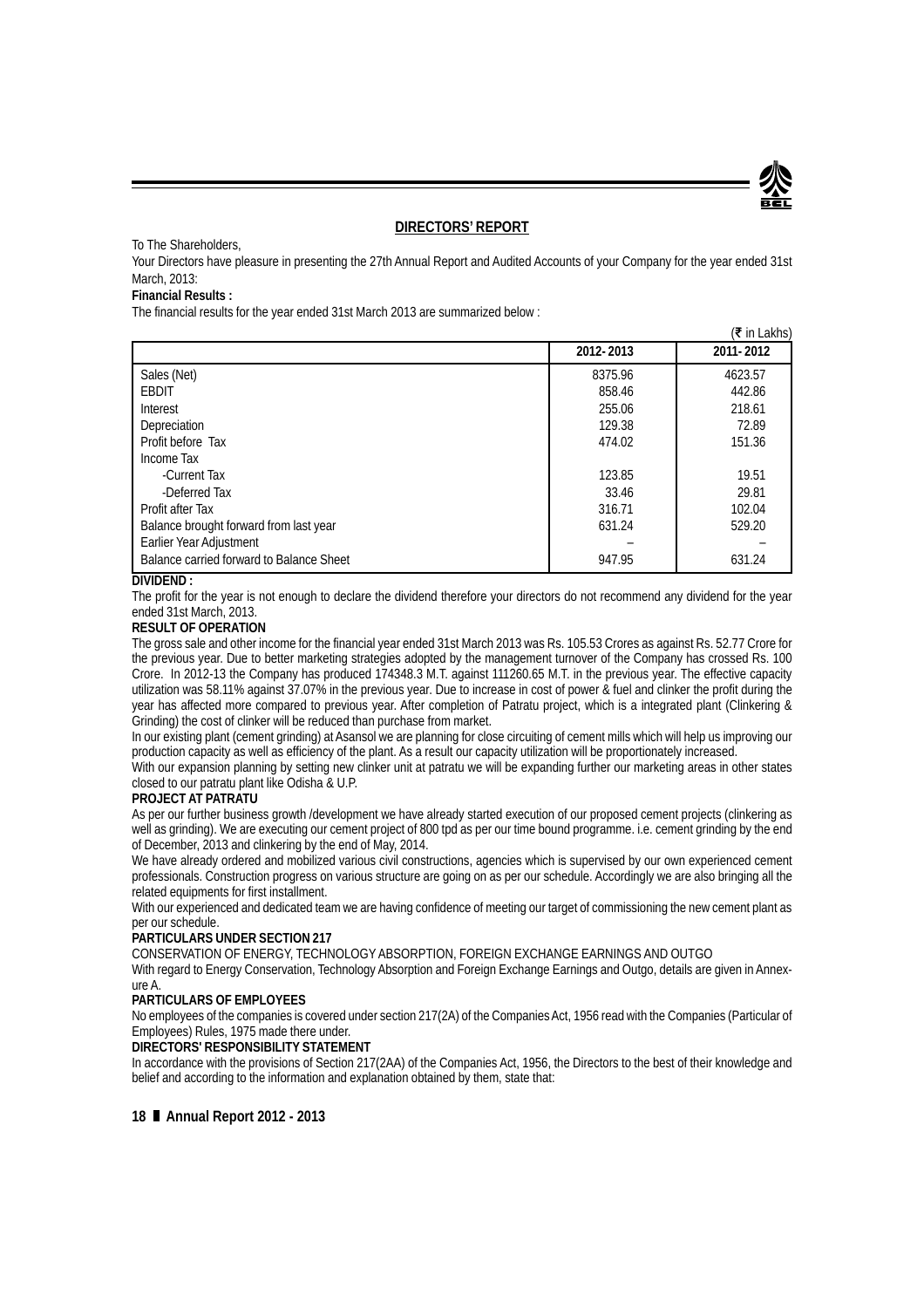# **Burnpur Cement Ltd.**

- (i) The financial statements are prepared in accordance with the Accounting Standards issued by Institute of Chartered Accountants of India and the requirements of the Companies Act, 1956 to the extent applicable to the Company and there are no material departures from prescribed accounting standards.
- (ii) The Board of Directors accept responsibility for the integrity and objectivity of these financial statements. The accounting policies used in the preparation of financial statements have been consistently applied and reasonable, prudent judgment and estimates are made so as to give a true and fair view of the state of affairs of your company as at 31st March 2013 and of the profit or loss for the financial year ended 31st March 2013.
- (iii) Proper and sufficient care has been taken for the maintenance of adequate accounting records in accordance with the provisions of the Companies Act, 1956 for safeguarding the assets of your company and for preventing and detecting frauds and other irregularities.

(iv) The annual accounts of your company have been prepared on a going concern basis.

#### **AUDITORS & AUDITOR'S REPORT**

The auditors M/s. N. K. Agarwal & Co., Chartered Accountant retire at the conclusion of the ensuing Annual General Meeting and are eligible for re-appointment. The retiring auditors have given their consent for re-appointment. The Company has received a certificate under section 224(1) of the Companies Act, 1956 from the Auditors that their appointment, if made, will be in accordance with the limits as specified in section 224(1) of the Companies Act, 1956.

The Board proposes the reappointment of M/s N. K. Agarwal & Co. as statutory auditors of the company based on the recommendation of the Audit Committee to hold office from the conclusion of the ensuing Annual General Meeting until the conclusion of the next Annual General Meeting.

The Notes on Accounts referred to in the Auditor's Report are self explanatory and, therefore, do not call for any further comments. **COST AUDITOR**

As per the provision of Section 233B of the Companies Act, 1956 the Company's cost records for the year ended March, 2013 are being audited/ reviewed by Cost Auditor M/s Baid & Co. The Cost Audit Report for the year ended 31st March, 2012 was filled in accordance with Cost Audit (Report) Rule 2001 within the stipulated time.

#### **STATUTORY DISCLOSURE**

None of the Directors of the Company are disqualified as per the provisions of section 274(1)(g) of Companies Act, 1956. The Directors have made necessary disclosures as required under the various provisions of the Act.

#### **MANAGEMENT DISCUSSION AND ANALYSIS REPORT**

The Management Discussion and Analysis Report forming part of the Directors Report for the year under review, as stipulated under Clause 49 of the Listing Agreement with the Stock Exchange, is annexed to this Annual Report.

#### **CORPORATE GOVERNANCE**

Your Company re-affirms its commitment to the standard of corporate governance. As per clause 49 of the Listing Agreement with the stock Exchanges, a separate section on Corporate Governance together with a certificate from the Auditors of the company confirming the compliance is set out in the Annexure forming part of this report.

#### **DIRECTORS**

Mr. Bal Krishan Ladha and Mr. Ansul Agarwal are liable to retire from office by rotation and being eligible offers themselves for reappointment.

Mr. Prem Prakash Agarwal was appointed as an additional director with effect from 9th August, 2013 to hold office till the conclusion of ensuing Annual General Meeting. Notice pursuant to Section 257 of the Companies Act, 1956 has been received from members proposting Mr. Prem Prakash Agarwal for appointment as director of your company.

The Board recommends the above appointment and Resolution seeking your approval on these items are included in the notice convening the Annual General Meeting together with brief resume of the directors being appointed/ reappointed.

#### **APPRECIATION**

Your Directors express their deep sense of gratitude to the Financial Institutions, Banks, Government Authorities, dealers, suppliers, business associates and Company's valued customers and the esteemed Shareholders for the faith they continue to repose in the Company and look forward to their continued support in future.

The Directors also warmly thank all the employee of the Company for their contribution to company's performance and steady progress.

> For and on behalf of the Board **MANOJ KUMAR AGARWAL Director**

Place : Kolkata **ASHOK GUTGUTIA** Date : 09.08.2013 Vice Chairman and Managing Director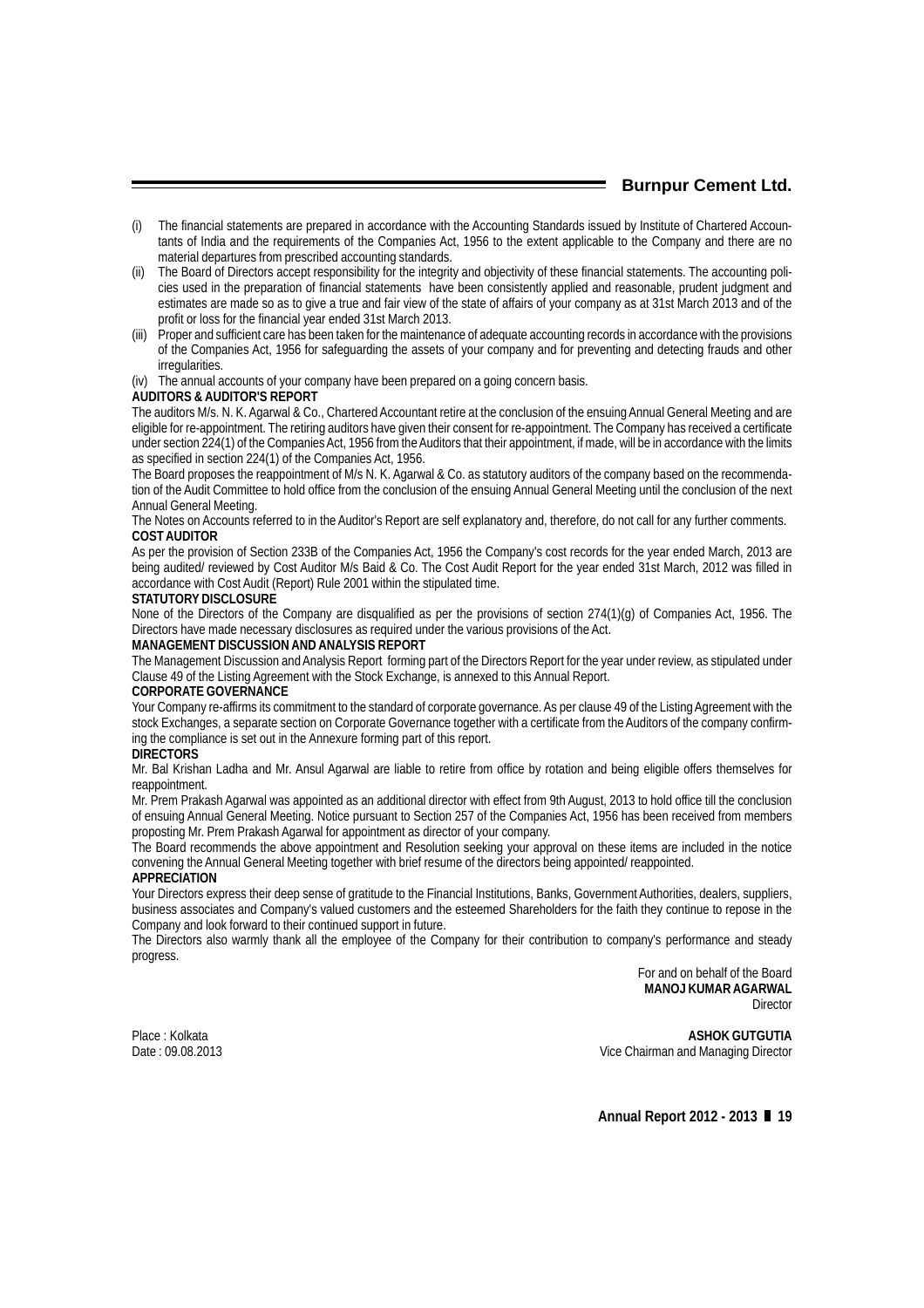**ANNEXURE - A** TO THE DIRECTOR'S REPORT FOR THE YEAR ENDED 31ST MARCH, 2013 PARTICULARS UNDER SECTION 217(1)(e) OF THE COMPANIES ACT, 1956

# A. CONSERVATION OF ENERGY

- a. Energy conservation measures taken Installed compact fluorescent lamp (CFL) at Plant and Registered Office.
- b. Additional investment and proposals, if any, being implemented for reduction of consumption of energy: N.A.
- c. Impact of the measures at A) and B) above for reduction of energy consumption and consequent impact on the cost of production of goods:

Due to various conservation measures there was saving in power consumption.

d. Total energy consumption and Energy consumption per unit of Production: Please refer Form A attached.

# **B. TECHNOLOGY ABSORPTION**

Please refer Form B attached.

# **C. FOREIGN EXCHANGE EARNING AND OUTGO**

- a) Activities relating to export: Initiative are being taken to start exports to neighboring countries.
- b) Foreign exchange Earning Nil

Foreign exchange outgo Nil

# **ANNEXURE TO THE REPORT OF THE DIRECTORS**

# **FORM A**

Form as per Section 217(1)(e) read with Companies (Disclosure of Particulars in the report of Board of Directors) Rules, 1988 and forming part of the Directors Report for the year ended 31st March, 2013.

# **A. POWER AND FUEL CONSUMPTION**

|    |    |                                    | <b>Current Year</b> | Previous Year |
|----|----|------------------------------------|---------------------|---------------|
|    |    |                                    | $(2012-13)$         | $(2011-12)$   |
| 1. |    | Electricity                        |                     |               |
|    | a. | Purchase                           |                     |               |
|    |    | Units (KWH)                        | 11072818            | 7561930       |
|    |    | Total Amount (Rs. Lacs)            | 821.76              | 514.50        |
|    |    | Rate per unit                      | 7.42                | 6.80          |
|    | b. | Own Generation                     |                     |               |
|    |    | I) Through Diesel Generators       |                     |               |
|    |    | Unit                               | <b>NA</b>           | NA.           |
|    |    | Unit per Ltr. of Diesel Oil        | <b>NA</b>           | NA.           |
|    |    | Cost per Unit                      | <b>NA</b>           | NA            |
|    |    | I) Through Steam turbine/generator |                     |               |
|    |    | Unit                               | <b>NA</b>           | NA.           |
|    |    | Unit per Ltr. of Fuel Oil/Gas      | <b>NA</b>           | NA.           |
|    |    | Cost per Unit                      | <b>NA</b>           | NA.           |
| 2. |    | Coal (A to D grade used in Dryer)  |                     |               |
|    |    | <b>Quantity (Tonnes)</b>           | 1200                | 870           |
|    |    | Total Amount (Rs. Lacs)            | 100.67              | 50.66         |
|    |    | Average Rate (Rs.)                 | 8389.54             | 5823.19       |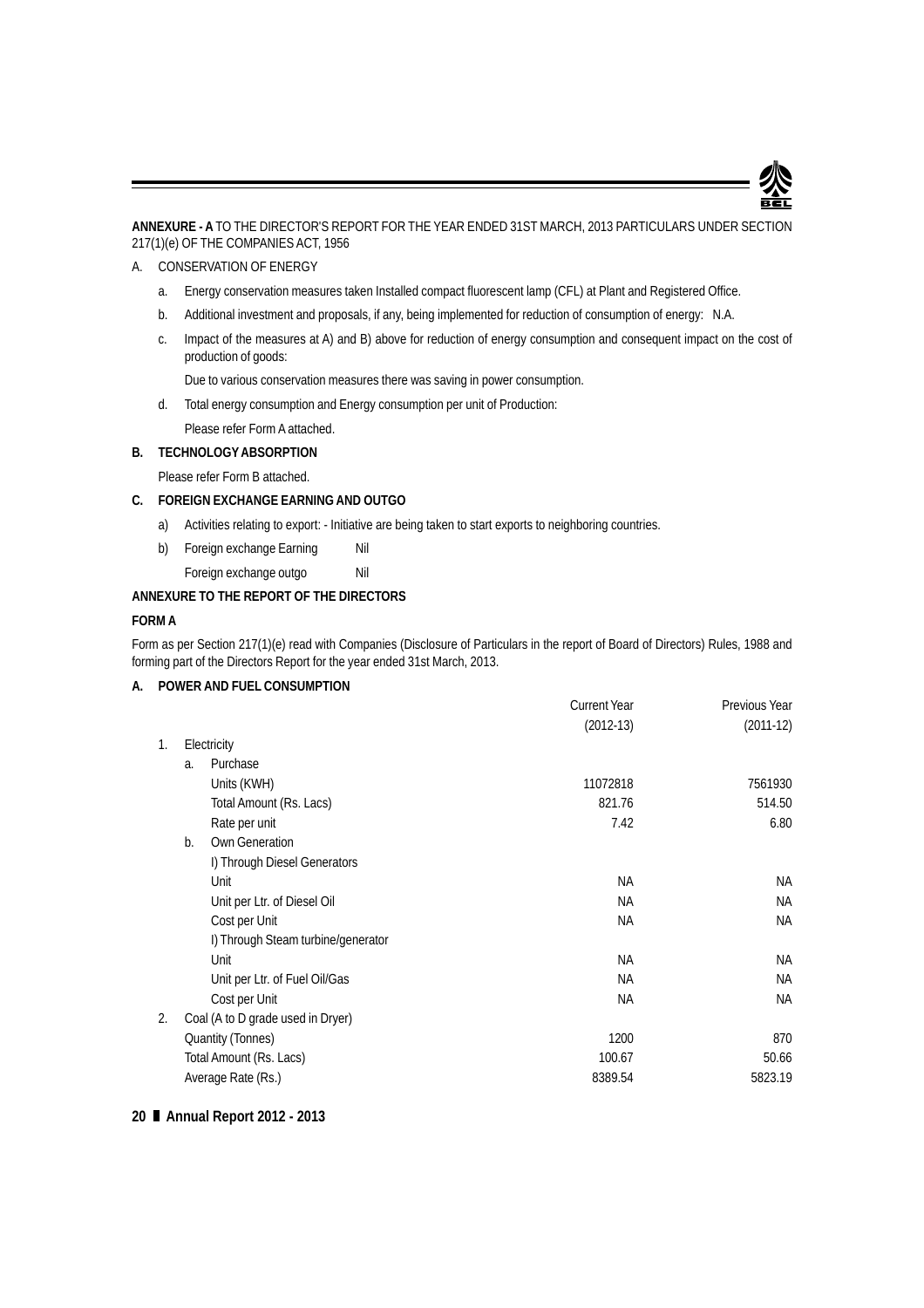|                                                                                                                                                                               |               |                  |                     | <b>Burnpur Cement Ltd.</b>     |
|-------------------------------------------------------------------------------------------------------------------------------------------------------------------------------|---------------|------------------|---------------------|--------------------------------|
| Furnace Oil<br>3.                                                                                                                                                             |               |                  |                     |                                |
| Quantity (K. Ltrs)                                                                                                                                                            |               |                  | <b>NIL</b>          | <b>NIL</b>                     |
| Total Amount (Rs. Lacs)                                                                                                                                                       |               |                  | <b>NIL</b>          | <b>NIL</b>                     |
| Average Rate (Rs.)                                                                                                                                                            |               |                  | <b>NIL</b>          | <b>NIL</b>                     |
| Other / Internal Generation<br>4.                                                                                                                                             |               |                  |                     |                                |
| Quantity                                                                                                                                                                      |               |                  | <b>NIL</b>          | <b>NIL</b>                     |
| <b>Total Amount</b>                                                                                                                                                           |               |                  | <b>NIL</b>          | <b>NIL</b>                     |
| Rate per Unit                                                                                                                                                                 |               |                  | <b>NIL</b>          | <b>NIL</b>                     |
| Consumption per Ton of Cement Production<br>В.                                                                                                                                |               |                  |                     |                                |
|                                                                                                                                                                               |               | <b>Standards</b> | <b>Current Year</b> | Previous Year                  |
|                                                                                                                                                                               |               | (if any)         | $(2012-13)$         | $(2011-12)$                    |
| Electricity (Unit)                                                                                                                                                            |               | N. A.            | 63.51               | 68.00                          |
| Furnace Oil                                                                                                                                                                   |               | N.A.             | N.A.                | N.A.                           |
| Coal (Ton)                                                                                                                                                                    |               | N. A.            | 0.007               | 0.008                          |
| (A to D grade used in dryer)                                                                                                                                                  |               |                  |                     |                                |
| Others (specify)                                                                                                                                                              |               | N. A.            | N.A.                | N.A.                           |
|                                                                                                                                                                               | <b>FORM B</b> |                  |                     |                                |
| Form for the disclosure of particulars with respect to technology absorption.                                                                                                 |               |                  |                     |                                |
| RESEARCH AND DEVELOPMENT                                                                                                                                                      |               |                  |                     |                                |
| Specific areas in which R&D carried out by the company<br>1.                                                                                                                  |               | <b>None</b>      |                     |                                |
| 2.<br>Benefits derived as a result of above R&D                                                                                                                               |               | N.A              |                     |                                |
| Future Plan of action<br>3.                                                                                                                                                   |               |                  |                     |                                |
| The company is envisaged to set up R&D facility in the plant to improve operations controls in order to minimize the cost of<br>production after implementation of expansion. |               |                  |                     |                                |
| Expenditure on R&D<br>4.                                                                                                                                                      |               |                  |                     |                                |
| Capital                                                                                                                                                                       |               |                  |                     | Nil                            |
| Recurring                                                                                                                                                                     |               |                  |                     | Nil                            |
| Total R&D expenditure                                                                                                                                                         |               |                  |                     | Nil                            |
| As a percentage of Turnover                                                                                                                                                   |               |                  |                     | Nil                            |
| TECHNOLOGY ABSORPTION, ADOPTION AND INNOVATION                                                                                                                                |               |                  |                     | N.A.                           |
|                                                                                                                                                                               |               |                  |                     |                                |
|                                                                                                                                                                               |               |                  |                     | Eor and on hohalf of the Roard |

For and on behalf of the Board **MANOJ KUMAR AGARWAL** Director

Place : Kolkata **ASHOK GUTGUTIA** Date : 09.08.2013 Vice Chairman and Managing Director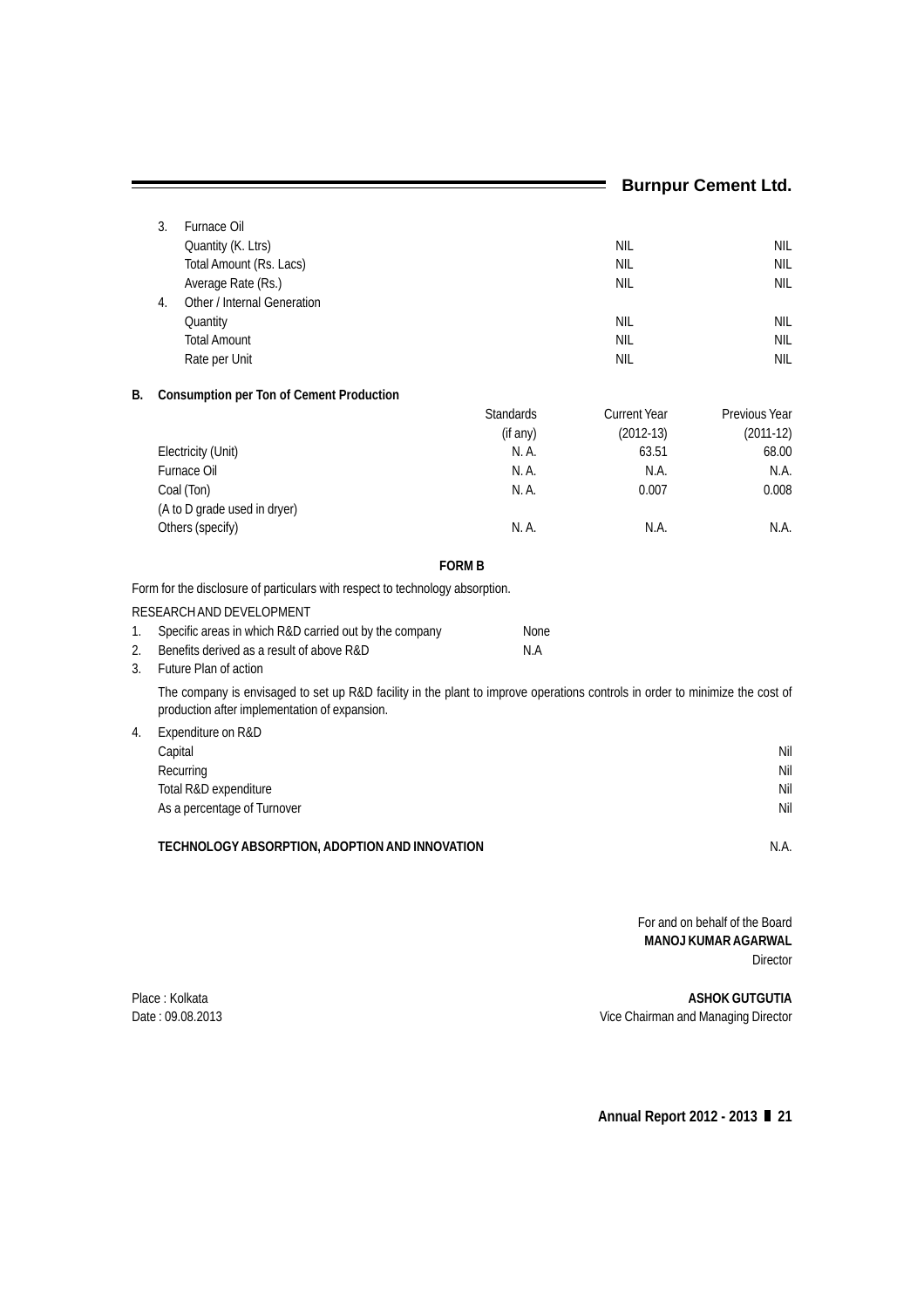

# **MANAGEMENT DISCUSSION & ANALYSIS**

#### **Business Environment**

In India, cement production has increased rapidly during the last few years. Indian cement industry is performing well with the growth in infrastructure and housing segments. The demand for cement being a derived demand depends primarily on the industrial activity, construction activity and investment in the infrastructure sector. While growth in cement production and consumption in 2012-13 was not at all encouraging, there is some hope of recovery in the ongoing fiscal because of expected revival in the economy growth in general and the construction sector in particular.

Cement production rose by 7.3 per cent in October 2012 to 199.1 lakh tonnes. This was over a 1.5 per cent growth in the corresponding month a year ago. When compared to September, production was nine per cent up during the month. During the April-October 2012 period, cement production grew by 8.4 per cent compared to 2.9 per cent in the year-ago period. Low base and improved demand is likely to have aided the healthy growth in production.

Cement output grew just 4.24 per cent to 233.3 million tone in 2012-13 compared to 7.34 per cent (228.3 m.t.) in the previous fiscal. Growth in consumption was 4.2 per cent compared to 7.1 per cent in the previous financial year. While decline in the growth of cement consumption mainly due to slow down in the real estate industry particularly, the housing segment, other factors like fall in capital expenditure, patchy implementation of infrastructure projects and rise in prices.

Over sixty per cent of the cement demand in the country comes from housing sector with rural housing accounting 40 per cent of the total. Slowdown in the housing sector in 2012-13 is mainly due to high interest rate.

The industry is also optimistic that demand for cement will surge in the near future through the revival of economic activity by the government especially through investment in infrastructure projects. A correction is foreseen in interest rates and improved regulation as regards land acquisition and environmental clearance leading to revival of several on-hold projects. Cement prices are likely to maintain an upward curve due to increasing production and ownership costs alongwith lower capacity utilizations."

Against this back ground your company continues to maintain its growth path through continued focus on operational efficiency and unrelenting sustainability effort.

#### **Opportunity & Threats**

Being a huge country, there will be a difference in the region wise demand for cement in the country which is broadly divided into the western, eastern, northern and southern regions. A rise in growth will be witnessed by the Eastern and Central regions from the lower than average levels of 6 percent in FY2011-12 to 9 percent in FY2013-14.

One of the key drivers of housing sector in the coming months would be the initiatives of the central and the state governments to promote affordable housing. Both the central and state governments are taking steps to provide low-cost housing and rural housing. In the short run, the impending general election (scheduled in mid 2014) may spur populist spending on mass housing projects.

In order to stimulate demand in an already sagging industry, the government needs to initiate certain measures in the form of providing tax incentive to the industry, reduce the overall tax value on the commodity and phase out cross subsidy on supportive components. The government can also consider classifying cement as "Declared Goods" like steel having a uniform VAT rate of 4 percent throughout the country. In a nutshell, the government needs to support the cement industry in reviving its fortune through initiatives like reducing tax burden, providing incentives and ensuring availability of superior quality coal.

#### **Future Outlook**

Recent forecast for coming years that the cement industry will grow with a compound annual growth rate (CAGR) of around 12 per cent to reach 303 million metric ton per annum in 2014. Growth in the demand for cement in 2013-14 may improve as the economy is expected to grow faster and also because the Governments policy initiative may promote housing sector. According to recent economic survey, the Indian economy may grow around 6.5 per cent in 2013-14 more than the estimated 5 per cent in 2012-13 because of easing of monetary policy by Reserve Bank of India. Recovery in the construction sector may contribute to the growth in the cement demand in 2013-14. Growth in the construction sector is expected to be 7 percent in 2013-14 compared to 5.9 per cent on the previous year.

#### **Risk & Concern**

The Union Budget for 2013-14, has outlined its focus of sustained development and need for rationalizing expenditure to enable India to get back to the 8% growth levels. The Budget has also laid special focus on social development through a number of programmes. The government has increased allocation towards various infrastructural schemes/projects. The allocation towards JNNURM and RIDF has been set at "14,873 crore and " 20,000 crore, respectively. PMGSY has been allocated Rs. 21,700 crore and allocation to Indira Awas Yojana is set at " 15,184 crore. Inorder to promote home ownership, an additional deduction of interest upto "1,00,000 is proposed on a housing loan upto " 25 lakh availed in FY14. The enhanced allocation to different infrastructure projects and continued focus on development of affordable housing in the country will augur well for the cement industry. However, in the Union Budget 2013-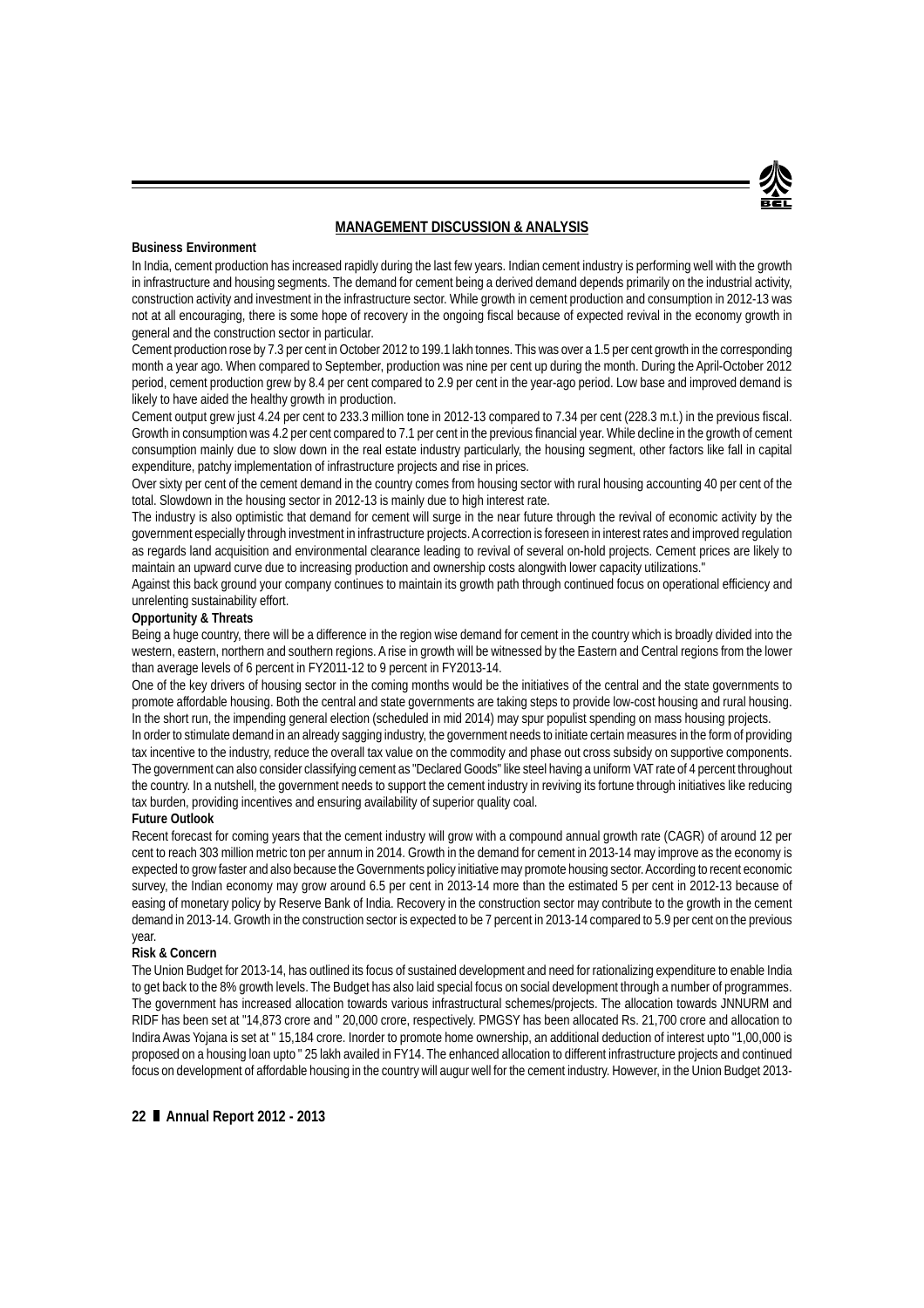14, the custom duty on steam coal has been increased from 0% to 2%. This will lead to rise in power and fuel cost of the cement manufacturers as many cement companies have to rely on imported coal which is negative for the industry.

| Performance of the Company: |  |  |  |
|-----------------------------|--|--|--|
|-----------------------------|--|--|--|

|    | Performance of the Company:                           |                          | $(\bar{\tau}$ in Lacs) |
|----|-------------------------------------------------------|--------------------------|------------------------|
|    | <b>Particulars</b>                                    | 2012-13                  | 2011-12                |
|    | Total Income (Net)                                    | 8399.37                  | 4724.40                |
| 2. | Total expenditure                                     | 7540.91                  | 4281.54                |
| 3. | Profit before interest, depreciation and tax          | 858.46                   | 442.86                 |
| 4. | Interest                                              | 255.06                   | 218.61                 |
| 5. | Profit after interest but before depreciation and tax | 603.40                   | 224.25                 |
| 6. | Depreciation                                          | 129.38                   | 72.88                  |
|    | Profit before tax                                     | 474.02                   | 151.36                 |
| 8. | Profit after tax                                      | 316.71                   | 102.04                 |
|    |                                                       | <b>Annual Production</b> |                        |
|    | No. of Bags (Weight 50 kgs. Each)                     | 3486966                  | 2225213                |

# **Internal control system and its Adequacy:**

The Company has proper and adequate systems of internal controls to provide reasonable assurance that transactions are authorized, recorded and reported correctly and to ensure compliance with policies, statute. The internal control system provides for well-documented policies, quidelines, authorizations and approval procedures. The Internal Audit function is an independent function and is carried out by team of external auditors at the plants and registered office. The Internal Audit team monitors the effectiveness of the internal control systems and periodically reviews the same. The Company has an Audit Committee that regularly reviews the reports submitted by the Internal Auditors.

# **Corporate Social Responsibility:**

The Company is committed to do business with emphasis on Corporate Social Responsibility and in this regard following activities undertaken by the company during the year are:

- Donation made for development of Burial ground in soliya village.
- Donation made for development of villages near Patratu plant.
- Distribution of blanket to BPL Families during winter season.
- Donation made for celebration of Makar Sankranti Festival.
- Donation made for construction of Maa ManashaTemple in a village near Patratu Plant.
- Organized free health check-up camp.

Apart from above the company is donating on regular basis to local committees for development of local areas, upliftment of poor peoples and economic development of local people. The company is also contributing to some extent for economic development and improvement of quality of life of employees and local community residing near the plant.

# **Industrial Relation:**

Industrial relations has become one of the most delicate and complex problems of modern industrial society. Industrial progress is impossible without cooperation of labors and harmonious relationships, therefore your company has specific industrial policy to create and maintain good relations between employees and management. Your company believes that nurturing and development of human capital is of key importance for its operations. Hiring the best people, retaining them and ensuring their development is a major challenge for the industry in today's competitive environment. Your Company has laid down process for attracting, retaining and rewarding talent. The appraisal system is transparent and fair and carried on with an objective to identify and reward the performer. **Cautionary statement**

Statement in MDAS describing the company's objective, estimates, projections, expectation or prediction may be forward looking statement within the meaning of applicable laws and regulations. Actual results, performance or achievement could differ materially from those expressed or implied in such forward looking statements.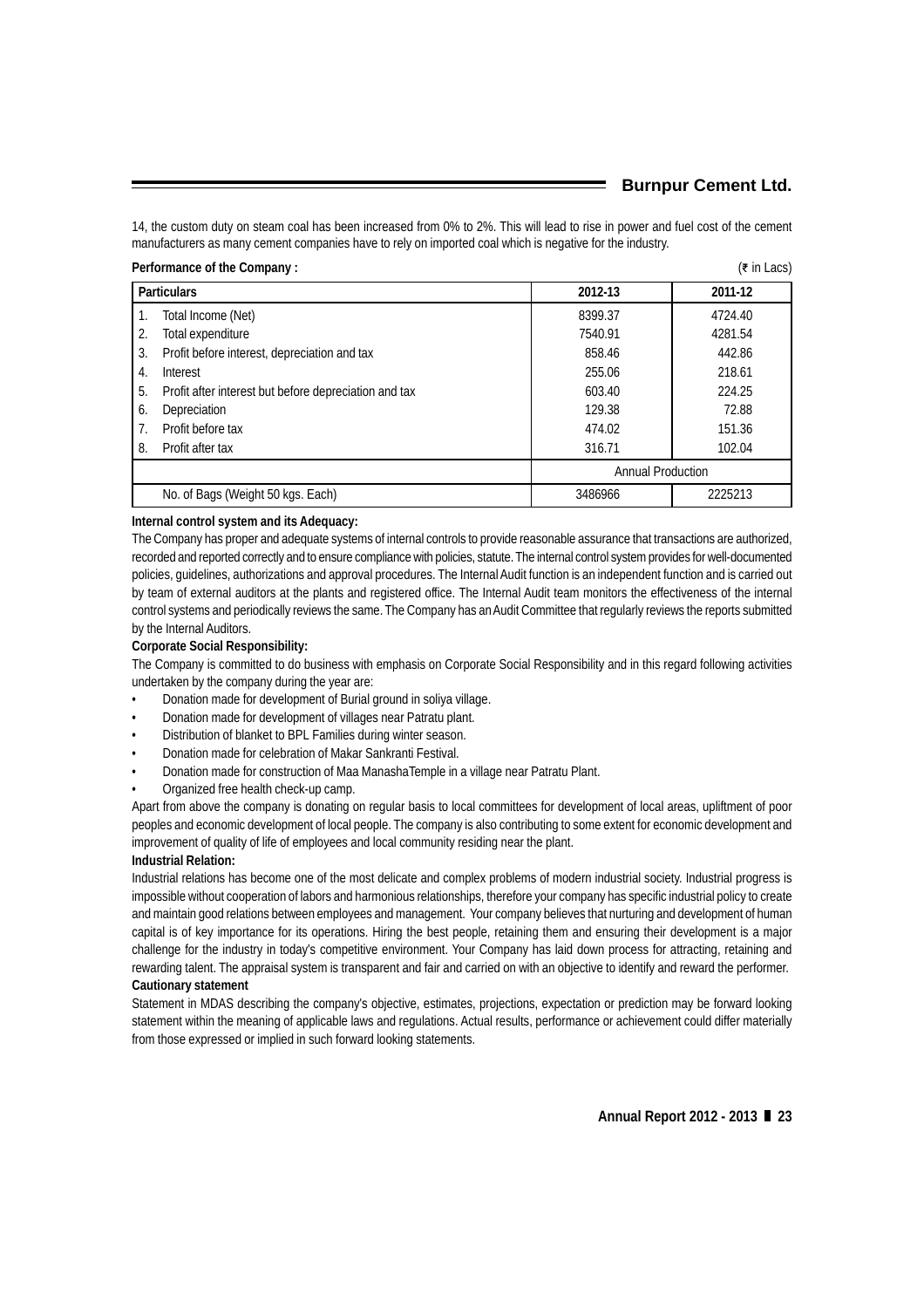# **REPORT ON CORPORATE GOVERNANCE:**

# 1. COMPANY'S PHILOSOPHY

The company's philosophy on corporate governance is to conduct its business in a manner, which is ethical and transparent with all stakeholders including shareholders, lenders, creditors and employee. The Company and its Board of directors firmly believe that strong corporate governance, by maintaining a simple and transparent corporate structure, is integral to creating value on a sustainable basis. Good governance is a continuing exercise and the company reiterates its commitment to pursue the same in all aspects of its operations in the overall interest of all its stakeholders. The directors and employees have accepted a code of conduct that sets out the fundamental standards to be followed in all actions carried out on behalf of the company.

# **2. BOARD OF DIRECTORS**

# **(A) Composition of Board**

The present strength of the Board of Directors is six, out of which three are independent director and one is professional director. The composition of the Board of Directors is in conformity with the Corporate Governance code. None of the Director is a member of more than ten committees and Chairman of more than five committees, across all the companies in which he is a Director. The board functions as a full Board and through committees. The Board of Directors and committee meet at regular intervals. Every directors of the company are over twenty one years of age. The composition and category of the Directors on Board is as follows:

| Name                    | Designation                                   | Category of Directorship                       |                                                              |
|-------------------------|-----------------------------------------------|------------------------------------------------|--------------------------------------------------------------|
|                         |                                               | Executive/<br>Non-Executive<br><b>Director</b> | Independent/Non-<br>independent/<br><b>Promoter Director</b> |
| Mr. Prem Prakash Sharma | Chairman                                      | Non-Executive                                  | Independent                                                  |
| Mr. Ashok Gutgutia      | Vice Chairman and<br><b>Managing Director</b> | Executive                                      | Promoter                                                     |
| Mr. Manoj Kumar Agarwal | Whole-Time Director                           | Executive                                      | Promoter                                                     |
| Mr. Subrata Mookerjee   | <b>Director</b>                               | Non-Executive                                  | Independent                                                  |
| Mr. Bal Krishan Ladha   | <b>Director</b>                               | Non-Executive                                  | Professional                                                 |
| Mr Ansul Agarwal        | <b>Director</b>                               | Non-Executive                                  | Independent                                                  |

# **Number of Board Meetings and Attendance Record of Directors**

The Board meets at least once in a quarter to consider amongst other business the performance of the company and financial results. The particulars of Board Meetings held during the year 2012-13 are given below:

| Number of Board Meetings held during 2012-13 : 7 |                       |        |                       |  |  |
|--------------------------------------------------|-----------------------|--------|-----------------------|--|--|
| SI.No.                                           | Date of Board Meeting | SI.No. | Date of Board Meeting |  |  |
|                                                  | 25.05.2012            | .5     | 04.12.2012            |  |  |
|                                                  | 30.07.2012            | O      | 24.12.2012            |  |  |
|                                                  | 08.08.2012            |        | 25.01.2013            |  |  |
|                                                  | 15.10.2012            |        |                       |  |  |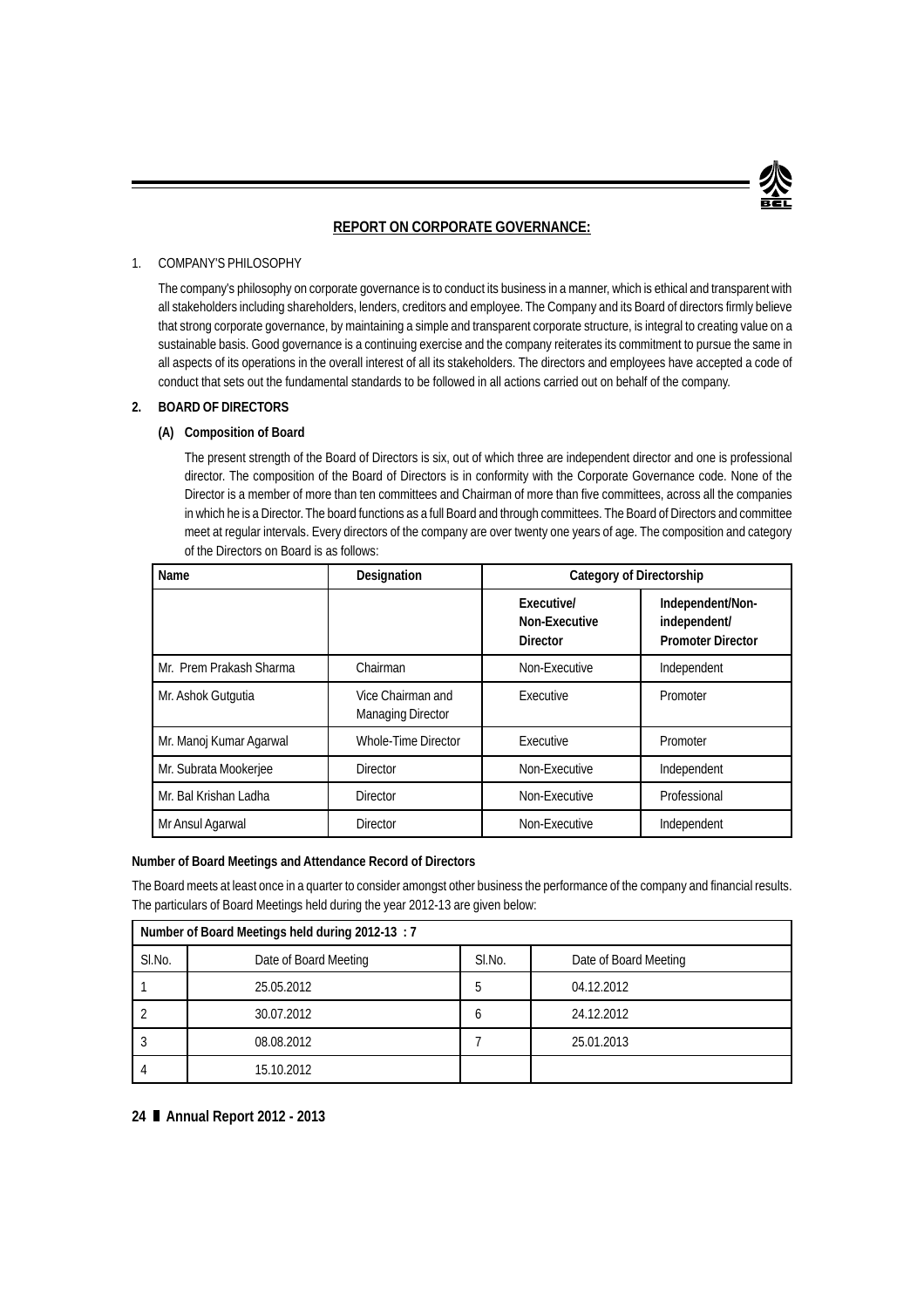The attendance of each director at the meeting of the Board of Directors during the year and the last Annual General Meeting and their directorship/chairmanship in other companies are given below:

| SI.<br>No.     | Name of Director        | No. of<br><b>Board</b><br>meeting<br>attended | Attendance<br>at last<br>AGM | No. of other<br>Directorship @ | No. of membership<br>/ chairmanship ^<br>held in committee<br>of other companies<br>Member, Chairman |     |
|----------------|-------------------------|-----------------------------------------------|------------------------------|--------------------------------|------------------------------------------------------------------------------------------------------|-----|
|                | Mr. P. P. Sharma        | 2                                             | <b>No</b>                    | 3                              | Nil                                                                                                  | Nil |
| $\overline{2}$ | Mr. Ashok Gutgutia      |                                               | <b>Yes</b>                   | Nil                            | Nil                                                                                                  | Nil |
| 3              | Mr. Manoj Kumar Agarwal |                                               | <b>Yes</b>                   | Nil                            | Nil                                                                                                  | Nil |
| 4              | Mr. Subrata Mookerjee   | C                                             | N <sub>0</sub>               | Nil                            | Nil                                                                                                  | Nil |
| 5              | Mr. Bal Krishan Ladha   | 3                                             | <b>No</b>                    | Nil                            | Nil                                                                                                  | Nil |
| 6              | Mr. Ansul Agarwal       |                                               | Yes                          |                                | Nil                                                                                                  | Nil |

@ Other directorships do not include alternate directorships, directorships of Private Limited Companies, section 25 companies, and of companies incorporated outside India.

^ Chairmanship / Membership of Board Committees include only Audit and Shareholders/Investors Grievance Committees.

# **COMMITTEES OF BOARD OF DIRECTORS**

The Board has constituted Committees of Directors to deal with matters and monitor the activities falling within the terms of reference as follows:

# **(A) AUDIT COMMITTEE**

The Audit committee of the Company is constituted pursuant to the provisions of Section 292A of the Companies Act, 1956 and Clause 49 of the Listing Agreement with the stock exchanges. As on 31st March, 2013 the Audit Committee comprised of following directors.

# **CONSTITUTION OF AUDIT COMMITTEE:**

| Name of the Members                                       | Designation | <b>Status</b>                |  |  |
|-----------------------------------------------------------|-------------|------------------------------|--|--|
| Mr. Ansul Agarwal                                         | Chairman    | Independent Director         |  |  |
| Mr. Subrata Mookerjee                                     | Member      | Independent Director         |  |  |
| Mr. Bal Krishan Ladha                                     | Member      | <b>Professional Director</b> |  |  |
| Mr. Prem Prakash Sharma                                   | Member      | Independent Director         |  |  |
| The company Secretary acts as Secretary to the committee. |             |                              |  |  |

It has the following terms of reference and composition:

Terms of references/scope of the Company audit committee inter alia include:

- 1. Oversight of the Company's financial reporting process and the disclosure of its financial information to ensure that the financial statements are correct, sufficient and credible.
- 2. Recommending to the Board the appointment, re- appointment and, if required, the replacement or removal of the statutory auditors and the fixation of the audit fees.
- 3. Approval of payment to the statutory auditors for any other services rendered by the statutory auditors.
- 4. Reviewing, with the management, the annual financial statements before submission to the Board for approval, with particular reference to;
	- a. Matters required to be included in the Director's Responsibility Statement to be included in the Board's report in terms of clause (2AA) of section 217 of the Companies Act, 1956.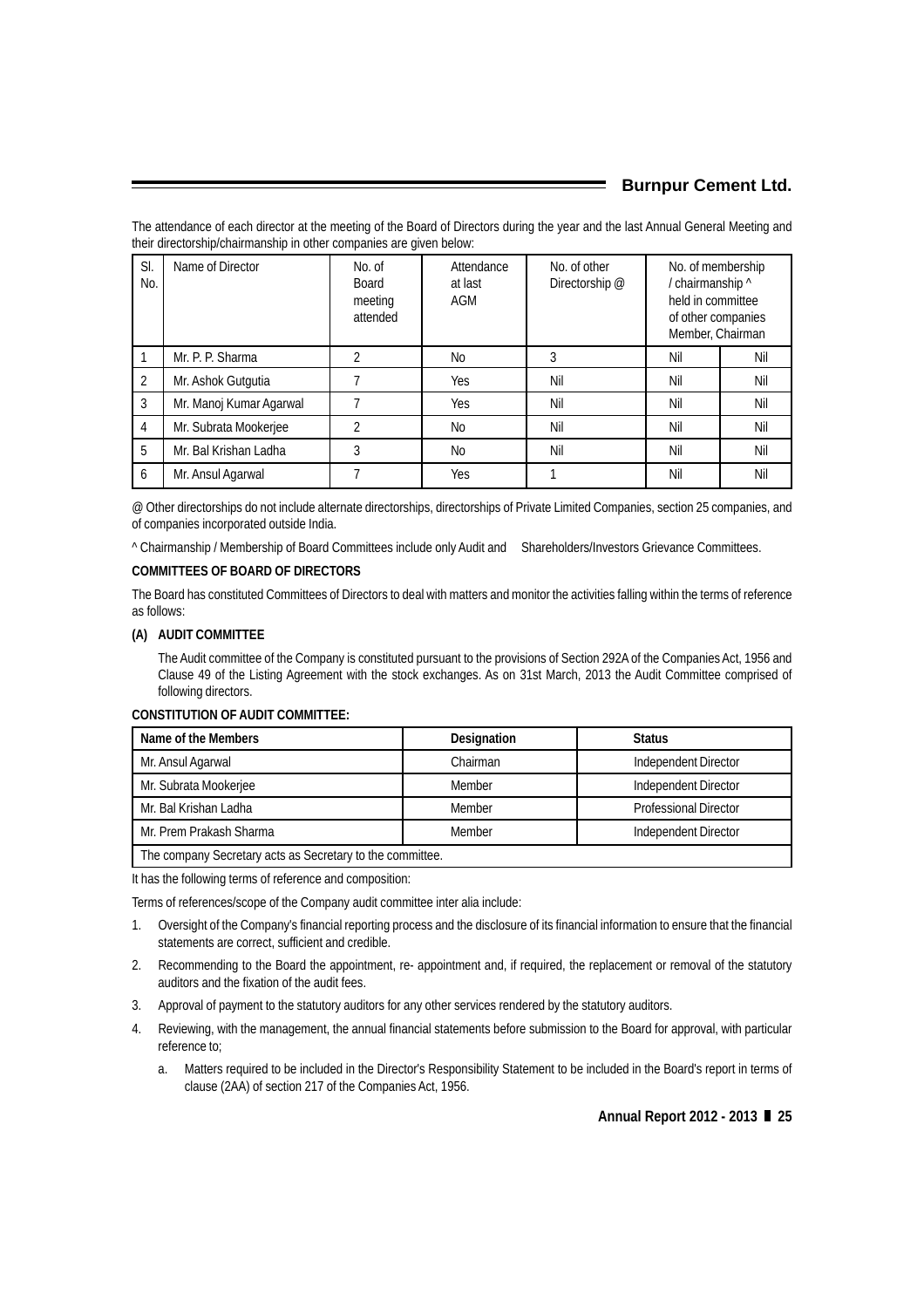

- b. Changes, if any, in accounting policy and practices and reason for the same
- c. Major accounting entries involving estimates based on the exercise of judgment by the management.
- d. Significant adjustments made in the financial statement arising out of audit findings
- e. Compliance with listing and other legal requirement relating to financial statements.
- f. Disclosure any related party transactions.
- g. Qualifications in the draft audit report.
- 5. Reviewing, with the management, the quarterly financial statements and annual financial statements before submission to the Board for approval.

The committee met four times during the year under review. All the members of the committee are eminent in their respective fields having sufficient accounting and financial management expertise and the Chairman of the committee is a commerce graduate having experience in dealing accounting matters. During the year four meetings of the Audit Committee of the Company were held on 25.05.2012, 08.08.2012, 15.10.2012 and 25.01.2013 and attendance of the Members of the Committee at these Meeting are as under :

| I Name of the Members   | No. of Meetings Attended |
|-------------------------|--------------------------|
| Mr. Ansul Agarwal       |                          |
| Mr. Subrata Mookerjee   |                          |
| Mr. P P Sharma          |                          |
| l Mr. Bal Krishan Ladha |                          |

#### **(B) REMUNERATION COMMITTEE**

The Board has set up a Remuneration Committee on January 4, 2007. and has been reconstituted on 30th April, 2010, 20th October, 2010. The Committee is responsible for recommending to the Board, the Remuneration package of Whole Time Directors including their annual increment and commission after reviewing their performance and also the compensations to the nonexecutive directors of the company.

#### **Constitution of Remuneration committee:**

| l Name of the Members                                     | Designation | <b>Status</b>        |
|-----------------------------------------------------------|-------------|----------------------|
| I Mr. Prem Prakash Sharma                                 | Chairman    | Independent Director |
| Mr. Subrata Mookerjee                                     | Member      | Independent Director |
| Mr. Ansul Agarwal                                         | Member      | Independent Director |
| The Company Secretary acts as Secretary to the committee. |             |                      |

The remuneration committee passed a resolution in the meeting of board of directors held on 25th May, 2012 and approved the remuneration paid to Mr. Manoj Kumar Agarwal as Whole Time Director w.e.f. 1st June, 2012.

#### **Remuneration Policy**

The remuneration policy is directed toward rewarding performance, based on review of achievement on a periodical basis.

Besides sitting fees no remuneration was paid to any non-executive directors during the financial year under review.

#### **a) Details of remuneration paid to the Directors for the year ended 31st March 2013**

| Name                    | Designation                                   | Salary    | Perguisites &<br>Other allowances* | Commission | Total     |
|-------------------------|-----------------------------------------------|-----------|------------------------------------|------------|-----------|
| Mr. Ashok Gutgutia      | Vice Chairman and<br><b>Managing Director</b> | 21,00,000 | Nil                                | Nil        | 21,00,000 |
| Mr. Manoj Kumar Agarwal | Whole Time Director                           | 10,00,000 | Nil                                | Nil        | 10,00,000 |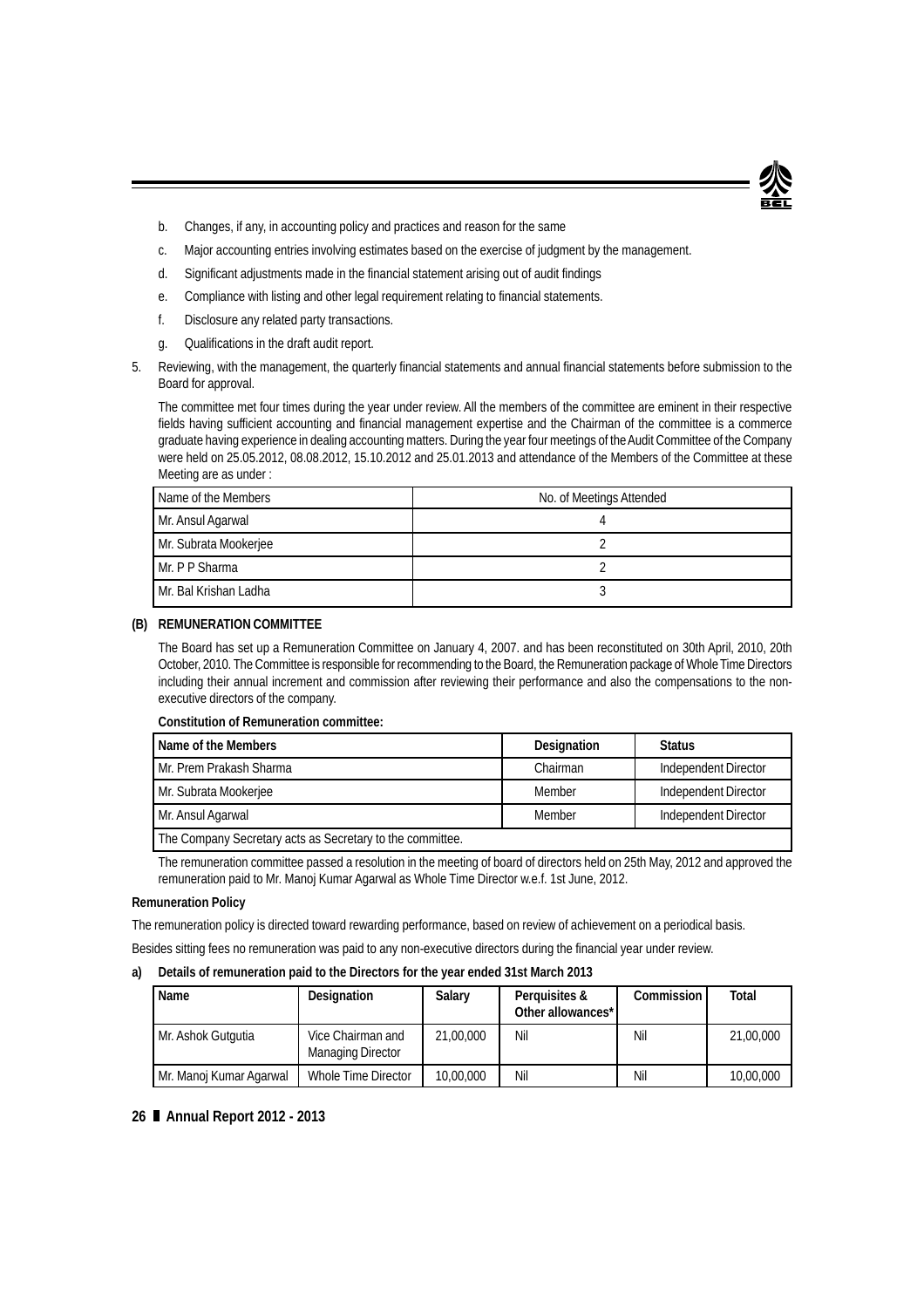\* The Managing Director have their right to receive perquisite and other allowances during the year under report.

There are no stock options available/issued to any directors of the company.

#### **b) Paid to Non Executive Directors**

| l SI. No.      | Name of the Director     | Sitting Fees Paid (Rs.) |
|----------------|--------------------------|-------------------------|
|                | Mr. Prem Prakash Sharma# | $60.000/-$              |
| $\overline{2}$ | Mr. Subrata Mookerjee#   | $60.000/-$              |
| 3              | Mr. Ansul Agarwal#       | $1.20.000/-$            |
| 4              | Mr. Bal Krishan Ladha    | $90.000/-$              |
|                | Total                    | 3,30,000                |

# Above mentioned directors have waived their fees for attending some/all of the board meeting voluntarily

#### **Shareholders'/Investors' Grievances Committee**

This committee has been constituted for redressing the complaints of the shareholders and investors, to oversee share transfers and monitors investor's grievances such as complaints on transfer of shares, non-receipt of balance sheet, non-receipt of declared dividends, non receipt of refund order in case of part-allotment/non-allotment of shares relating to public issue etc. and redress thereof. During the year the committee met once on 25th January, 2013 in which the members of the committee were present.

# **Constitution of Investors Grievances Committee:**

| l Name of the Member                                      | Designation | <b>Status</b>        |  |  |
|-----------------------------------------------------------|-------------|----------------------|--|--|
| I Mr. Prem Prakash Sharma                                 | Chairman    | Independent Director |  |  |
| Mr. Manoj Kumar Agarwal                                   | Member      | Promoter             |  |  |
| Mr. Ashok Gutgutia                                        | Member      | Promoter             |  |  |
| The company Secretary acts as Secretary to the committee. |             |                      |  |  |

**Share Transfer System:** The Shareholders'/Investors' Grievances Committee has been delegated the power to deal with share transfer. The Board has also delegated the power of share transfer to the officer of the company. The delegated authorities attend to share transfer formalities at least twice in a month. Transfer of shares are processed and registered within the stipulated time, provided all the documents are valid and complete in all respect. The board has appointed the Company Secretary as Compliance Officer of the company to monitor the share transfer process.

The company has appointed M/s Niche Technologies Pvt Ltd, as its Share Transfer Agent for both physical and demat segment of equity shares.

**Compliance Officer :** Mr. Sudhansu Sekhar Panigrahi, Company Secretary Gujarat Mansion, 14, Bentinck Street, 2nd Floor Kolkata, West Bengal, Pin- 700 001

Tel No-(033) 2262 3167, 3025 0826 ; Fax No-(033) 2262 3168 Email:info@burnpurcement.com, investors@burnpurcement.com

### **General Body Meetings**

Details of Annual General Meetings

The last three Annual General Meetings were held as under :

| Year      | Location                                                            | Date       | Time        |
|-----------|---------------------------------------------------------------------|------------|-------------|
| 2011-2012 | Surya Sen Mancha,<br>432, Prince Anwar Shah Road, Kolkata - 700 068 | 28-09-2012 | 3.00 P.M.   |
| 2010-2011 | Asansol Club Limited<br>Court Compound, Asansol - 713 304           | 30-11-2011 | 11.00 A.M.  |
| 2009-2010 | Asansol Club Limited<br>Court Compound, Asansol - 713 304           | 29-09-2010 | $3.30$ P.M. |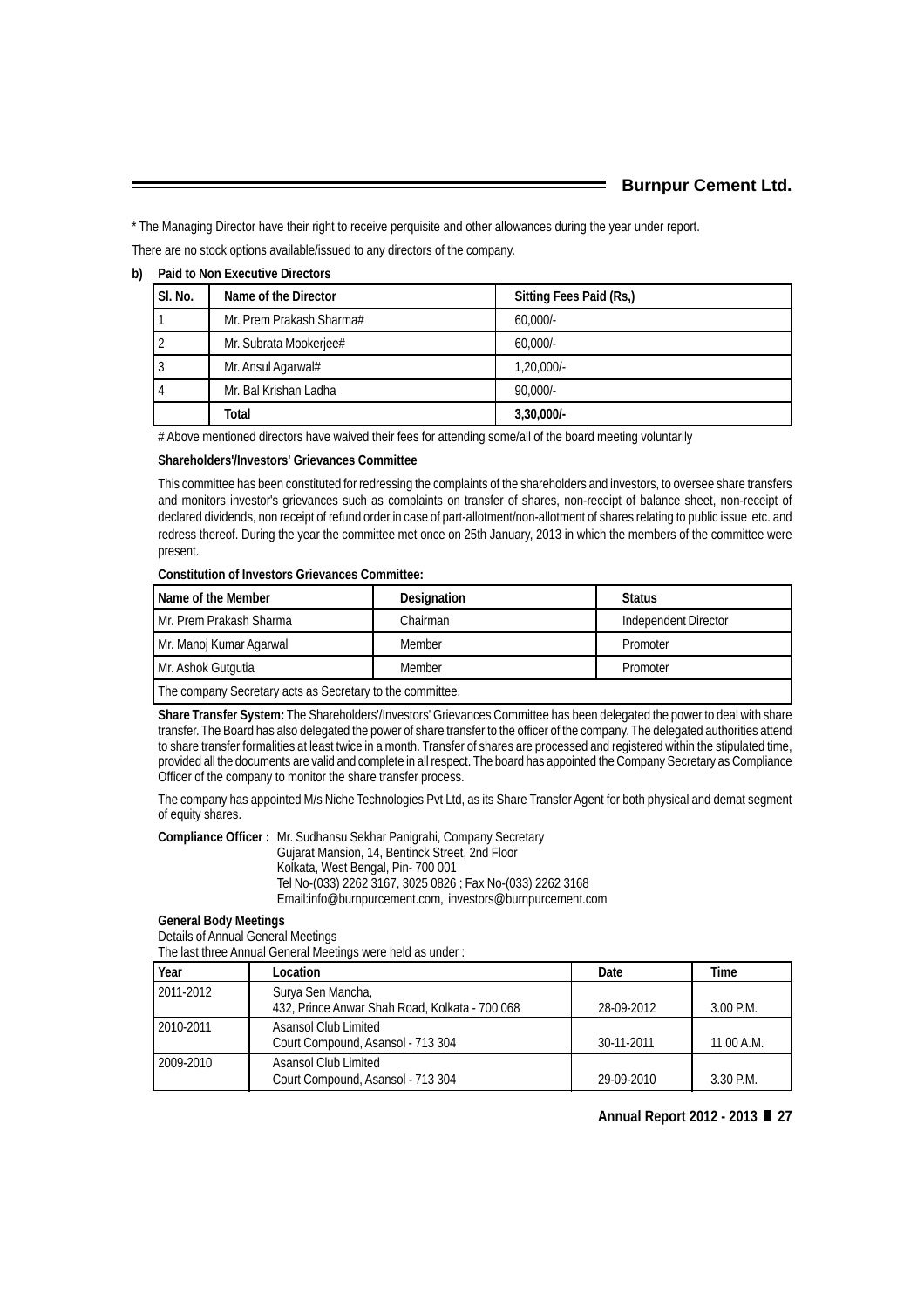

Two special resolution was passed in the previous Annual General Meeting of the members of the company.

No special resolution was passed through postal ballot during the financial year.

# **DISCLOSURES**

- A) A summery of transactions with related parties, in the ordinary course of business is placed before the Audit Committee.
- B) Related Party Transactions

None of the transactions with any of the related party was in conflict with the interest of the Company at Large. The details of the related party transaction are given in the notes of accounts of the Balance Sheet.

C) Non - compliance / strictures / penalties imposed

There was no such instance in the last three years.

D) Accounting Treatment

The financial statements are prepared in accordance with the accounting standards issued by the **Institute of Chartered Accountants of India.** Where, in the preparation of financial statements, a treatment different from that prescribed in an Accounting Standard has been followed, the fact has been disclosed in the financial statements, together with the Management explanation as to why it believes such alternatives treatment is more representative of the true and fair view of the underlying business transaction. The significant Accounting Policies which are consistently applied have been set out in the Notes on Accounts.

#### **E) Risk Management**

Risk evaluation and management is an ongoing process within the organization. During the period under review, a detailed exercise on Risk Management was carried out covering the entire gamut of operations of the company and the Board was informed about the same.

#### **F) Details of compliance with mandatory requirements and adoption of non-mandatory requirements**

The Company has complied with all the mandatory requirements of Clause 49 of the Listing Agreement. As regards the nonmandatory requirements a remuneration committee has been set up and the terms of reference thereof has defined. Other nonmandatory requirements including inter-alia Whistle Blower Policy are being reviewed by the board from time to time.

### **DETAILS OF INFORMATION ON RE-APPOINTMENT OF DIRECTORS**

A brief resume, nature of expertise in specific functional areas, number of equity shares held in the company by the director or for other person on beneficial basis, names of the companies in which the person already holds directorship and membership of the committees of the Board forms part of the notice convening the 27th Annual General Meeting.

#### **CEO/CFO Certification**

As required under Clause 49 V of the listing agreement with the stock exchanges, the Vice chairman and Managing Director of the Company, Mr. Ashok Gutgutia heading the finance function of the Company certify to the Board that:

- a) The financial statements and the Cash Flow Statement for the year have been reviewed and to the best of their knowledge and belief:
	- (i) these statements do not contain any untrue statement of material fact, have not omitted any material fact and do not contain any statement that is misleading;
	- (ii) these statements together present a true and fair view of the company's affairs and are in compliance with existing accounting standards applicable laws and regulations.
- b) To the best of his knowledge and belief no transactions entered into by the company during the year are fraudulent, illegal or violate the Company's code of conduct.
- c) He accepts responsibility for establishing and maintaining internal controls for financial reporting and that he has evaluated the effectiveness of internal control systems of the company pertaining to financial reporting.
- d) They have indicated to the auditors and the Audit Committee:
	- i) Significant changes in the internal control over financial reporting during the year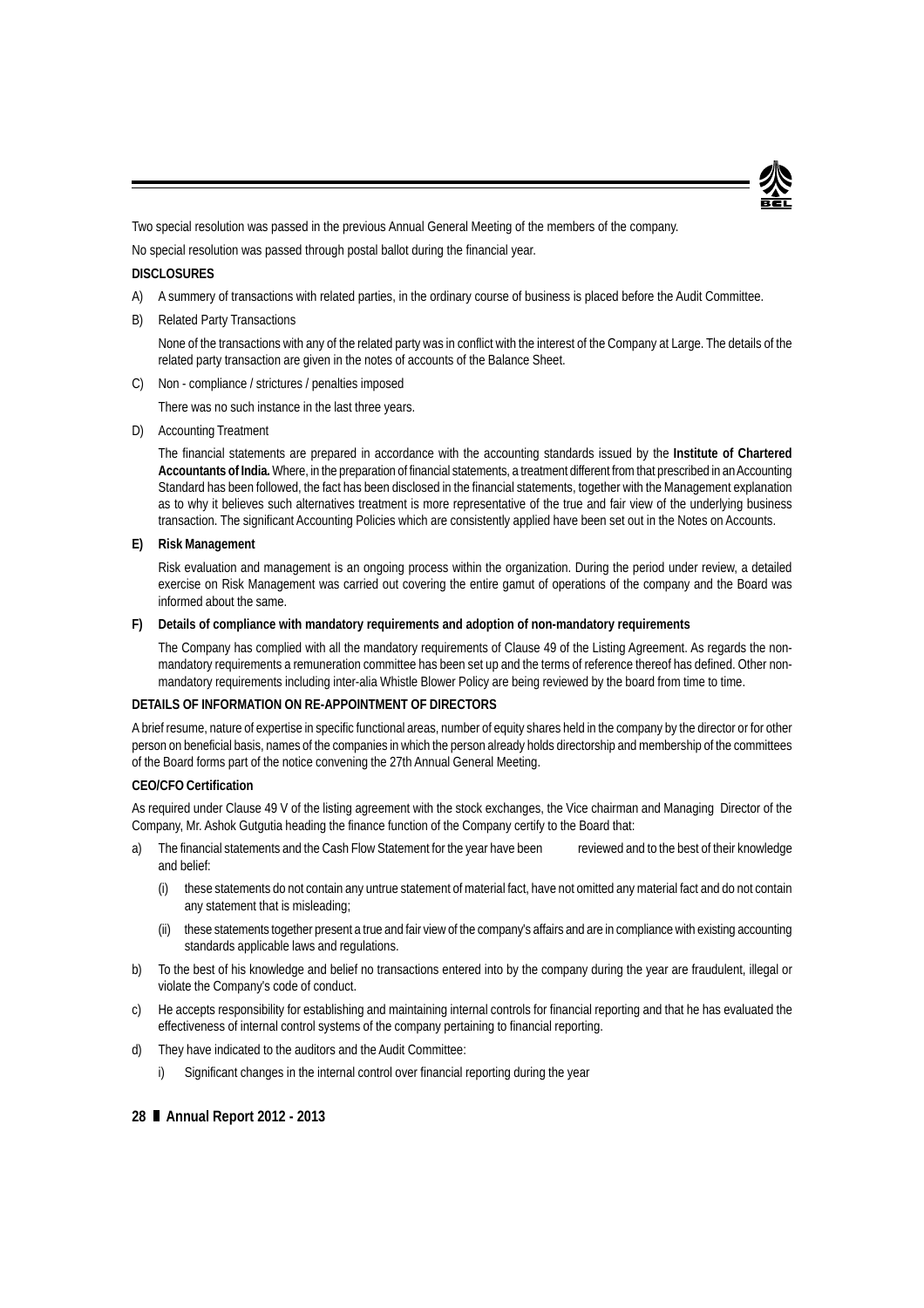# **Burnpur Cement Ltd.**

- ii) Significant changes in accounting policies during the year and that the same has been disclosed in the notes to the financial statements; and
- iii) There have been no instances of significant fraud either by the management or an employee having a significant role in the Company's internal control system of financial reporting.

# **Code of Conduct**

The company has adopted and implemented a code of conduct for its director and senior management. The code of conduct is posted in the official website of the company. For the year under review, all Directors and Senior Management personnel of the Company have confirmed their adherence to the provision of the said code.

# **Insider Trading**

In Compliance with the Security and Exchange board of India Regulation on prevention of Insider Trading the Company has formulated a well defined Insider Trading Policies which prohibits its directors, employees and other associates to deal in the securities while in possession of any unpublished price sensitive information relating to the Company. The Insider Trading Policy lays down the guideline which advises all the persons considering as Insider on the procedures to be followed and disclosures to be made while dealing with share of the Company and cautioning them of the consequent violation.

All the Directors and designated employees have confirmed compliance with the code.

# **COMPLIANCE WITH CLAUSE 47(f) OF THE LISTING AGREEMENT**

In compliance with Clause 47 (f) of the Listing Agreement, a separate e-mail Id investors@burnpurcement.com has been set up as a dedicated ID solely for the purpose of registering investors complaints.

# **MEANS OF COMMUNICATION**

The un-audited financial results of the company for each quarter are generally placed before the Board of Directors in its meeting held after end of each quarter. The audited financial results/un-audited financial results of the company were/will be published generally in English news paper (Mint) (all editions) and in Bengali news paper: (Dainik Statesman or Arthik Lipi) (Kolkata edition). The financial Results for the year ended 31st March 2013 and other useful information on the company are also available on the Company's Website at www.burnpurcement.com.

| $\vert$     | AGM: Date, time & venue                        | 30th September, 2013, 10.00 A.M.<br>Asansol Club Ltd.<br>Court Compound, Asansol - 713304 |                                                                    |
|-------------|------------------------------------------------|-------------------------------------------------------------------------------------------|--------------------------------------------------------------------|
| $\parallel$ | <b>Financial Calendar</b><br>for F. Y. 2013-14 | Unaudited Financial Results for the First Ouarter ended<br>30.06.13                       | Within 15th August, 2013                                           |
| (Tentative) |                                                | Unaudited Financial Results for the Second Quarter/half year<br>ended 30.09.13            | Within 15th November, 2013                                         |
|             |                                                | Unaudited Financial Results for the Third Ouarter/nine months<br>ended 31.12.13           | Within 15th February, 2014                                         |
|             |                                                | Unaudited Financial Result for the fourth quarter/year ended<br>31.03.2014                | Within 15th May, 2014                                              |
|             |                                                | Audited Results:<br>Year ended 31.03.2014                                                 | By the end of May 2014 or<br>any other date fixed by the<br>Board. |
| III)        | Date of Book Closure                           | 23rd September, 2013 to 30th September, 2013<br>(Both the days inclusive)                 |                                                                    |

#### **General Shares Holders Information**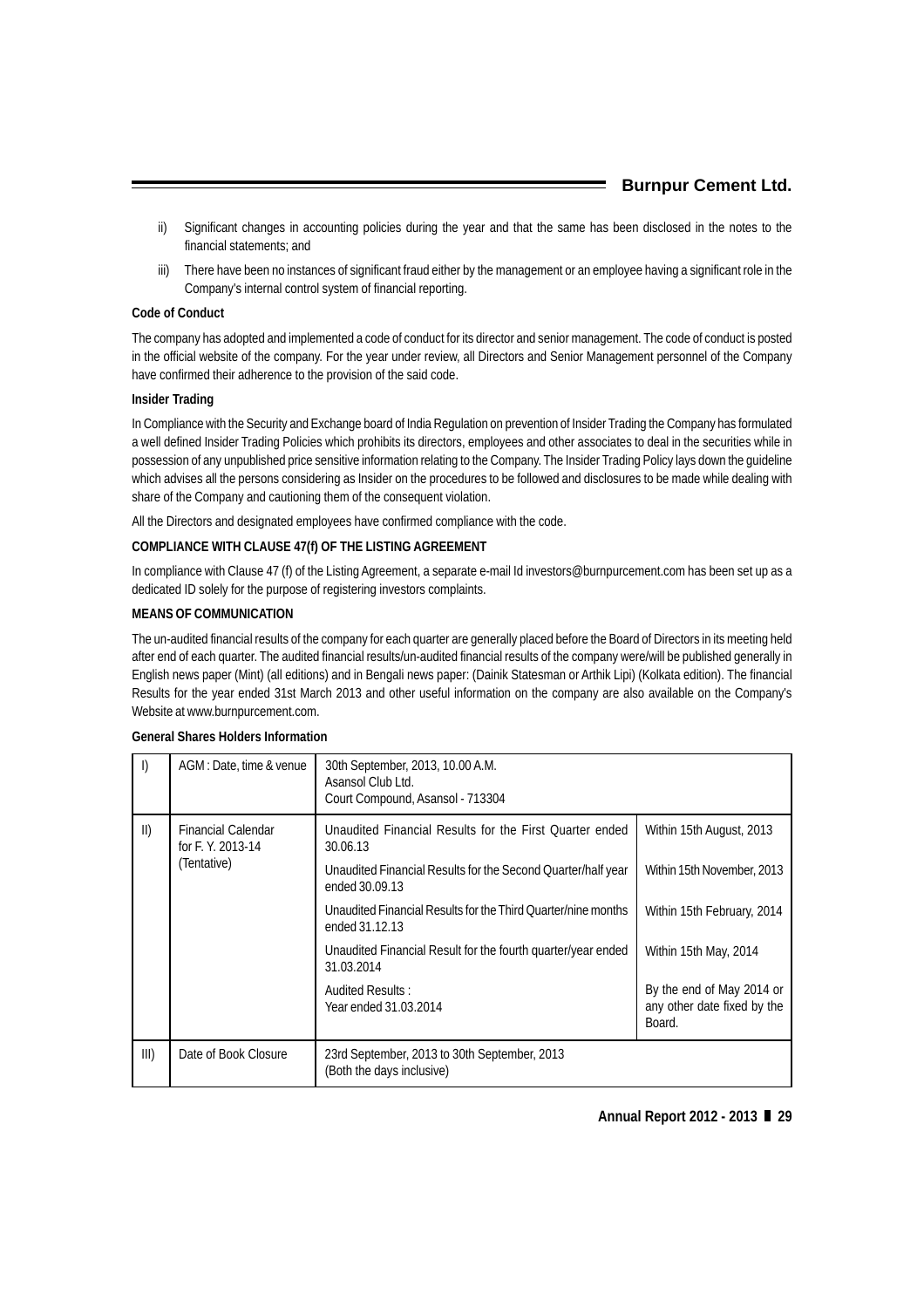IV) Dividend Payment N. A. V) Listing on Stock **Exchange** The Company's Equity shares are listed at the following Stock Exchanges : 1. Bombay Stock Exchange Ltd. 25th Floor, Phiroze Jeejeebhoy Towers Dalal Street Fort, Mumbai - 400 001 2. The National Stock Exchange of India Ltd. Exchange Plaza, C-1, Block - G Bandra-Kurla Complex, Bandra (E) Mumbai - 400 051 The Company has paid the listing fee for the year 2013-14 to both the Stock Exchanges. VI) Stock Code **Bombay Stock Exchange : 532931** National Stock Exchange : BURNPUR VII) | ISIN alloted to Equity Shares INE817H01014 VIII) Registered Office | Palashdiha, Kanyapur, Panchgachia Road Asansol - 713341, Burdwan Tel. No. : (0341) E-mail : info@burnpurcement.com, investors@burnpurcement.com Website : www.burnpurcement.com IX) Registrar and Share Transfer Agents (RTA) **NICHE TECHNOLOGIES PRIVATE LIMITED** D-511, Bagree Market, 71, B. R. B. Basu Road, Kolkata - 700 001, West Bengal, India Tel. : +91 33 2235 7270 / 7271, Fax : +91 33 2215 6823 E-mail : nichetechpl@nichetechpl.com Website : www.nichetechpl.com X) Address for investors' correspondences Investors/shareholders can correspond with the RTA and directly to the Registed Office and Corporate Office of the Company.

# **xi) a) Distribution of Shareholding as on 31st March,2013**

| No. of shares held | No. of<br><b>Shareholders</b> | % of Shareholder | No. of      | % of shareholding<br><b>Shares Held</b> |
|--------------------|-------------------------------|------------------|-------------|-----------------------------------------|
| 1 to 500           | 26148                         | 78.4495          | 53,66,044   | 8.5169                                  |
| 501 to 1000        | 4189                          | 12.5679          | 33,64,412   | 5.3400                                  |
| 1001 to 5000       | 2482                          | 7.4465           | 54,83,605   | 8.7035                                  |
| 5001 to 10000      | 257                           | 0.7711           | 19,69,834   | 3.1265                                  |
| 10001 to 50000     | 190                           | 0.5700           | 39,56,333   | 6.2795                                  |
| 50001to 100000     | 30                            | 0.0900           | 22,23,855   | 3.5297                                  |
| 100001 and above   | 35                            | 0.1050           | 4,06,40,280 | 64.5039                                 |
| Total              | 33331                         | 100              | 6,30,04,363 | 100                                     |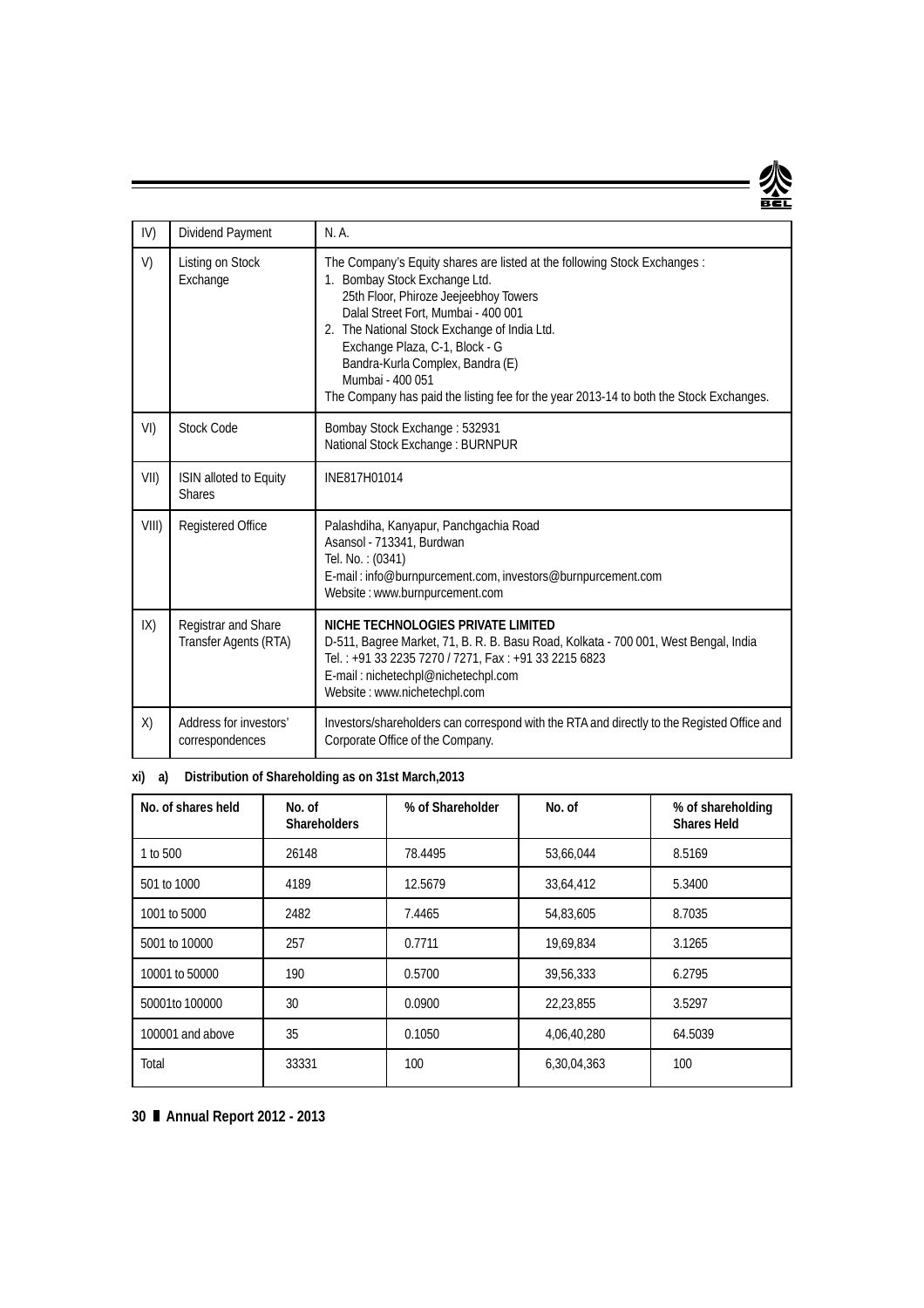=

# **b) Pattern of Shareholding as on 31st March, 2013**

| Category                            | No. of Shareholders | % of shareholders | No. of shares held | % of Shareholding |
|-------------------------------------|---------------------|-------------------|--------------------|-------------------|
| Individual                          | 32814               | 98.449            | 27770722           | 44.077            |
| <b>Bodies Corporate</b>             | 254                 | 0.762             | 34131596           | 54.173            |
| NRI/OCBs                            | 186                 | 0.558             | 698024             | 1.108             |
| Clearing Member /<br>Clearing corp. | 77                  | 0.231             | 404021             | 0.641             |
| Total                               | 33331               | 100               | 63004363           | 100               |
| <b>Promoters</b>                    | 27                  | 0.08              | 19095897           | 30.309            |
| Non-Promoters                       | 33304               | 99.92             | 43908466           | 69.691            |
| Total                               | 33331               | 100               | 63004363           | 100               |

# **C) Summary report of shareholding as on 31st March, 2013**

| <b>PARTICULARS</b> | <b>NO. OF SHARES</b> | % OF SHAREHOLDING |
|--------------------|----------------------|-------------------|
| PHYSICAL           | 17864                | 0.028             |
| <b>NSDL</b>        | 42455238             | 67.385            |
| CDSL               | 20531261             | 32.587            |
| <b>TOTAL</b>       | 63004363             | 100               |

**Status of Shareholders'/ Investors' Complaints for the year ended 31.03.2013**

| <b>Nature of Complaint</b> | No. of<br>Complaints pending<br>as on 31.03.2012 | No. of complaints<br>received | No. of complaints<br>resolved | No. of complaints<br>pending as<br>on 31.03.2013 |
|----------------------------|--------------------------------------------------|-------------------------------|-------------------------------|--------------------------------------------------|
| <b>IPO Related Matter</b>  | Nil                                              |                               |                               | Nil                                              |

# **Stock Market Data**

Monthly high and Low prices of equity shares of the company quoted at Bombay Stock Exchange and National stock Exchange during the year 2012-13.

| Month     | Bombay<br>Exchange* | Stock | National<br>Exchange* | <b>Stock</b> | <b>Sensex</b> |          |
|-----------|---------------------|-------|-----------------------|--------------|---------------|----------|
| April     | 7.00                | 6.03  | 6.95                  | 6.00         | 17664.10      | 17010.16 |
| May       | 8.00                | 5.60  | 7.65                  | 5.60         | 17432.33      | 15809.71 |
| June      | 6.90                | 5.56  | 6.50                  | 5.50         | 17448.48      | 15748.98 |
| July      | 6.20                | 5.40  | 6.35                  | 5.45         | 17631.19      | 16598.48 |
| August    | 7.15                | 5.55  | 7.10                  | 5.55         | 17972.54      | 17026.97 |
| September | 7.68                | 5.80  | 7.65                  | 5.70         | 18869.94      | 17250.80 |
| October   | 13.38               | 7.30  | 13.40                 | 7.05         | 19137.29      | 18393.42 |
| November  | 10.60               | 9.05  | 10.40                 | 9.00         | 19372.70      | 18255.69 |
| December  | 9.85                | 8.50  | 9.95                  | 8.50         | 19612.18      | 19149.03 |
| January   | 9.65                | 8.21  | 9.60                  | 7.80         | 20203.66      | 19508.93 |
| February  | 8.59                | 7.00  | 8.60                  | 6.95         | 19966.69      | 18793.97 |
| March     | 7.40                | 5.69  | 7.50                  | 5.70         | 19754.66      | 18568.43 |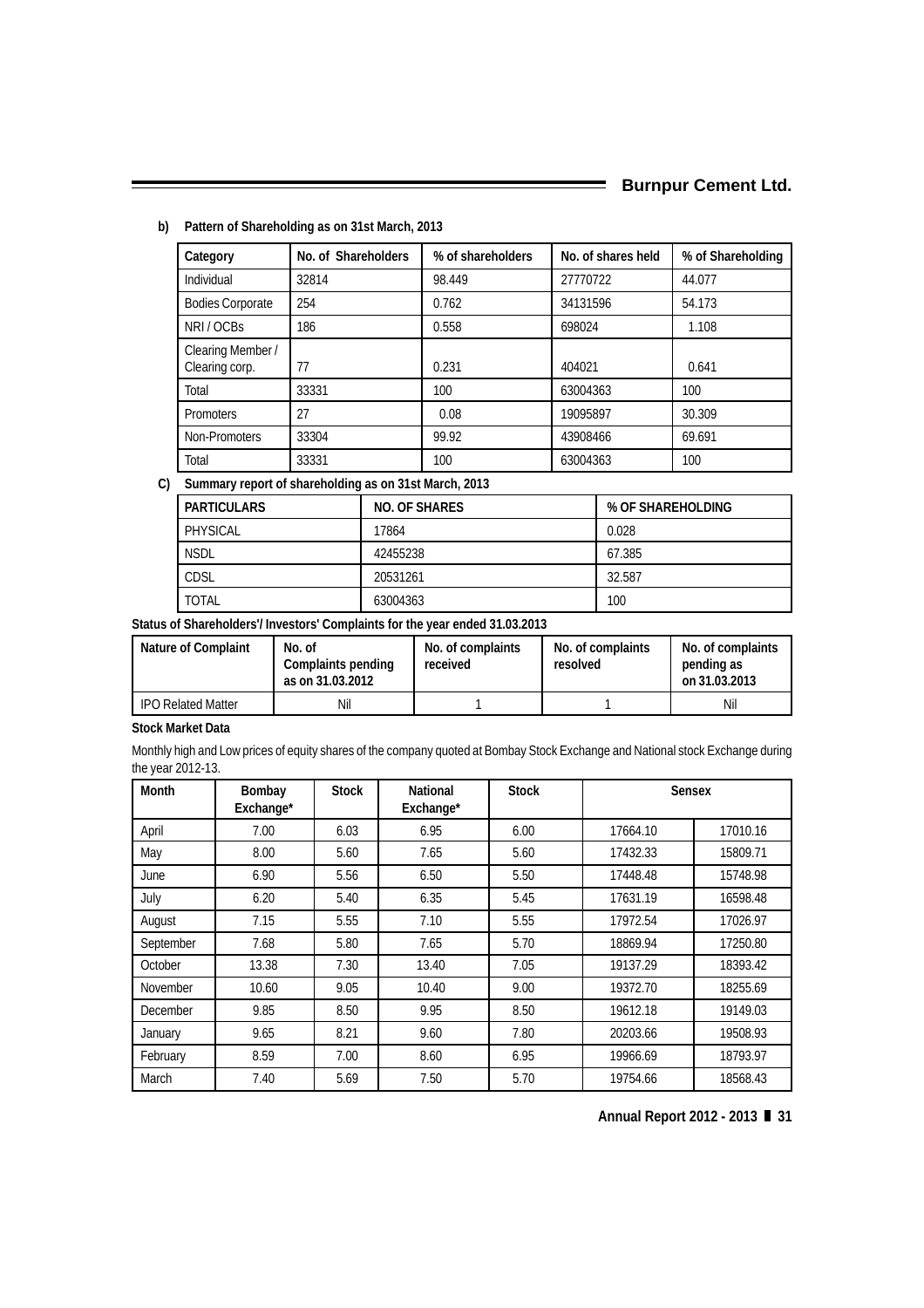

- xii) Dematerialization of Equity Shares and Liquidity: 99.97% of Equity Shares have been dematerialized as on 31st March, 2013
- xiii) Outstanding GDRs/ ADRs / Warrant: The company has issued 12550000 Convertible warrants to Promoters and Non promoters during the year 2012-13. and 2900000 warrants have been converted into equity which was earlier issued.
- xiv) Plant Location: Village-Palasdiha, Panchgachia Road, P.O- Kanyapur, Dist. Burdwan, West Bengal. Tel No-(0341) 2250454, 2252965
- xv) Proposed Plant Location: Plot No.A-8P,9,10,11, B-38,39,40, C-7P,8,9,10,11 & XP, Block-D and Block-E, Patratu Industrial Area, Jharkhand State.

# **DECLARATION**

This is to confirm that the company has adopted a code of conduct for its Directors and its senior management and employees. As provided under Clause 49 of the Listing Agreement with the Stock Exchange, all the directors and the designated personnel in the senior management of the company have affirmed compliance with their respective code for the financial year ended 31st March 2013.

**For BURNPUR CEMENT LTD.** Place: Kolkata **Ashok Gutgutia** Date: 9th August, 2013 2013

#### **AUDITORS CERTIFICATE ON CORPORATE GOVERNANCE**

To The Share Holders **Burnpur Cement Ltd.**

We have examined the Compliance of the conditions of Corporate Governance by Burnpur Cement Ltd for the year ended 31st March, 2013 as stipulated in Clause 49 of the Listing Agreement of the said company with the relevant Stock Exchanges in India.

The compliance of the conditions of Corporate Governance is the responsibility of the management. Our examination was limited to procedures and implementation thereof, adopted by the company for ensuring the compliance of the conditions of Corporate Governance. It is neither an audit report nor an expression of opinion on the financial statement of the company.

In our opinion and to the best of our information and according to the explanation given to us, we certify that the company has, in all material respect, complied with the conditions of Corporate Governance as stipulated in the above mentioned Listing Agreement with the relevant Stock Exchanges.

We further state that such compliance is neither an assurance as to the future viability of the company nor the efficiency or effectiveness with which the management has conducted the affairs of the company

> **For M/s N K Agarwal & Co.** (Chartered Accountant)

Date: 9th August, 2013 **Mr. N. K. Agarwal** (Proprietor) Membership No 14267

Place: Kolkata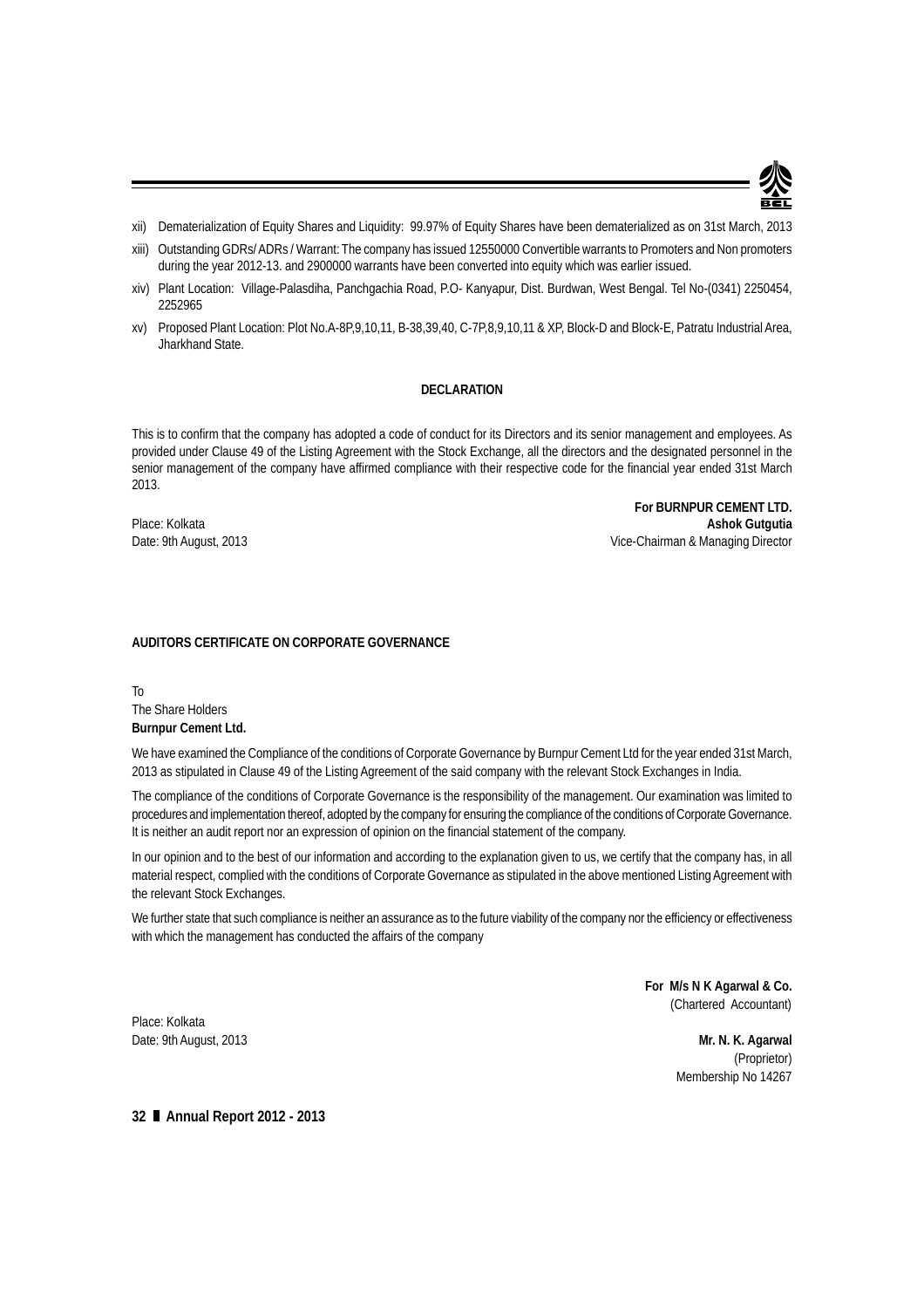**Burnpur Cement Ltd.**

# **INDEPENDENT AUDITORS' REPORT**

TO THE SHAREHOLDERS OF BURNPUR CEMENT LIMITED.

To the Members of **BURNPUR CEMENT LIMITED**

# **Report on the Financial Statements**

We have audited the accompanying financial statements of BURNPUR CEMENT LIMITED ("the Company"), which comprise the Balance Sheet as at March 31, 2013, the Statement of Profit and Loss and Cash Flow Statement for the year then ended and a summary of significant accounting policies and other explanatory information.

#### **Management's Responsibility for the Financial Statements**

Management is responsible for the preparation of these financial statements that give a true and fair view of the financial position, financial performance and cash flows of the Company in accordance with the accounting principles generally accepted in India including Accounting Standards referred to in Section 211 (3C) of the Companies Act, 1956 ("the Act"). This responsibility includes the design, implementation and maintenance of internal control relevant to the preparation and presentation of the financial statements that give a true and fair view and are free from material misstatement, whether due to fraud or error.

#### **Auditors' Responsibility**

Our responsibility is to express an opinion on these financial statements based on our audit. We conducted our audit in accordance with the Standards on Auditors issued by the Institute of Chartered Accountants of India. Those Standards require that we comply with ethical requirements and plan and perform the audit to obtain reasonable assurance about whether the financial statements are free material misstatements.

An audit involves performing procedures to obtain audit evidence about the amounts and disclosures in the financial statements. The procedures selected depend on the auditor's judgment, including the assessment of the risks of material misstatement of the financial statements, whether due to fraud or error. In making those risk assessments, the auditor considers internal control relevant to the Company's preparation and fair presentation of the financial statements in order to design audit procedures that are appropriate in the circumstances. An audit also includes evaluating the appropriateness of accounting policies used and the reasonableness of the accounting estimates made by management, as well as evaluating the overall presentation of the financial statements.

We believe that the audit evidence we have obtained is sufficient and appropriate to provide a basis for our audit opinion.

#### **Opinion**

In our opinion and to the best of our information and according to the explanations given to us, the aforesaid financial statements give the information required by the Act in the manner so required and give a true and fair view in conformity with the accounting principles generally accepted in India:

- a) In the case of the Balance Sheet, of the state of affairs of the Company as at March 31, 2013;
- b) In the case of the Statement of Profit and Loss, of the profit for the year ended on that date;
	- and

c) In the case of the Cash Flow Statement, of the cash flows for the year ended on that date.

**Report on Other Legal and Regulatory Requirements**

- 1. As required by the Companies (Auditor's Report) Order, 2003 ('the Order") issued by the Central Government of India in terms of Section 227 (4A) of the Act, we give in the Annexure a statement on the matters specified paragraphs 4 and 5 of the Order.
- 2. As required by Section 227(3) of the Act, we report that:
	- a) We have obtained all the information and explanations which to the best of our knowledge and belief were necessary for the purpose of our audit;
	- b) In our opinion, proper books of account as required by law have been kept by the Company so far as appears from our examination of those books.
	- c) The Balance Sheet, the Statement of Profit and Loss, and the Cash Flow Statement dealt with by this Report are in agreement with the books of account.
	- d) In our opinion, the Balance Sheet, the Statement of Profit and Loss, and the Cash Flow Statement comply with the Accounting Standards referred to in section 211 (3C) of the Act
	- e) On the basis of the written representations received from the directors as on March 31, 2013, taken on record by the Board of Directors, none of the directors is disqualified as on March 31, 2013, from being appointed as a director in terms of Section 274 (1)(g) of the Act.

**For M/s. N. K. Agarwal & Co.** (Chartered Accountant)

**N. K. Agarwal Dated : 22.05.2013** (Properties) **Place : Asansol** Membership No. 14267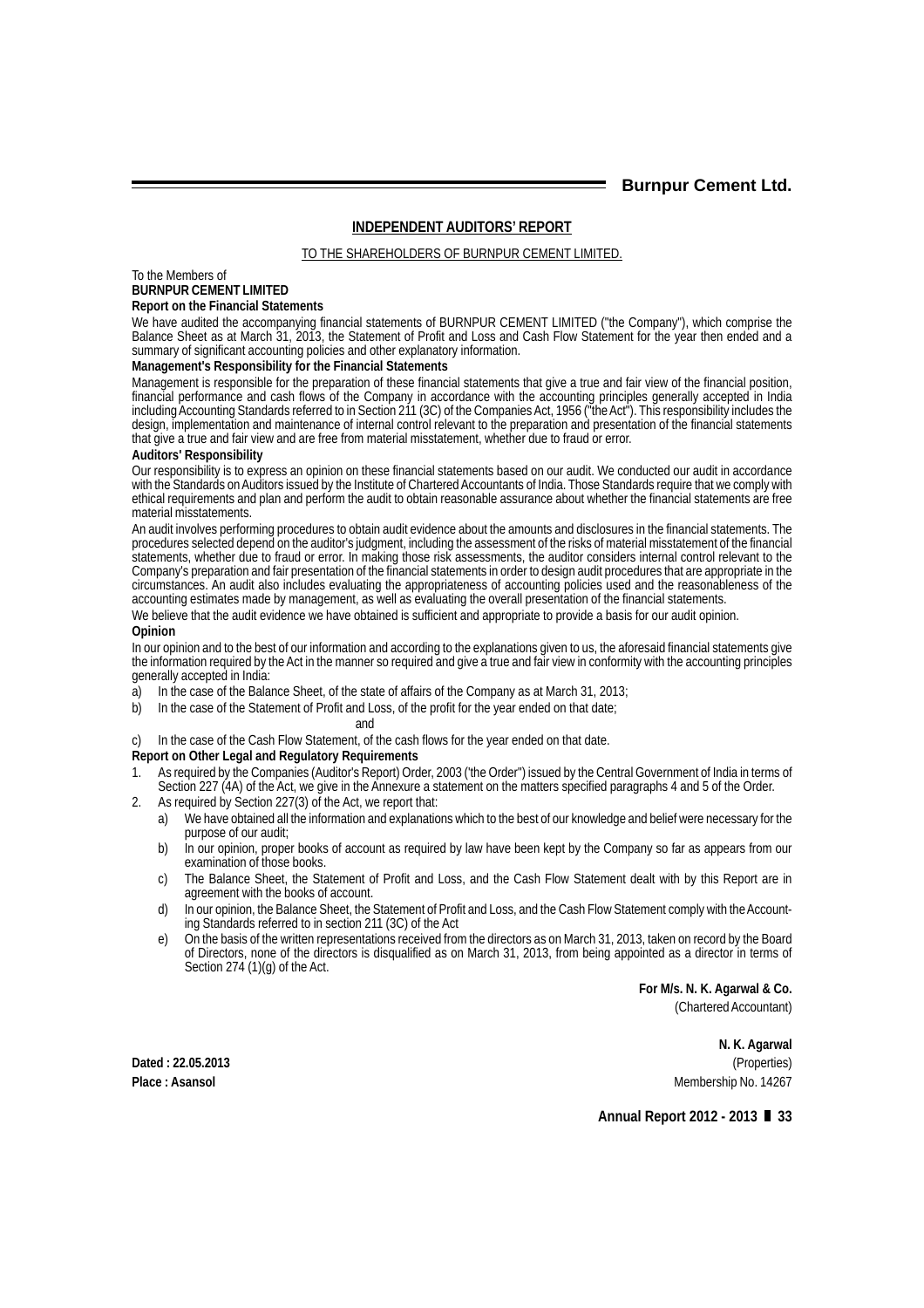

# **ANNEXURE TO AUDITORS REPORT**

(Referred to in Paragraph (1) thereof)

#### To the Shareholders of **BURNPUR CEMENT LIMITED**

- 1) The Company has maintained proper records showing full particulars, including quantitative details and situation of fixed asset. All the fixed assets have not been verified by the management during the period. According to the information and explanations given to us there is a regular programme of verification which, in our opinion is reasonable having regard to the size of the Company and the nature of its assets. No material discrepancies between the book records and the physical inventory have been noticed in respect of the assets physically verified.
- 2) None of the Fixed Assets have been re-valued during the period.
- 3) a) The inventory has been physically verified during the period. In our opinion the frequency of verification is reasonable.
	- b) The procedures of physical verification of inventories followed by the management are reasonable and adequate in relation to the size of the Company and nature of its business.
	- c) On the basis of our examination of the records of inventory, we are of the opinion that the Company is maintaining proper records of inventory. No major discrepancies were noticed.
- 4) The Company has taken unsecured loan and secured loans from financial institutions banks, and body corporate, and director. However the terms of loans are not prima facie prejudicial to the interest of the Company.
- 5) In respect of contracts or arrangements referred to in Section 301 of the Companies Act, 1956:
	- a) In our opinion and according to the information and explanation given to us, the transactions made in pursuance of contracts or arrangements that need to be entered in the register maintained under Section 301 of the Companies Act, 1956 have been so entered.
	- b) In our opinion and according to the information and explanation given to us, the transactions made in pursuance of contracts or arrangements that need to be entered in the register maintained under Section 301 of the Companies Act, 1956 and exceeding the value of Rs. 5000 in respect of each party during the year have been made at a prices which appear reasonable as per information available with the company.
- 6) The Company is regular in depositing undisputed statutory dues including Provident Fund, Employees' State Insurance, Income Tax and Sales Tax and such other statutory dues with the appropriate authorities.
	- a) Demand of Rs.55.06 Lac raised on completion of Sales Tax Assessment for the years ended on 31-03-1996 and 31-03- 2005 under West Bengal Sales Tax Act, 1994, have not been provided for in the books. It is explained by the Management that the whole demand is disputed and revision/ appeal have been preferred before appropriate Appellate Forum and the management has bonafide belief that demand will be reduced to Nil on disposal of revision / appeal proceedings.
	- b) Demand of Rs. 7,83,434/- raised on completion of sales tax assessment for the year ended on 31.03.2010 under West Bengal VAT Act, 2003 and Rs. 1,45,087/- under Central Sales Tax Act have not been provided for in the books. It is explained by the management that the whole demand is disputed and revision/appeal have been preferred before appropriate Appellate Forum and the management has bonafide belief that demand will be reduced to Nil on disposal of revision/ appeal proceedings.
	- c) The demand of Rs. 380.46 Lakhs raised on completion of Income Tax regular assessment for the asst. year 2008-09 has been reduced to Nil by CIT(A), Asansol. But the department has gone in second appeal before the Tribunal and the management firmly believes that there will not be any demand.
	- d) Fresh demand of Rs. 1,04,559/- for A.Y 2006-07, Rs. 74,06,921/- for A.Y 2007-08, Rs. 7,64,860/- for A.Y. 2009-10 and Rs. 22,60,590/- for A.Y. 2010-11 raised by Income Tax Department on completion of income as assessment, have not been provided for in the Books of Accounts. The demands are disputed and appeals have been filed for all the years before the appropriate appellant authority and the management is confident that demand will be reduced to Nil on completion of appeal proceedings.
- 7) The Company has not granted any loans, secured or unsecured to the companies, firms or other partiers in which directors are interested.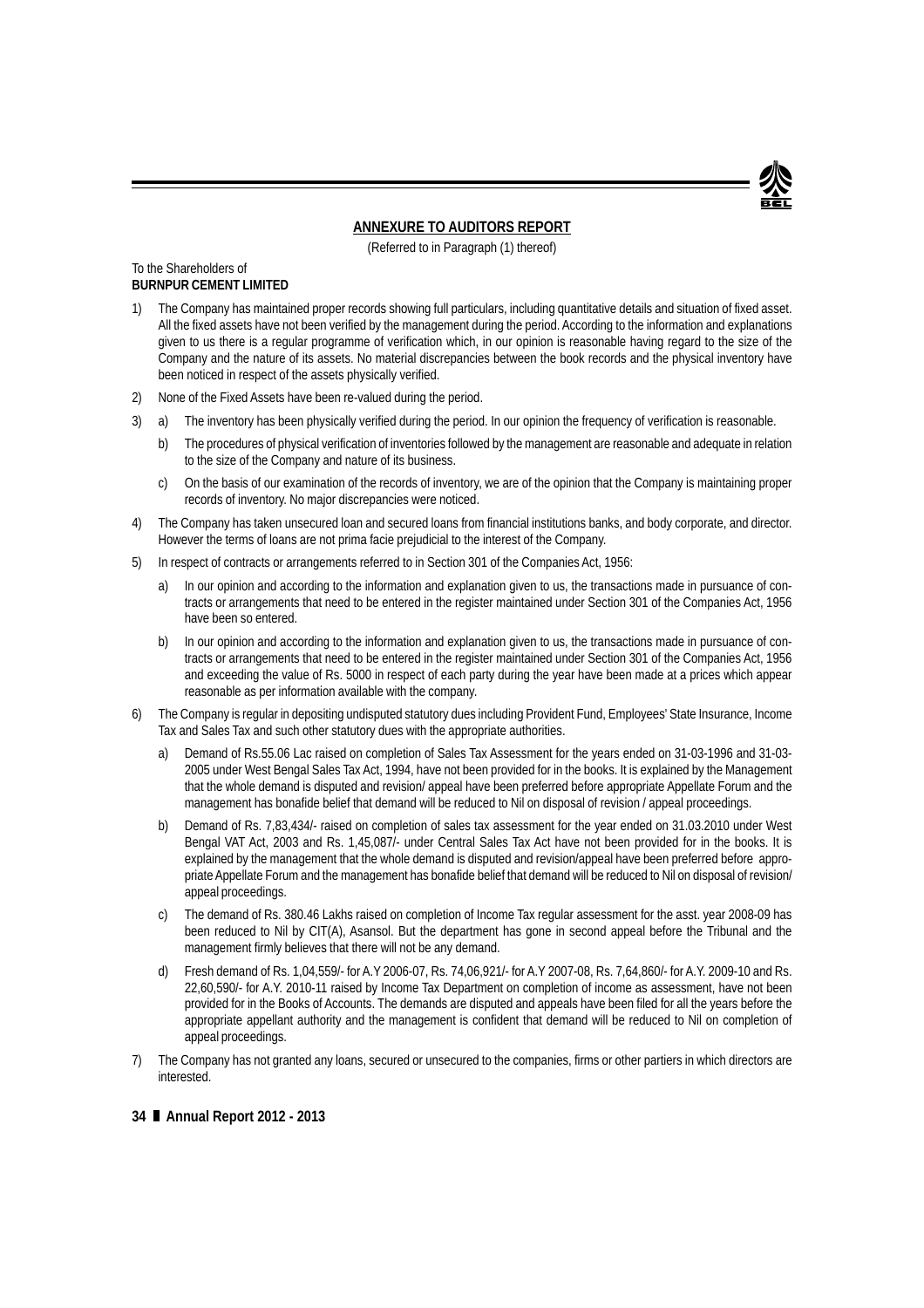# **Burnpur Cement Ltd.**

- 8) In our opinion and according to the information and explanations given to us, there are adequate internal control procedures commensurate with the size of the Company and the nature of its business with regard to purchases of inventory, fixed assets and with regard to the sale of goods and services. During the course of our audit, we have not observed any continuing failure to correct major weaknesses in internal control system.
- 9) According to the information and explanation given to us, the Company has not accepted any deposits from the public. Accordingly, paragraph 4(vi) of the order is not applicable.
- 10) The Company has adequate internal Audit system commensurate with the size and nature of its business.
- 11) We have broadly reviewed the cost records maintained by the Company pursuant to Companies (Cost Accounting Records) Rules 2011 prescribed by the Central Government under Section 209(1) (d) of Companies Act, 1956 and are of the opinion that prima facie the prescribed cost records have been maintained. We have, however not made a detailed examination of the cost records with a view to determine whether they are accurate or complete.
- 12) Based on our Audit procedures and according to information and explanation given to us by the management, we are of the opinion that the Company has not defaulted in repayment of dues to Banks and Financial Institutions.
- 13) Based on our examination of documents and records and according to the information and explanation given to us, we are of the opinion that the Company has not granted any loans or advances on the basis of security by way of pledge of shares, debentures and other securities.
- 14) In our opinion, the Company is not a chit fund or nidhi mutual benefit fund/ society. Therefore, the provisions of clause 4(xiii) of the Companies (Auditor's Report) Order 2003 are not applicable to the Company.
- 15) In our opinion and according to the information and explanations given to us, the Company is not dealing in or trading in shares, securities, debentures and other investments. Therefore, the provisions of clause 4(xiv) of the Companies (Auditor's Report) Order 2003 are not applicable to the Company.
- 16) In our opinion and according to the information and explanations given to us, the Company has not given any guarantee for loan taken by others from bank or financial institutions. Therefore, the provisions of clause 4(xv) of the Companies (Auditor's Report) Order 2003 are not applicable to the Company.
- 17) According to information and explanations given to us and on an overall examination of the Balance Sheet of the company, we are of the opining that there are no funds raised on short term basis that have been used for long term investment and vice versa.
- 18) The company has raised new term loans during the year. The term loans outstanding at the beginning of the year and those raised during the year have been applied for the purposes for which they were raised.
- 19) According to the information and explanations given to us, the Company has made preferential allotment of convertible warrants to parties including those who are covered in the register maintained under Section 301 of the Companies Act, 1956.
- 20) In our opinion and according to the information and explanations given to us, the Company has not issued any secured debentures during the year, hence paragraph 4(xix) of the Companies (Auditor's Report) Order 2003 are not applicable to the Company.
- 21) During the period covered by our Audit Report, the Company has not raised any money by way of Public Issues. However the balance share warrants of 29 lakh have been converted into equity shares during the year and fresh convertible warrants of 12550000 have been issued during the year.
- 22) Based upon the audit procedures performed and information and explanations given by the management, we report that no fraud on or by the company has been noticed or reported during the course of our audit.

**For M/s. N. K. Agarwal & Co.** (Chartered Accountant)

**N. K. Agarwal Dated : 22.05.2013** (Properties) **Place : Asansol** Membership No. 14267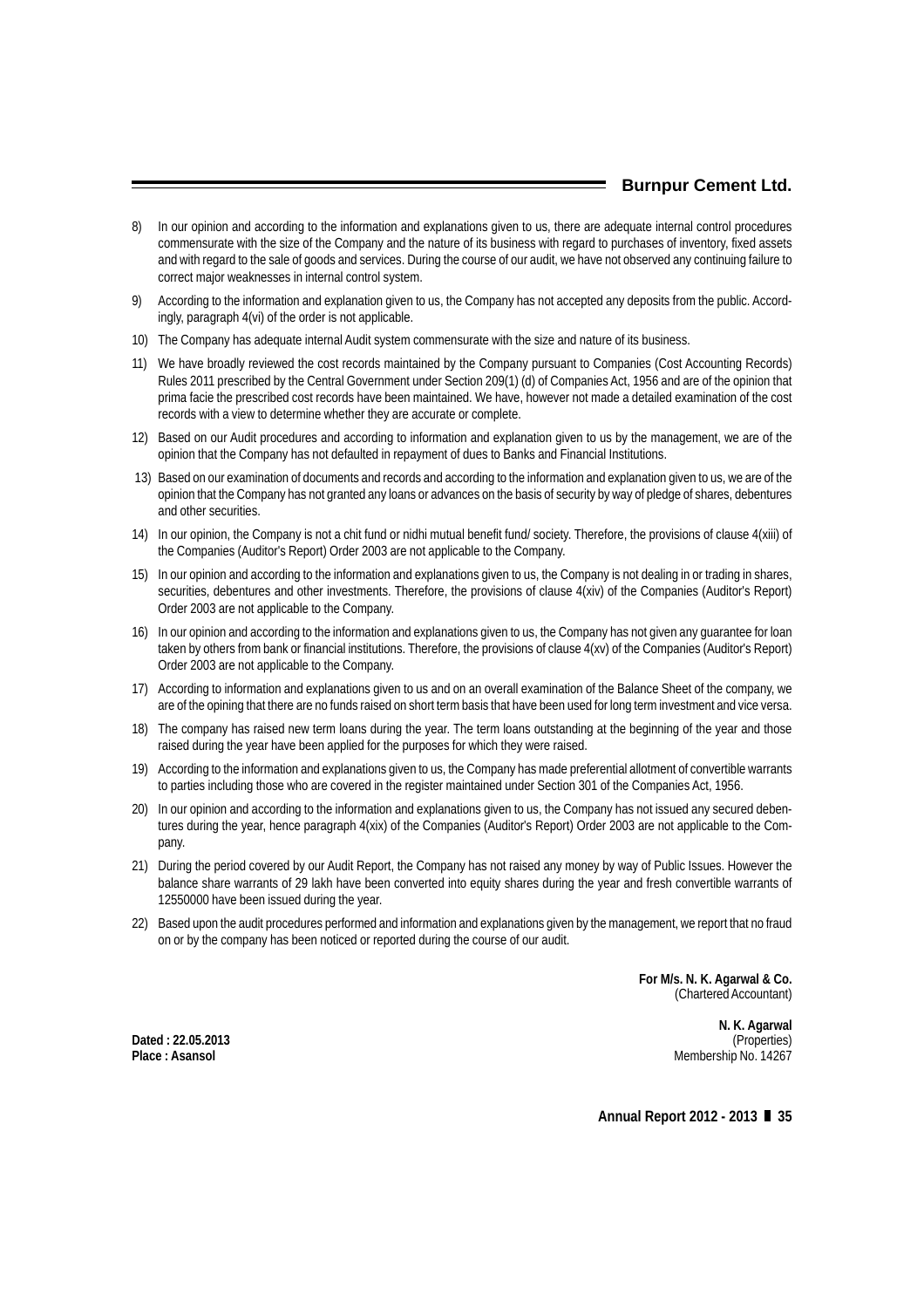

# **CONSOLIDATED BALANCE SHEET AS AT 31ST MARCH, 2013**

|                                                                                                                                                                                                                                                                        |                                                                   | As at 31.03.13<br>Amount $( ₹)$                                                                        |                                                                   | As at 31.03.2012<br>Amount $( ₹)$                                                                     |
|------------------------------------------------------------------------------------------------------------------------------------------------------------------------------------------------------------------------------------------------------------------------|-------------------------------------------------------------------|--------------------------------------------------------------------------------------------------------|-------------------------------------------------------------------|-------------------------------------------------------------------------------------------------------|
| A. EQUITY & LIABILITIES :                                                                                                                                                                                                                                              |                                                                   |                                                                                                        |                                                                   |                                                                                                       |
| <b>Shareholders' Funds</b><br>a) Share Capital<br>b) Reserves and Surplus<br>c) Money received against share Warants                                                                                                                                                   | 630,043,630.00<br>261,577,723.45<br>45,750,000.00                 | 937, 371, 353. 45                                                                                      | 601,043,630.00<br>227,773,516.04<br>34,800,000.00                 | 863,617,146.04                                                                                        |
| <b>Non Current Liabilities</b><br>a) Long term Borrowing<br>b) Deferred Tax liabilities (net)<br>c) Other Long Term provision                                                                                                                                          | 498,665,773.96<br>12,637,131.90<br>4,334,861.00                   | 515,637,766.86                                                                                         | 148,780,707.73<br>9,290,950.90<br>3,277,184.00                    | 161,348,842.63                                                                                        |
| <b>Current Liabilities</b><br>a) Short Term Borowings<br>b) Trade Payable<br>c) Other Current Liabilities<br>d) Short term provisions<br>Total:                                                                                                                        | 166,899,699.48<br>87,557,599.32<br>90,388,272.27<br>25,514,197.35 | 370, 359, 768.42<br>1,823,368,888.73                                                                   | 164,491,470.18<br>58,805,208.45<br>17,948,412.95<br>13,129,468.35 | 254,374,559.93<br>1,279,340,548.60                                                                    |
| <b>B ASSETS:</b><br><b>Non-Current Assets</b><br>a) Fixed Assets<br>(i) Tangible Assets<br>(ii) Intangible Assets<br>(iii) Capital Work in Progress<br>(iv) Capital Work in Progress<br>(Jharkhand Unit)<br>b) Non Current Investments                                 | 260,198,071.80<br>510,175.06<br>721,762.00<br>519,812,361.65      | 781,242,370.51<br>139,320.00                                                                           | 225,655,943.45<br>613,919.06<br>14,415,506.50<br>260,443,276.65   | 501,128,645.66                                                                                        |
| c) Deferred Tax Assets<br>d) Long Term Loans & Advances<br>e) Other Non Current Assets                                                                                                                                                                                 |                                                                   | 556,839,884.20<br>47,463.30                                                                            |                                                                   | 387,852,984.70                                                                                        |
| <b>Current Assets</b><br>a) Current Investments<br>b) Inventories<br>C) Trade Receivable<br>d) Cash & Bank Balances<br>e) Short Term Loans & Advances<br><b>Other Current Assets</b><br>f).<br><b>Significant Accounting Policies</b><br>Notes on Financial Statements |                                                                   | 159,680,500.40<br>181,200,842.58<br>65,681,159.86<br>72,862,755.98<br>5,674,591.90<br>1,823,368,888.73 |                                                                   | 89,098,651.24<br>195,175,290.89<br>47,246,878.85<br>57,316,292.26<br>1,521,805.00<br>1,279,340,548.60 |
| For M/s. N. K. Agarwal & CO.<br>(Chartered Accountant)<br>Firm Registration No.: 308115E                                                                                                                                                                               |                                                                   |                                                                                                        | On behalf of the Board                                            |                                                                                                       |
| Mr. N. K. Agarwal<br>(Proprietor)                                                                                                                                                                                                                                      | <b>Ashok Gutgutia</b><br>V.C. & Managing Director                 |                                                                                                        |                                                                   | Manoj Kumar Agarwal<br>Director                                                                       |
| Date: 22.05.2013<br>Place: Asansol                                                                                                                                                                                                                                     |                                                                   |                                                                                                        | S. S. Panigrahi<br>Company Secretary                              |                                                                                                       |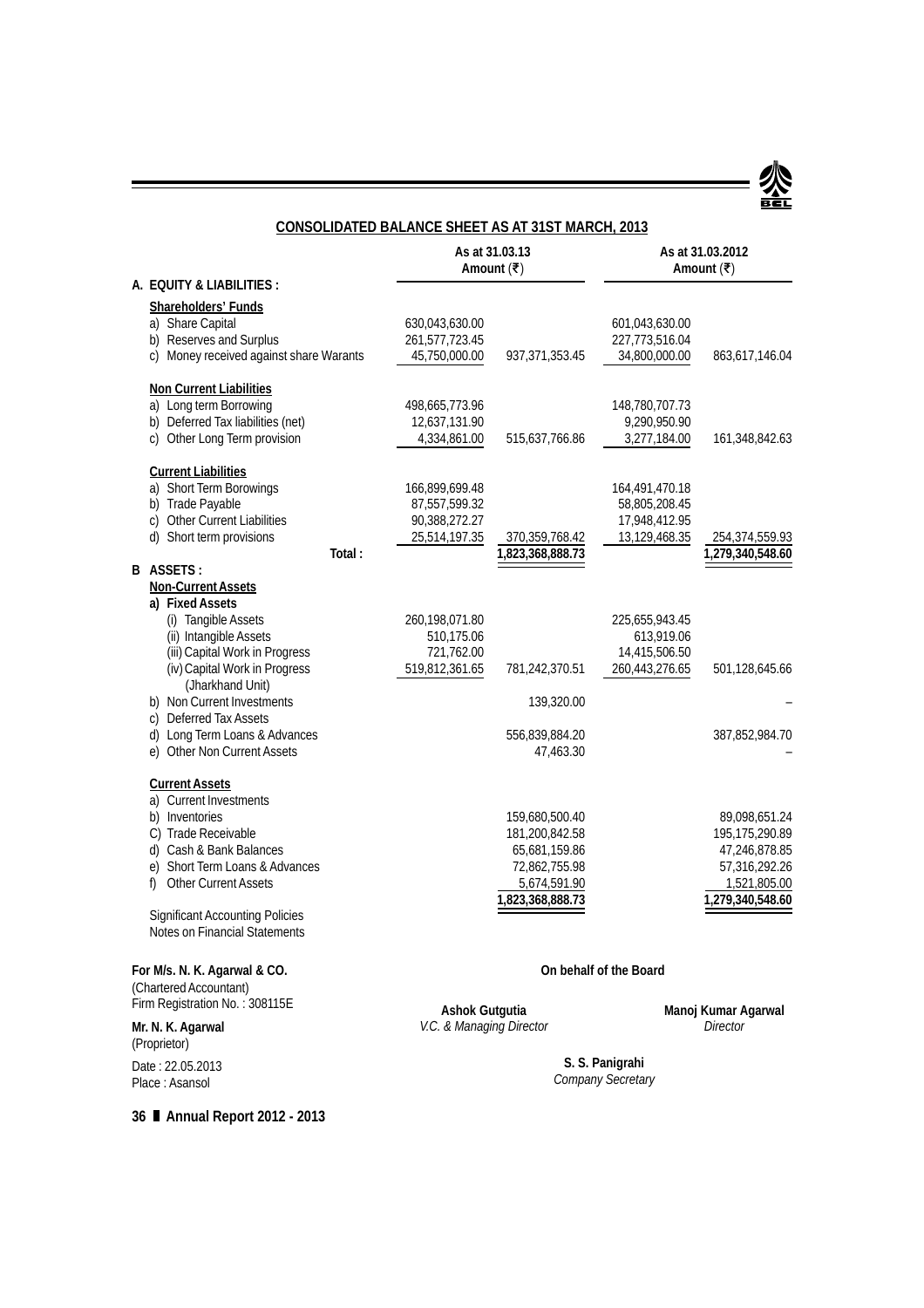| <b>CONSOLIDATED STATEMENT OF PROFIT &amp; LOSS FOR THE YEAR ENDED 31ST MARCH, 2013</b> |                              |                                |
|----------------------------------------------------------------------------------------|------------------------------|--------------------------------|
|                                                                                        | As at 31.03.13<br>Amount (₹) | As at 31.03.2012<br>Amount (₹) |
| A. CONTINUING OPERATIONS:                                                              |                              |                                |
| Revenue from Operations(Net)                                                           | 837,595,786.07               | 462,357,501.63                 |
| Other Income                                                                           | 2,341,344.00                 | 10,082,307.89                  |
| <b>Total Revenue</b>                                                                   | 839,937,130.07               | 472,439,809.52                 |
| Expenditure                                                                            |                              |                                |
| Cost of Materials Consumed                                                             | 501,505,514.53               | 249,006,845.28                 |
| Purchase of Stock in Trade                                                             | 16,858,649.69                | 13,020,931.88                  |
| Change In Inventory of Stock in Trade                                                  | (13,509,709.03)              | (11, 446, 442.67)              |
| <b>Employee Benefits Expenses</b>                                                      | 23,244,457.00                | 16,830,593.00                  |
| Finance Cost / Interest & Other Charges                                                | 25,506,443.48                | 21,861,351.06                  |
| Depreciation & amortisation expenses                                                   | 12,937,575.92                | 7,288,506.60                   |
| Other Expenses                                                                         | 291,202,097.38               | 160,741,970.63                 |
| Less: Captive Consumption                                                              | (65, 209, 757.83)            |                                |
| <b>Total Expenses</b>                                                                  | 792,535,271.14               | 457, 303, 755. 78              |
| Profit/(Loss) before exceptional & extraordinary items & tax                           | 47,401,858.93                | 15,136,053.74                  |
| Profit/(Loss) before tax                                                               | 47,401,858.93                | 15,136,053.74                  |
| <b>Tax Expenses</b>                                                                    |                              |                                |
| (a) Current tax expenses for current year                                              | 12,384,730.00                | 1,951,032.42                   |
| (b) Deferred tax                                                                       | 3,346,181.00                 | 2,980,902.90                   |
| Profit / (Loss) from continuing operation                                              | 31,670,947.93                | 10,204,118.42                  |
| B. TOTAL OPERATIONS:                                                                   |                              |                                |
| Profit/ (Loss) for the year.                                                           | 31,670,947.93                | 10,204,118.42                  |
| Earning per Share(of Rs.10/- each)                                                     |                              |                                |
| (a) Basic                                                                              | 0.50                         | 0.17                           |
| (b) Diluted                                                                            | 0.51                         | 0.16                           |
| No.of share used in computing Earning per Shares                                       |                              |                                |
| (a) Basic                                                                              | 63004363.00                  | 60104363.00                    |
| (b) Diluted                                                                            | 62679363.00                  | 63004363.00                    |
| <b>Significant Accounting Policies</b>                                                 |                              |                                |

Notes on Financial Statements.

**For M/s. N. K. Agarwal & CO.** (Chartered Accountant) Firm Registration No. : 308115E

**Mr. N. K. Agarwal** (Proprietor)

Date : 22.05.2013 Place : Asansol

**On behalf of the Board**

**Ashok Gutgutia** *V.C. & Managing Director* **Manoj Kumar Agarwal** *Director*

**S. S. Panigrahi** *Company Secretary*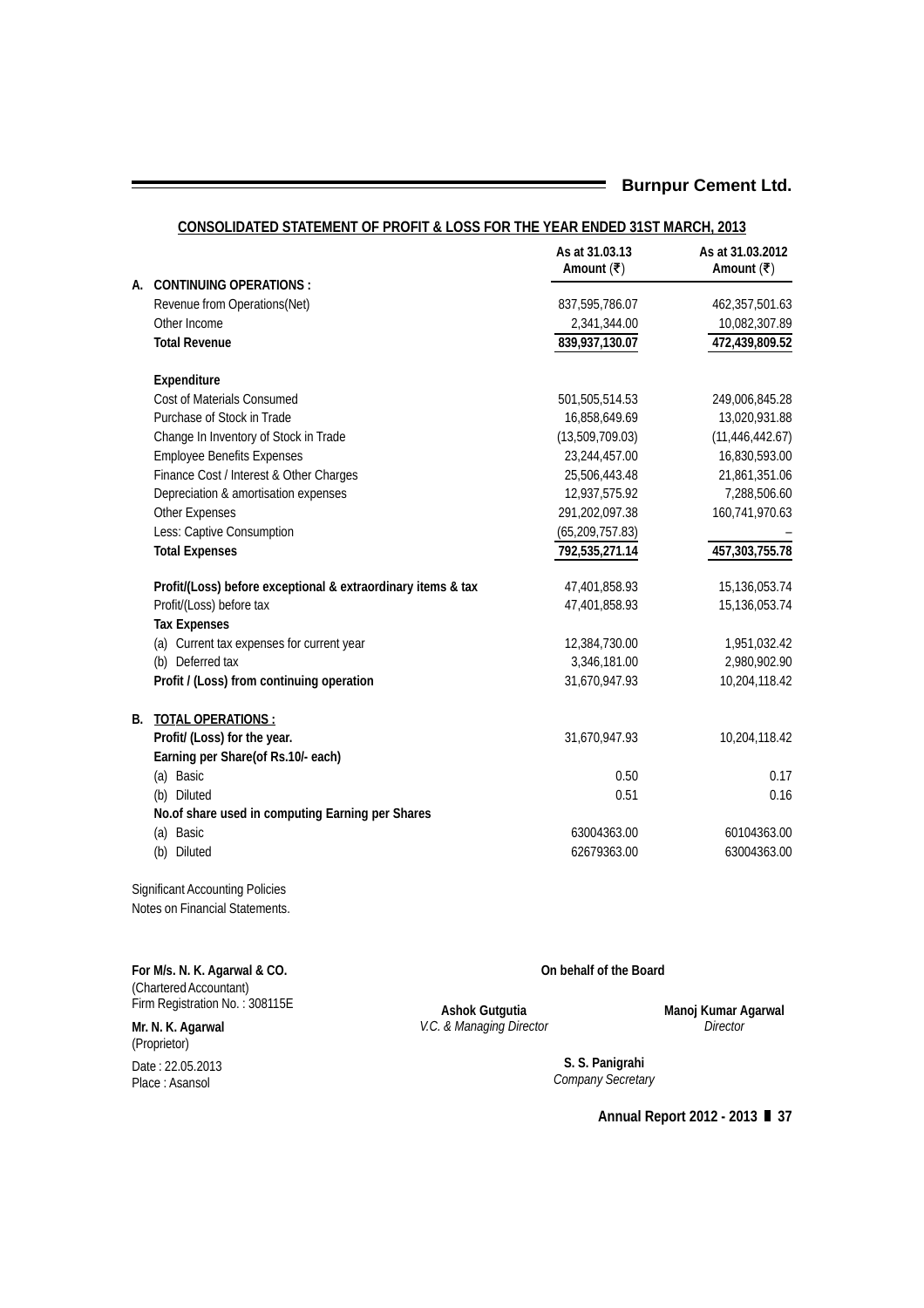

|    | <b>CASHFLOW SATATEMENT FOR THE YEAR ENDED 31ST MARCH, 2013</b>            |              |                              |                                   |  |  |
|----|---------------------------------------------------------------------------|--------------|------------------------------|-----------------------------------|--|--|
|    |                                                                           | <b>Notes</b> | As at 31.03.13<br>Amount (₹) | As at 31.03.2012<br>Amount $( ₹)$ |  |  |
| А. | <b>CASH FLOW FROM OPERATING ACTIVTIES:</b>                                |              |                              |                                   |  |  |
|    | Net Profit Before Tax                                                     |              | 47,401,858.93                | 15,136,053.74                     |  |  |
|    | Adjustment for:                                                           |              |                              |                                   |  |  |
|    | Depreciation                                                              |              | 12,937,575.92                | 7,288,506.60                      |  |  |
|    | Interest Expenditue                                                       |              | 25,506,443.48                | 21,861,351.06                     |  |  |
|    | Payment of Gratuity                                                       |              | (15,000.00)                  | (7,452.00)                        |  |  |
|    | <b>Interest on Fixed Deposits</b>                                         |              | (2, 134, 806.00)             | (1,037,122.22)                    |  |  |
|    | <b>Operating Profit Before Working Capital Changes</b><br>Adjustment for: |              | 83,696,072.33                | 43,241,337.18                     |  |  |
|    | Decrease/(Increase) Inventories                                           |              | (70, 581, 849.16)            | (28, 268, 457.13)                 |  |  |
|    | Decrease/(Increase) Sundry Debtors                                        |              | 12,916,337.55                | (29, 129, 516.67)                 |  |  |
|    | Decrease/(Increase) Loans and Advances(Long Term & ONCT)                  |              | (161, 952, 556.50)           | (18,670,347.31)                   |  |  |
|    | Decrease/(Increase) Loans and Advances(ST/OCT)                            |              | (19,829,250.62)              | (8,644,080.00)                    |  |  |
|    | (Decrease)/Increase Current Liabilities                                   |              | 106,784,734.74               | 115,899,665.43                    |  |  |
|    | Cash Generated From Operations                                            |              | (48,966,511.66)              | 74,428,601.50                     |  |  |
|    | Direct taxes paid (net of refunds)                                        |              | (9,626,272.00)               | (5,781,122.00)                    |  |  |
|    | Net Cash from Operating Activities                                        | (A)          | (58, 592, 783.66)            | 68,647,479.50                     |  |  |
|    | B. CASH FLOW FROM INVESTING ACTIVITES :                                   |              |                              |                                   |  |  |
|    | Purchase of Fixed Assets                                                  |              | (68, 244, 636.87)            | (66, 777, 521.61)                 |  |  |
|    | Capital Work-In-Progress                                                  |              | (264, 963, 483.08)           | (17, 191, 497.31)                 |  |  |
|    | Sale/(Purchase) of Investments                                            |              | (139, 320.00)                |                                   |  |  |
|    | Interest on Fixed Deposits                                                |              | 2,134,806.00                 | 1,037,122.22                      |  |  |
|    | Net Cash From Investing Activities                                        | (B)          | (331, 212, 633.95)           | (82,931,896.70)                   |  |  |
|    | C. CASH FLOW FROM FINANCING ACTIVITES                                     |              |                              |                                   |  |  |
|    | Proceeds from Issue of Capital                                            |              | 29,000,000.00                | (8,100,000.00)                    |  |  |
|    | Proceeds from LT & Unsecured Borrowings                                   |              | 386,732,460.23               | 35,487,843.33                     |  |  |
|    | Money Received against share warrant                                      |              | 10,950,000.00                |                                   |  |  |
|    | <b>Interest Paid</b>                                                      |              | (25,506,443.48)              | (21, 861, 351.06)                 |  |  |
|    | Security Premium Recd.                                                    |              | 5,800,000.00                 | 34,200,000.00                     |  |  |
|    | Net Cash From Financing Activities                                        | (C)          | 406,976,016.75               | 39,726,492.27                     |  |  |
|    | D. NET INCREASE/ (DECREASE) IN CASH AND<br><b>CASH EQUIVALENTS</b>        | $(A+B+C)$    | 17,170,599.14                | 25,442,075.07                     |  |  |
|    | Closing Balance of Cash and Cash Equivalents                              |              | 65,681,159.86                | 48,510,560.72                     |  |  |
|    | Opening Balance of Cash and Cash Equivalents                              |              | 48,510,560.72                | 23,068,485.65                     |  |  |
|    |                                                                           |              | 17,170,599.14                | 25,442,075.07                     |  |  |

**Note :**

1 The above cash Flow statement has been prepared under the "Indirect Method" set out in Accounting Standard (AS)-3 on Cash Flow Statement issued by the Institute of Chartered Accountants of India.

2 Figures In bracket indicate cash outflow.

**For M/s. N. K. Agarwal & CO.** (Chartered Accountant)

Firm Registration No. : 308115E

**Mr. N. K. Agarwal** (Proprietor)

Date : 22.05.2013 Place : Asansol

**On behalf of the Board**

**Ashok Gutgutia** *V.C. & Managing Director* **Manoj Kumar Agarwal** *Director*

**S. S. Panigrahi** *Company Secretary*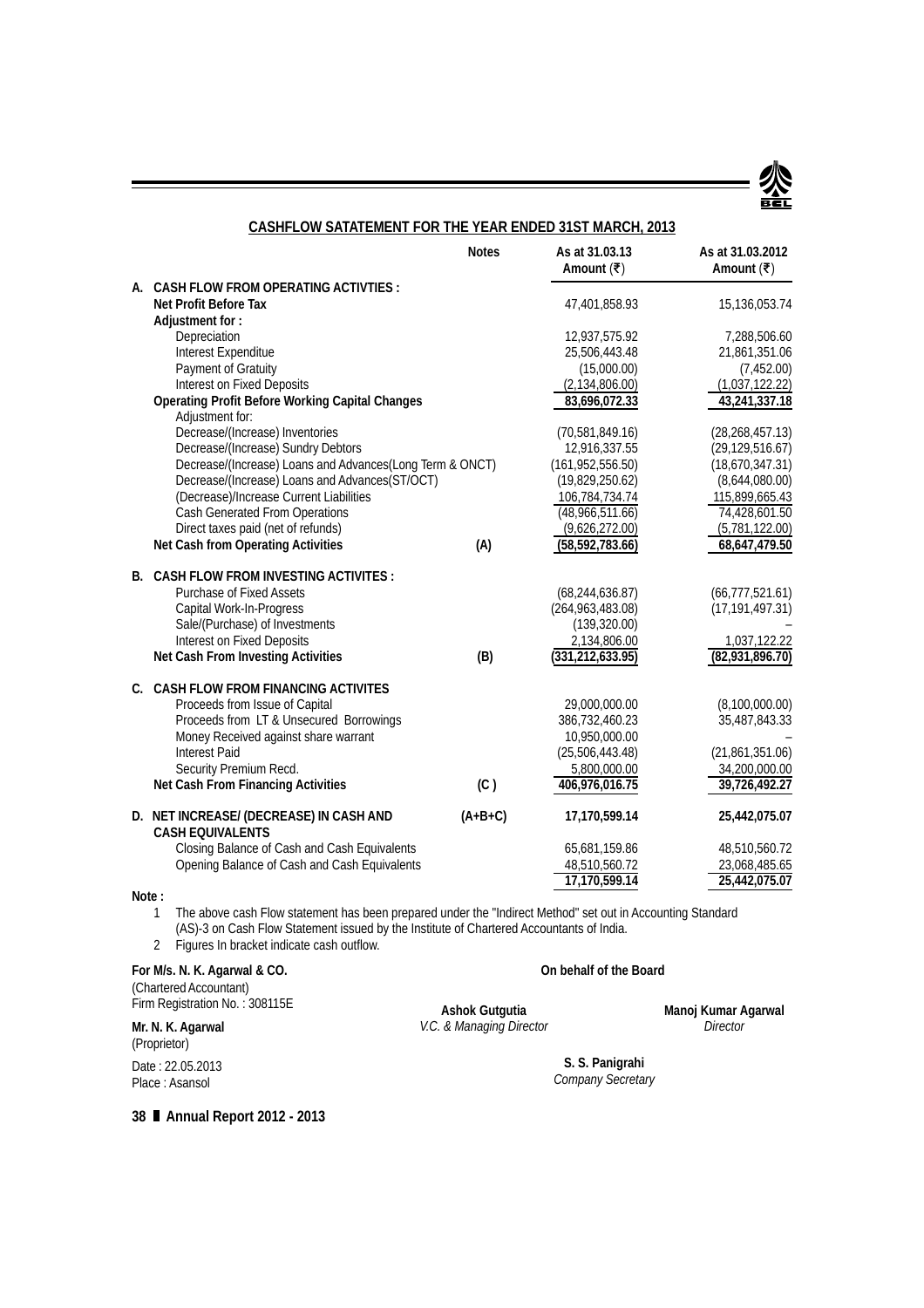**Burnpur Cement Ltd.**

#### **SIGNIFICANT ACCOUNTING POLICIES**

#### **a. BASIS OF ACCOUNTING**

The financial statement have been prepared under the historical cost convention and on accrual basis in accordance with the accounting principles generally accepted in India and the provisions of the Companies Act, 1956. Accounting policies have been consistently applied by the Company and are consistent with those used in the previous year.

#### **b. USE OF ESTIMATES**

The preparation of the financial statements, in conformity with the generally accepted accounting principles, requires estimates and assumptions to be made that affect the reported amounts of assets and liabilities on the date of the financial statement and the reported amounts of revenues and expenses during the period. Differences between actual results and estimates are recognized in the period in which the results are known / materialized.

#### **c. ACCOUNTING OF CLAIMS**

- i. Claims receivable are accounted at the time when reasonable certainty of receipt is established. Claims payable are accounted at the time of acceptance.
- ii. Claims raised by Government Authorities regarding taxes and duties, which are disputed by the company, are accounted based on the merits of each claim.

#### **d. FIXED ASSETS**

- i) Fixed assets are stated at cost of acquisition inclusive of duties (net of Cenvat), taxes, incidental expenses, erection/ commissioning expenses and interest etc. upto the date the asset is ready for its intended use. In case of revaluation of fixed assets, the original cost as written up by the valuer is considered in the accounts and the differential amount is transferred to revaluation reserves.
- ii) Preliminary expenses and pre operative expenses related to Jharkhand Project (Patratu) has been booked under the head capital work in progress.

#### **e. OPERATING LEASE**

Rentals are expensed with reference to lease terms and other considerations.

#### **f. INTANGIBLE ASSETS**

Intangible assets are stated at cost of acquisition net of recoverable taxes.

#### **g. DEPRECIATION & AMORTIZATION**

- i. Depreciation on Fixed Asset is provided on straight line method, at the rate and in the manner prescribed under schedule XIV of the Companies Act, 1956.
- ii. Lease hold land is amortized over the period of the lease.

# **h. REVENUE RECOGNITION**

Revenue is recognised only when it can be reliably measured and it is reasonable to expect ultimate collection. Revenue from operations includes sale of goods, sales tax, service tax, excise duty, adjusted for discounts, VAT. Interest income is recognised on time proportion basis taking into account the amount outstanding and rate applicable.

#### **i. EXCISE DUTIES**

The figures of excise duty paid are disclosed in the Books at the net figures after taking Credit for rebate/refund of Excise Duty.

#### **j. VALUATION OF INVENTORIES**

- i. Raw materials, components, stores and spares are valued at lower of cost and net realizable value. Cost is determined on a weighted average basis.
- ii. Work-in-Progress and finished goods are valued at lower of cost and net realizable value. Cost includes direct materials and Labour and proportion of manufacturing overhead based on normal operating capacity. Cost is determined on a weighted average basis. Cost of finished goods includes excise duty. Net realizable value is the estimated selling price in the ordinary course of business less estimated cost of completion and estimated costs necessary to make the sale.
- iii. Packing materials are valued at cost price.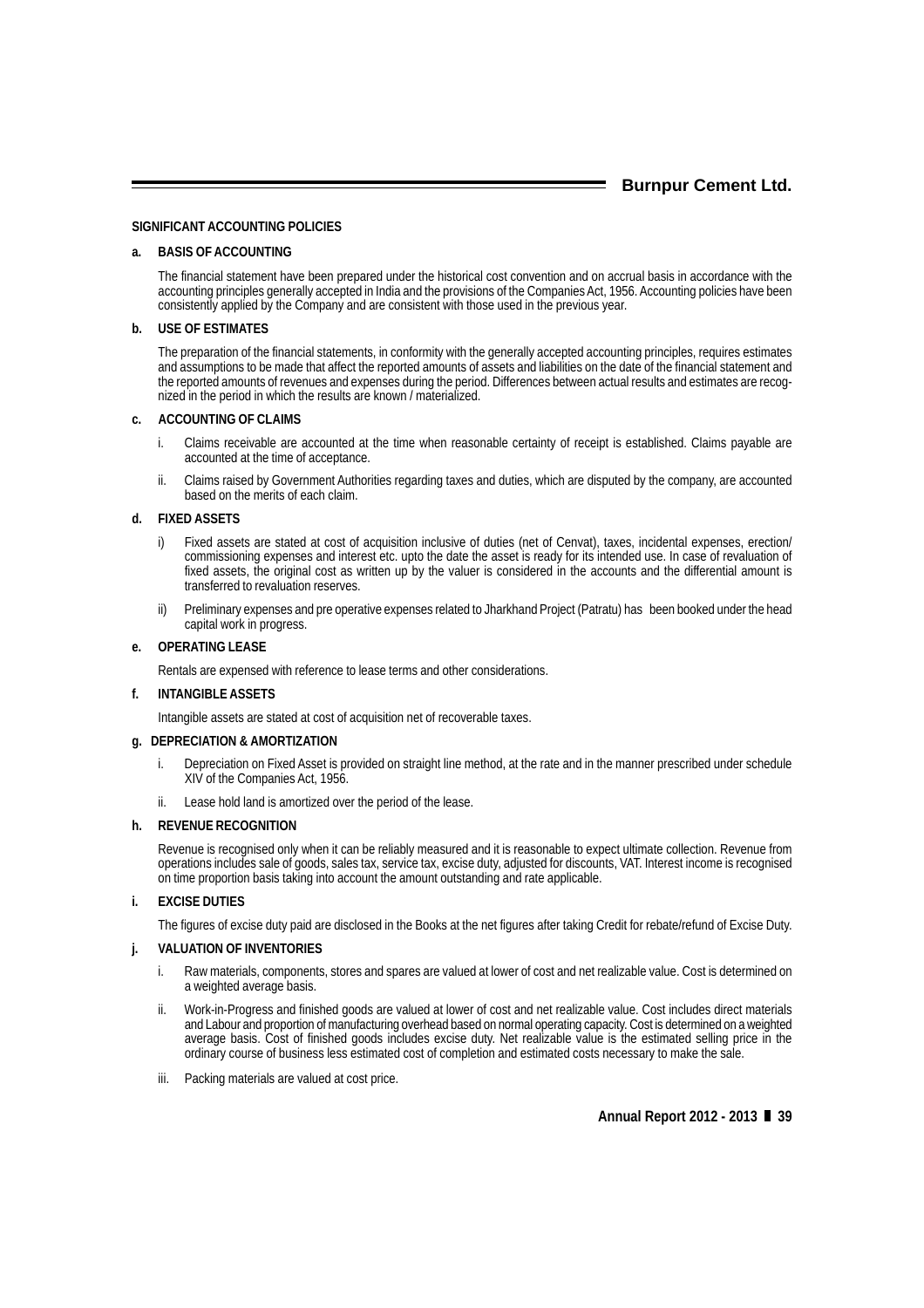

#### **k. INVESTMENTS**

Investments that are readily realizable and intended to be held for not more than a year are classified as current investments. All other investments are classified as long term investment. Unquoted and long term investments are considered at cost. Current quoted investments are stated at lower of cost or market rate on individual investment basis.

#### **l. BORROWING COST**

Borrowing costs attributable to the acquisition and/or construction of qualifying assets are capitalized as a part of cost of such assets up to the date when such assets are ready for their intended use. Other borrowing costs are charged to Profit & Loss Account.

#### **m. INCOME TAX**

Tax expenses comprises of Current, Deferred Tax and Fringe Benefit Tax. Provision for Current Income Tax is made in accordance with the Income Tax Act, 1961. Deferred tax is accounted for in accordance with Accounting Standard 22 on "Accounting For Taxes on Income" issued by ICAI. Deferred Income taxes reflect the impact of the current period timing difference between taxable income and accounting income for the period and reversal of timing difference of earlier years/period. Deferred tax assets are recognized only to the extent that there is reasonable certainty that sufficient future taxable income will be available except that deferred tax asset arising on account of unabsorbed depreciation and losses are recognized if there is virtual certainty that sufficient future taxable income will be available to realize the same.

#### **n. EMPLOYEE BENEFITS**

- i. PF contribution, ESI contribution and other statutory contribution as applicable to the company are charged to the profit and loss account when the contributions to the respective fund are due.
- ii. Gratuity liability is provided for on the basis of an actuarial valuation made at the end of each financial year from approved actuary.

#### **o. GRANTS & SUBSIDY**

Grants received from the government agencies against specific fixed assets are adjusted to the cost of the assets and capital grants for project capital subsidy are credited to capital reserve. Revenue grants are recognized as other income or reduced from the respective expenditure.

Grants & Subsidy are accounted for once the claims are admitted by the appropriate authorities.

#### **p. PROVISIONS, CONTIGENT LIABILITIES**

Provisions are recognized where a reliable estimate can be made for probable outflow of resources to settle the present obligations as a result of past event and the same is reviewed at each Balance Sheets date. Contingent liabilities are not recognised but are disclosed in the notes.

#### **n. IMPAIREMENT OF ASSETS**

In compliance with AS-28 relating to impairment of assets, the company has reviewed the carrying amount of fixed assets as cash generating unit and there was no indication of impairment during the year.

As per our annexed report of even date.

**For M/s. N. K. Agarwal & CO.** (Chartered Accountant) Firm Registration No. : 308115E

**On behalf of the Board**

**Mr. N. K. Agarwal** (Proprietor) Date : 22.05.2013

Place : Asansol

**Ashok Gutgutia** *V.C. & Managing Director* **Manoj Kumar Agarwal** *Director*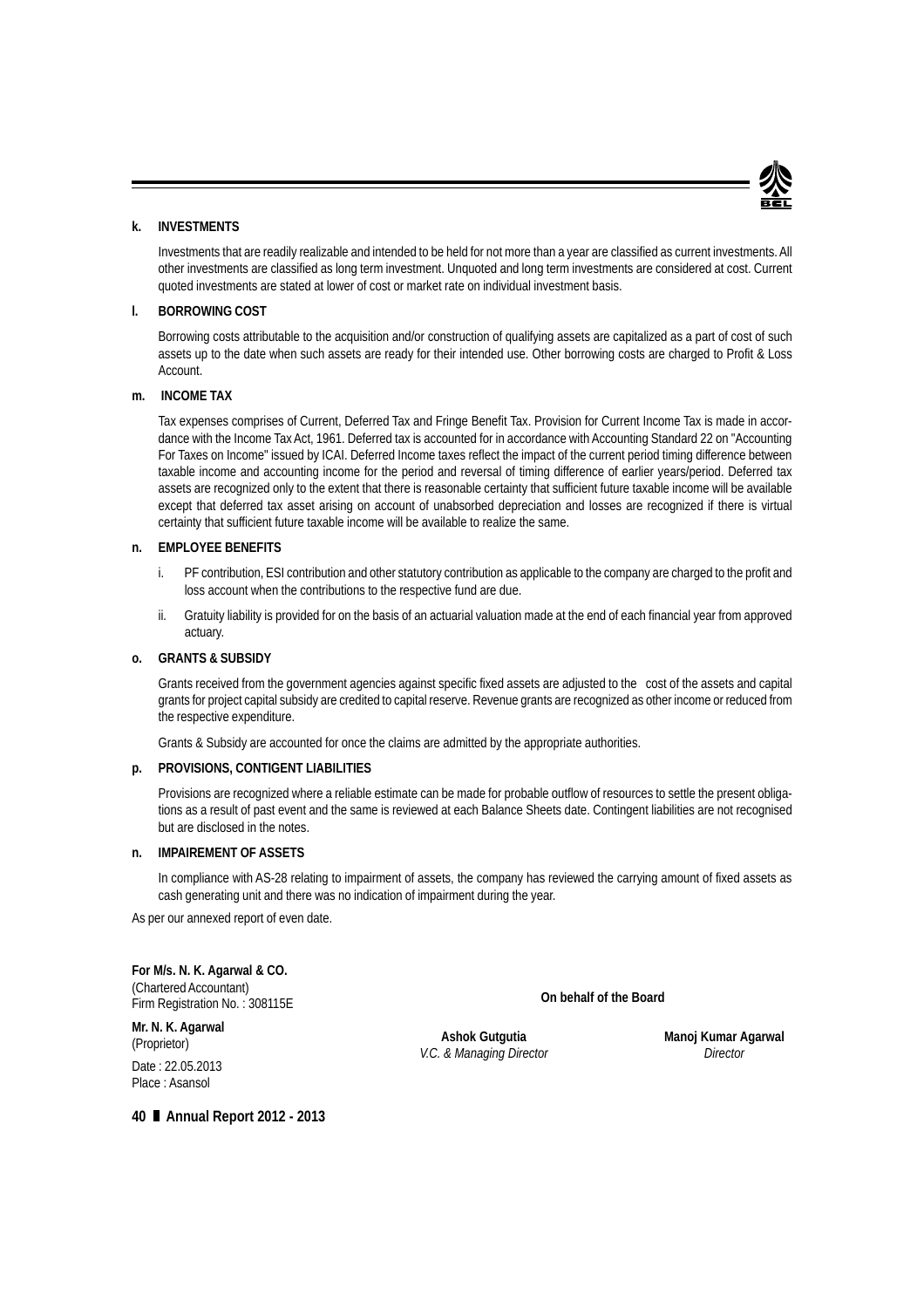|                                                        |                     |                                 | <b>BALANCE SHEET AS AT 31ST MARCH, 2013 (HEAD OFFICE, BURNPUR)</b> |                                 |                                |
|--------------------------------------------------------|---------------------|---------------------------------|--------------------------------------------------------------------|---------------------------------|--------------------------------|
|                                                        | <b>Notes</b>        |                                 | As at 31.03.13<br>Amount $( ₹)$                                    |                                 | As at 31.03.2012<br>Amount (₹) |
| A. EQUITY & LIABILITIES :                              |                     |                                 |                                                                    |                                 |                                |
| <b>Shareholders' Funds</b>                             |                     |                                 |                                                                    |                                 |                                |
| a) Share Capital<br>b) Reserves and Surplus            | 1<br>$\overline{2}$ | 630,043,630.00                  |                                                                    | 601,043,630.00                  |                                |
| c) Money received against share Warrants               |                     | 261,577,723.45<br>45,750,000.00 | 937, 371, 353. 45                                                  | 227,773,516.04<br>34,800,000.00 | 863,617,146.04                 |
|                                                        |                     |                                 |                                                                    |                                 |                                |
| <b>Non Current Liabilities</b>                         |                     |                                 |                                                                    |                                 |                                |
| a) Long term Borrowing                                 | 3                   | 98,873,147.44                   |                                                                    | 111,933,313.73                  |                                |
| b) Deferred Tax liabilities (net)                      | 4                   | 12,637,131.90                   |                                                                    | 9,290,950.90                    |                                |
| c) Other Long Term provision                           | 5                   | 4,048,291.00                    | 115,558,570.34                                                     | 3,277,184.00                    | 124,501,448.63                 |
| <b>Current Liabilities</b>                             |                     |                                 |                                                                    |                                 |                                |
| a) Short Term Borowings                                | 6                   | 166,899,699.48                  |                                                                    | 164,491,470.18                  |                                |
| b) Trade Payable                                       | 7                   | 87,557,599.32                   |                                                                    | 58,805,208.45                   |                                |
| c) Other Current Liabilities                           | 8                   | 57,782,371.80                   |                                                                    | 15,836,833.70                   |                                |
| d) Short term provisions                               | 9                   | 25,514,197.35                   | 337,753,867.95                                                     | 13,129,468.35                   | 252,262,980.68                 |
|                                                        | Total:              |                                 | ,390,683,791.74                                                    |                                 | ,240,381,575.35                |
| B ASSETS:                                              |                     |                                 |                                                                    |                                 |                                |
| <b>Non-Current Assets</b>                              |                     |                                 |                                                                    |                                 |                                |
| a) Fixed Assets                                        | 10                  |                                 |                                                                    |                                 |                                |
| (i) Tangible Assets                                    |                     | 244,834,121.02                  |                                                                    | 208,454,007.37                  |                                |
| (ii) Intangible Assets                                 |                     | 510,175.06                      |                                                                    | 613,919.06                      |                                |
| (iii) Capital Work in Progress                         |                     | 721,762.00                      |                                                                    | 14,415,506.50                   |                                |
| (iv) Capital Work in Progress                          |                     |                                 | 246,066,058.08                                                     | 241, 155, 134. 07               | 464,638,567.00                 |
| (Jharkhand Unit)                                       |                     |                                 |                                                                    |                                 |                                |
| b) Non Current Investments                             | 11                  |                                 | 649,964,797.87                                                     |                                 |                                |
| c) Deferred Tax Assets                                 |                     |                                 |                                                                    |                                 |                                |
| d) Long Term Loans & Advances                          | 12                  |                                 | 42,074,038.34                                                      |                                 | 385,308,519.00                 |
| e) Other Non Current Assets                            | 13                  |                                 | 47,463.30                                                          |                                 |                                |
| <b>Current Assets</b>                                  |                     |                                 |                                                                    |                                 |                                |
| a) Current Investments                                 |                     |                                 |                                                                    |                                 |                                |
| b) Inventories                                         | 14                  |                                 | 140,264,423.96                                                     |                                 | 89,098,651.24                  |
| C) Trade Receivable                                    | 15                  |                                 | 179,918,108.58                                                     |                                 | 194, 117, 180. 13              |
| d) Cash & Bank Balances                                | 16                  |                                 | 54,127,033.73                                                      |                                 | 48,510,560.72                  |
| e) Short Term Loans & Advances                         | 17                  |                                 | 72,547,275.98                                                      |                                 | 57,186,292.26                  |
| f) Other Current Assets                                | 18                  |                                 | 5,674,591.90                                                       |                                 | 1,521,805.00                   |
|                                                        |                     |                                 | 1,390,683,791.74                                                   |                                 | 1,240,381,575.35               |
| <b>Significant Accounting Policies</b>                 |                     |                                 |                                                                    |                                 |                                |
| Notes on Financial Statements.                         | 27-41               |                                 |                                                                    |                                 |                                |
| For M/s. N. K. Agarwal & CO.<br>(Chartered Accountant) |                     |                                 |                                                                    | On behalf of the Board          |                                |
| Firm Registration No.: 308115E                         |                     |                                 |                                                                    |                                 |                                |
|                                                        |                     | <b>Ashok Gutgutia</b>           |                                                                    |                                 | Manoj Kumar Agarwal            |
| Mr. N. K. Agarwal<br>(Proprietor)                      |                     | V.C. & Managing Director        |                                                                    |                                 | Director                       |
|                                                        |                     |                                 |                                                                    |                                 |                                |
| Date: 22.05.2013                                       |                     |                                 |                                                                    | S. S. Panigrahi                 |                                |

Place : Asansol

**Annual Report 2012 - 2013 41**

*Company Secretary*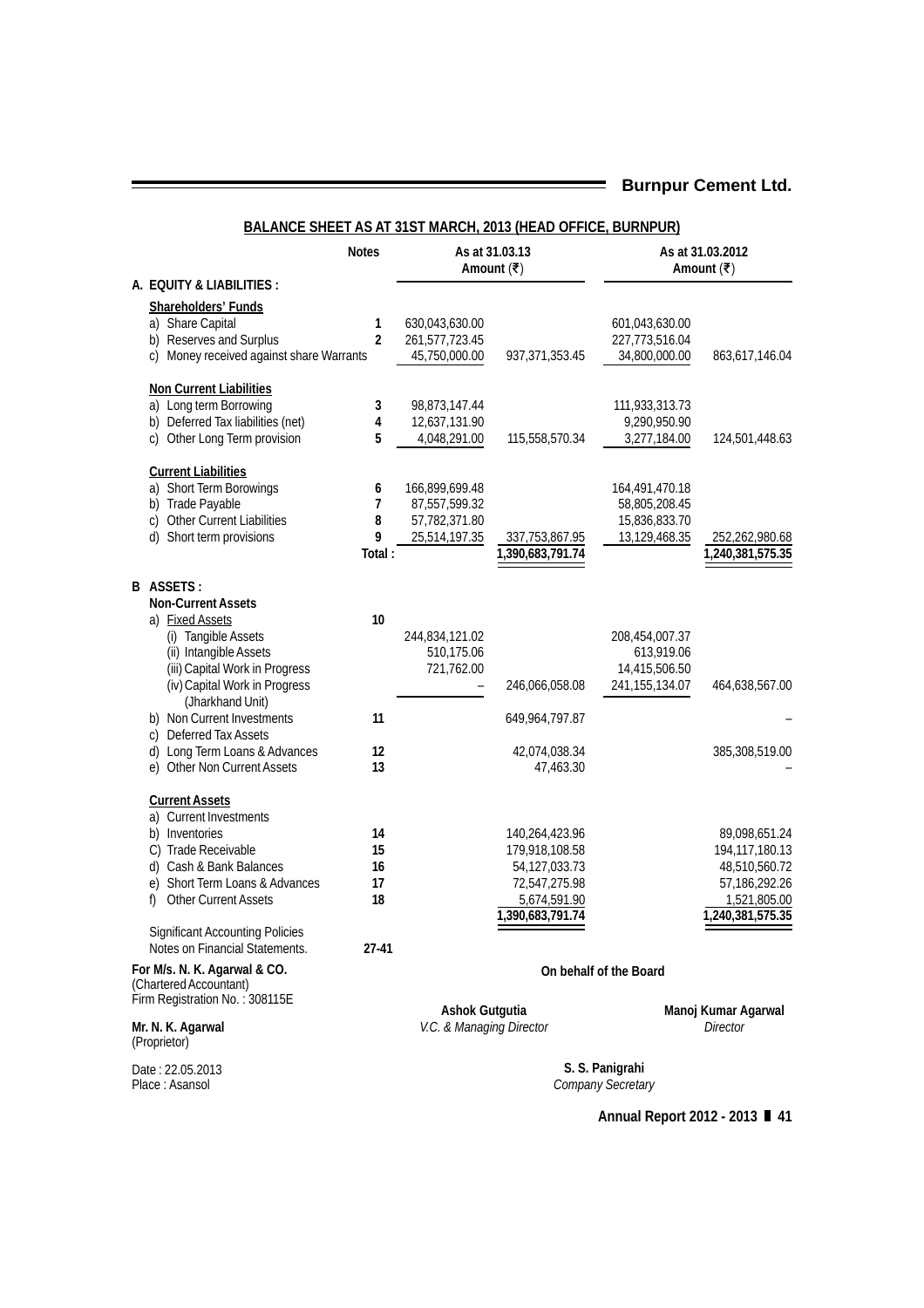

|   | STATEMENT OF PROFIT & LOSS FOR THE YEAR ENDED 31ST MARCH, 2013 (HEAD OFFICE, BURNPUR) |                          |                              |                                |  |
|---|---------------------------------------------------------------------------------------|--------------------------|------------------------------|--------------------------------|--|
|   |                                                                                       | <b>Notes</b>             | As at 31.03.13<br>Amount (₹) | As at 31.03.2012<br>Amount (₹) |  |
|   | A. CONTINUING OPERATIONS :                                                            |                          |                              |                                |  |
|   | Revenue from Operations(Net)                                                          | 19                       | 837,595,786.07               | 462,357,501.63                 |  |
|   | Other Income                                                                          | 20                       | 2,341,344.00                 | 10,082,307.89                  |  |
|   | <b>Total Revenue</b>                                                                  |                          | 839,937,130.07               | 472,439,809.52                 |  |
|   | Expenditure                                                                           |                          |                              |                                |  |
|   | Cost of Materials Consumed                                                            | 21                       | 501,505,514.53               | 249,006,845.28                 |  |
|   | Purchase of Stock in Trade                                                            | 22                       | 2,706,103.69                 | 13,020,931.88                  |  |
|   | Change In Inventory of Stock in Trade                                                 | 23                       | 5,906,367.41                 | (11, 446, 442.67)              |  |
|   | <b>Employee Benefits Expenses</b>                                                     | 24                       | 23,244,457.00                | 16,830,593.00                  |  |
|   | Finance Cost / Interest & Other Charges                                               | 25                       | 25,506,443.48                | 21,861,351.06                  |  |
|   | Depreciation & amortisation expenses                                                  | 10                       | 12,937,575.92                | 7,288,506.60                   |  |
|   | Other Expenses                                                                        | 26                       | 285,938,566.94               | 160,741,970.63                 |  |
|   | Less: Captive Consumption                                                             |                          | (65, 209, 757.83)            |                                |  |
|   | <b>Total Expenses</b>                                                                 |                          | 792,535,271.14               | 457,303,755.78                 |  |
|   | Profit/(Loss) before exceptional & extraordinary items & tax                          |                          | 47,401,858.93                | 15,136,053.74                  |  |
|   | Profit/(Loss) before tax                                                              |                          | 47,401,858.93                | 15,136,053.74                  |  |
|   | <b>Tax Expenses</b>                                                                   |                          |                              |                                |  |
|   | (a) Current tax expenses for current year                                             |                          | 12,384,730.00                | 1,951,032.42                   |  |
|   | (b) Deferred tax                                                                      |                          | 3,346,181.00                 | 2,980,902.90                   |  |
|   | Profit / (Loss) from continuing operation                                             |                          | 31,670,947.93                | 10,204,118.42                  |  |
| B | <b>TOTAL OPERATIONS:</b>                                                              |                          |                              |                                |  |
|   | Profit/ (Loss) for the year.                                                          |                          | 31,670,947.93                | 10,204,118.42                  |  |
|   | Earning per Share(of Rs.10/- each)                                                    | 27                       |                              |                                |  |
|   | (a) Basic                                                                             |                          | 0.50                         | 0.17                           |  |
|   | (a) Diluted                                                                           |                          | 0.51                         | 0.16                           |  |
|   | No.of share used in computing Earning per Shares                                      |                          |                              |                                |  |
|   | (a) Basic                                                                             |                          | 63004363.00                  | 60104363.00                    |  |
|   | (a) Diluted                                                                           |                          | 62679363.00                  | 63004363.00                    |  |
|   |                                                                                       |                          |                              |                                |  |
|   | <b>Significant Accounting Policies</b>                                                |                          |                              |                                |  |
|   | Notes on Financial Statements.                                                        | $27-41$                  |                              |                                |  |
|   |                                                                                       |                          |                              |                                |  |
|   | For M/s. N. K. Agarwal & CO.<br>(Chartered Accountant)                                |                          | On behalf of the Board       |                                |  |
|   | Firm Registration No.: 308115E                                                        |                          |                              |                                |  |
|   |                                                                                       | <b>Ashok Gutgutia</b>    |                              | Manoj Kumar Agarwal            |  |
|   | Mr. N. K. Agarwal<br>(Proprietor)                                                     | V.C. & Managing Director |                              | Director                       |  |
|   | Date: 22.05.2013                                                                      |                          | S. S. Panigrahi              |                                |  |
|   | Place: Asansol                                                                        |                          | Company Secretary            |                                |  |
|   |                                                                                       |                          |                              |                                |  |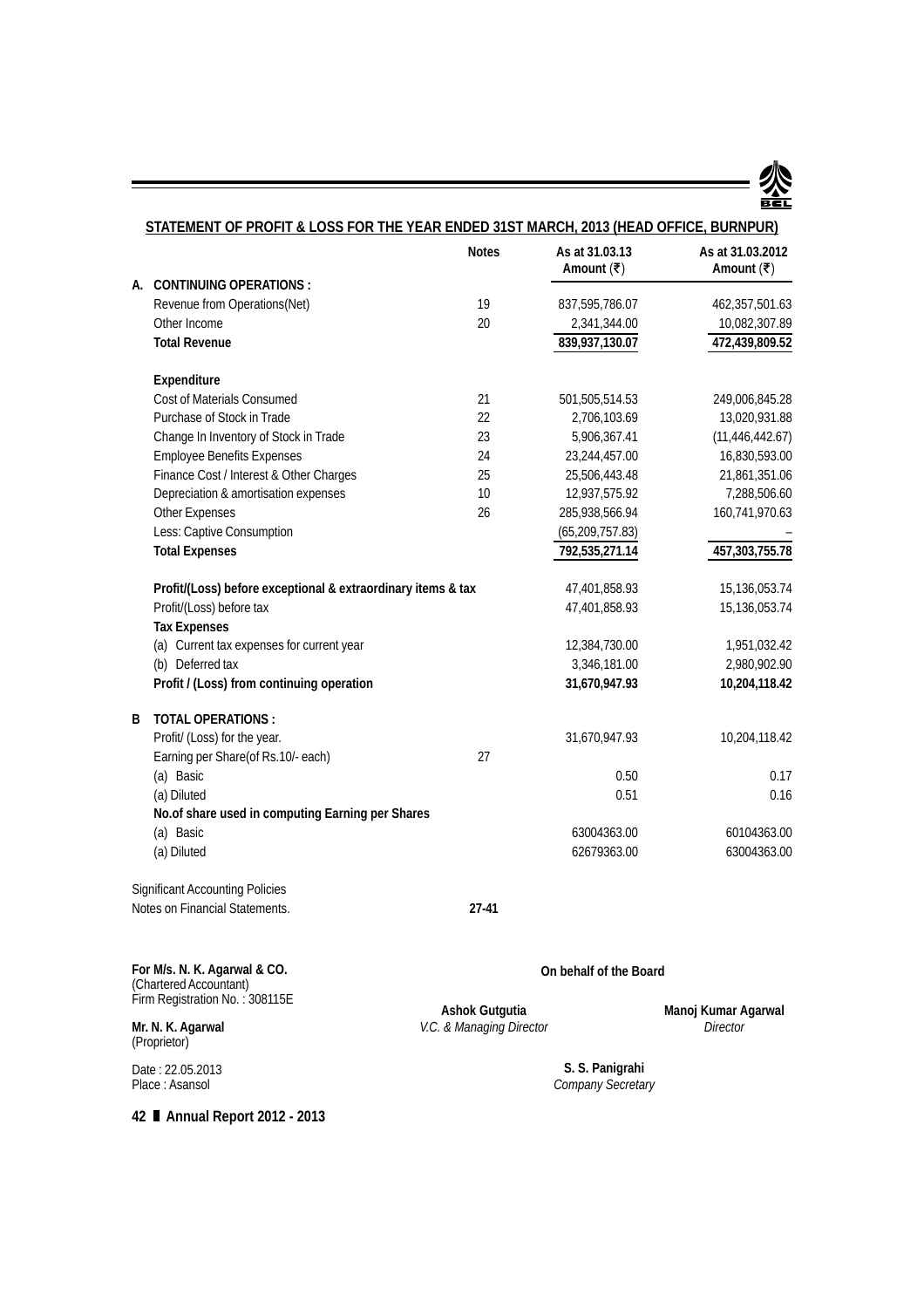|    | NOTES FORMING PART OF THE FINANCIAL STATEMENT FOR THE YEAR ENDED 31ST MARCH, 2013                                                                                                                              |                                |                                               |               |                                   |
|----|----------------------------------------------------------------------------------------------------------------------------------------------------------------------------------------------------------------|--------------------------------|-----------------------------------------------|---------------|-----------------------------------|
|    |                                                                                                                                                                                                                |                                | As at 31.03.13<br>Amount $(\bar{\bar{\tau}})$ |               | As at 31.03.2012<br>Amount $( ₹)$ |
|    | <b>Share Holders Fund</b><br>Authorised Share Capital:<br>8,70,00,000 Equity Shares of Rs 10/- each<br>(7,70,00,000)                                                                                           |                                | 870,000,000.00                                |               | 770,000,000.00                    |
| 1  | a) Issued Subscribed & Paid up<br>6,30,04,363 Equity Shares of Rs 10/- each fully paid up.<br>(6,01,04,363)                                                                                                    |                                | 630,043,630.00                                |               | 601,043,630.00                    |
|    | 1.1 Shares out of the issued, subscribed and paid up capital<br>were allotted for consideration other than cash.                                                                                               |                                |                                               |               |                                   |
|    | 1.2 The details of share holders holding more than 5% shares                                                                                                                                                   |                                |                                               |               |                                   |
|    | Name of the Share holders                                                                                                                                                                                      |                                | 31st March, 2013                              |               | 31st March, 2012                  |
|    |                                                                                                                                                                                                                | No. of Shares                  | % of Holding                                  | No. of Shares | % of Holding                      |
|    | Chhatisgarh Biripatta (P) Ltd                                                                                                                                                                                  | 9,200,000.00                   | 14.60                                         | 9,200,000.00  | 15.306                            |
|    | Insight Consultants (P) Ltd                                                                                                                                                                                    | 8,238,333.00                   | 13.075                                        | 8,238,333.00  | 13.706                            |
| 2. | 1.3 The reconcilation of the number of shares outstanding is set out below:<br>Equity Shares at the beginning of the year<br>Add: Shares issued on conversion of warrants 2,900,000.00<br>b) Reserve & Surplus | 60,104,363.00<br>63,004,363.00 |                                               |               |                                   |
|    | <b>Capital Reserve</b>                                                                                                                                                                                         |                                |                                               |               |                                   |
|    | As Per Last Year Balance Sheet                                                                                                                                                                                 |                                | 1,008,763.15                                  |               | 1,008,763.15                      |
|    | <b>General Reserve</b>                                                                                                                                                                                         |                                |                                               |               |                                   |
|    | As Per Last Year Balance Sheet                                                                                                                                                                                 |                                | 1,000,000.00                                  |               | 1,000,000.00                      |
|    | Profit & Loss A/c                                                                                                                                                                                              |                                |                                               |               |                                   |
|    | As Per Last Year Balance Sheet                                                                                                                                                                                 | 63,124,454.93                  |                                               | 52,920,336.51 |                                   |
|    | Add: Transfer from P/L A/c                                                                                                                                                                                     | 31,670,947.93                  |                                               | 10,204,118.42 |                                   |
|    | Less: Utilised                                                                                                                                                                                                 | 0.00                           |                                               | 0.00          |                                   |
|    | C/Balance                                                                                                                                                                                                      | 94,795,402.86                  | 94,795,402.86                                 | 63,124,454.93 | 63,124,454.93                     |
|    | <b>Revaluation Reserve</b>                                                                                                                                                                                     |                                |                                               |               |                                   |
|    | As Per Last Year Balance Sheet                                                                                                                                                                                 | 59,619,371.96                  |                                               | 63,296,185.96 |                                   |
|    | Less: Transferred to P/L Statement                                                                                                                                                                             | 3,666,740.52                   |                                               | 3,676,814.00  |                                   |
|    |                                                                                                                                                                                                                |                                | 55,952,631.44                                 |               | 59,619,371.96                     |
|    | <b>Security premium Account</b>                                                                                                                                                                                |                                |                                               |               |                                   |
|    | As Per Last Year Balance Sheet                                                                                                                                                                                 | 103,020,926.00                 |                                               | 68,820,926.00 |                                   |
|    | Add:On Issue of Shares                                                                                                                                                                                         | 5,800,000.00                   |                                               | 34,200,000.00 |                                   |
|    |                                                                                                                                                                                                                |                                | 108,820,926.00                                |               | 103,020,926.00                    |
|    |                                                                                                                                                                                                                |                                | 261,577,723.45                                |               | 227,773,516.04                    |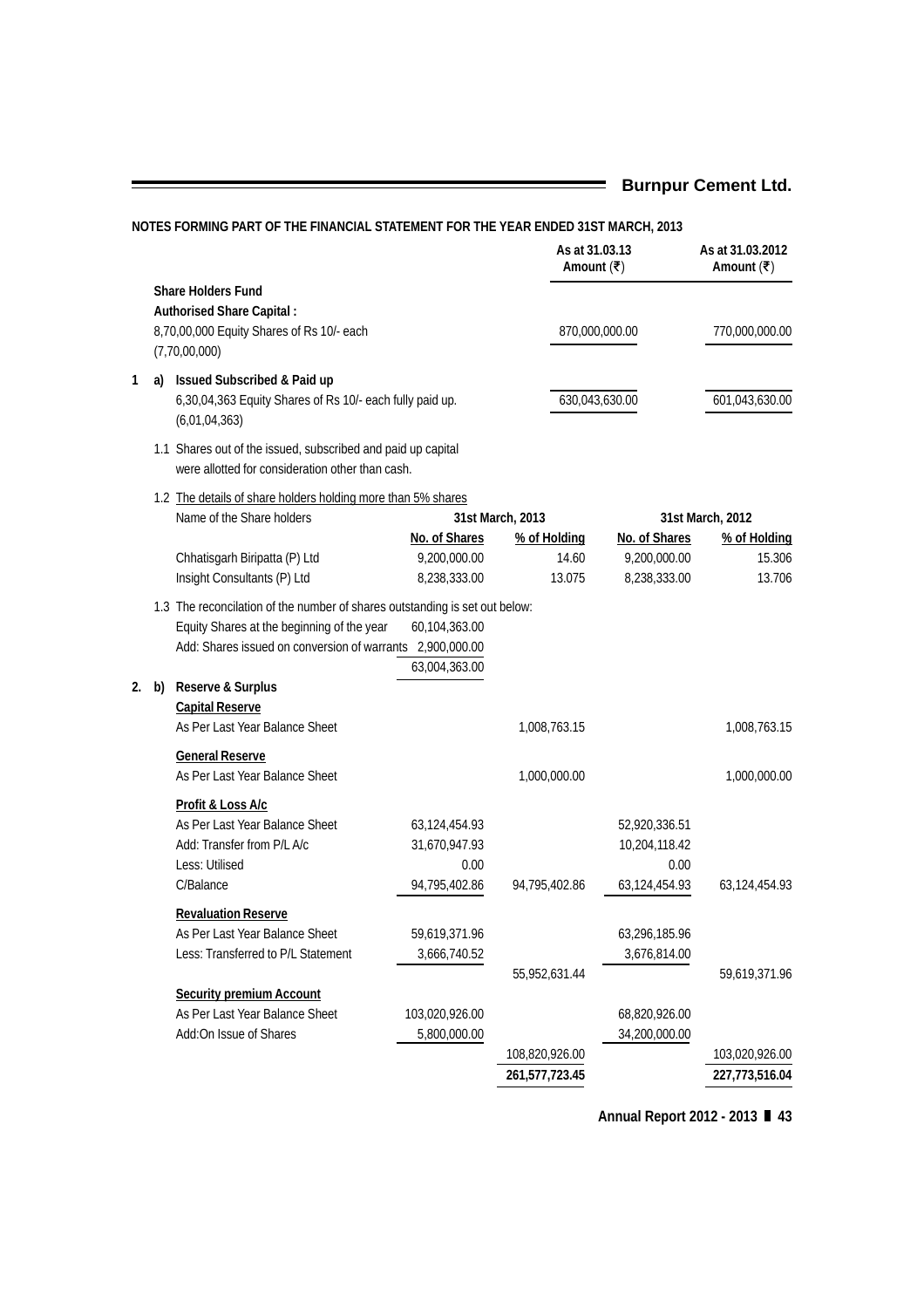

|     |                                       | As at 31.03.13<br>Amount (₹) |               |               | As at 31.03.2012<br>Amount $( ₹)$ |
|-----|---------------------------------------|------------------------------|---------------|---------------|-----------------------------------|
|     | 3. Non Current Liabilities            |                              |               |               |                                   |
|     | <b>Long term Borrowings</b>           |                              |               |               |                                   |
|     | a) Secured :                          |                              |               |               |                                   |
|     | Term Loan:                            |                              |               |               |                                   |
| i)  | From Banks:                           |                              |               |               |                                   |
|     | HFDC Bank Ltd. - Car Loan             | 0.00                         |               | 414,088.64    |                                   |
|     | HFDC Bank Ltd. - Payloader Loan       | 1,340,154.44                 |               | 2,719,776.91  |                                   |
|     | Axis Bank Ltd. - Bolero               | 336,820.00                   |               | 0.00          |                                   |
|     | Axis Bank Ltd. - INNOVA               | 674,783.00                   |               | 0.00          |                                   |
|     | Indusind Bank Ltd. - Excavator        | 1,098,600.00                 |               | 3,735,240.00  |                                   |
|     |                                       | 3,450,357.44                 |               | 6,869,105.55  |                                   |
| ii) | From Others:                          |                              |               |               |                                   |
|     | Bridge Loan - WBIDCL                  | 778,000.00                   |               | 0.00          |                                   |
|     | West Bengal Financial Corporation     | 41,100,000.00                |               | 72,450,000.18 |                                   |
|     |                                       | 41,878,000.00                |               | 72,450,000.18 |                                   |
|     |                                       |                              | 45,328,357.44 |               | 79,319,105.73                     |
| b)  | Unsecured:                            |                              |               |               |                                   |
| i)  | Loans & Advances From Related Parties | 13,544,790.00                |               | 19,414,208.00 |                                   |
| ii) | From Others                           | 40,000,000.00                |               | 13,200,000.00 |                                   |
|     |                                       |                              | 53,544,790.00 |               | 32,614,208.00                     |
|     |                                       |                              | 98,873,147.44 |               | 111,933,313.73                    |

# **Notes :**

# **1 WBFC Loan is secured by way of :**

- a. First charge on the whole of the Plant & Machinery of the company only situated at its plant at Palashdiha, Kanyapur, Panchgachhia Road, Asansol, Burdwan both present and future.
- b. Second Charge on the Current Assets of the company only situated at its plant at Palashdiha, Kanyapur, Panchgachhia Road, Asansol, Burdwan both present and future.
- **2** Bridge Loan from West Bengal Industrial Development Corporation Ltd. secured against Interest Subsidy Sanctioned.
- **3** Car Loan & Payloader Loan from HDFC Bank Ltd is secured by hypothecation of said Car & Payloader
- **4** Excavator Loan from Indusind Bank Ltd is secured by hypothecation of said Excavator.
- **5** Bolero Loan & Innova Loan From Axis Bank Ltd, is Secured by hypothecation of said Bolero & Innova.
- **6 Maturity Profile & Rate of Interest are as set out below :-**

|                                              | Intt.Rate | F. Yr 14-15   | F.Yr 15-16    | Beyond 4 years |
|----------------------------------------------|-----------|---------------|---------------|----------------|
| a. West Bengal Fin.Corp.                     | @13.75%   | 17.660.000.00 | 11,720,000.00 | 11,720,000.00  |
| b. West Bengal Ind.Devlop. Corp. Ltd.        | @16.25%   | 778,000.00    | 0.00          | $0.00 -$       |
| c. HFDC Bank Ltd. - Payloader                | @11.52%   | 817,900.75    | 522.253.69    | 0.00           |
| e. Indusind Bank Ltd.-Excavator (incl. int.) | @05.00%   | 1.098.600.00  | 0.00          | 0.00           |
| f. Axis Bank Ltd. - Innova                   | @10.50%   | 437.784.00    | 236,999.00    | 0.00           |
| g. Axis Bank Ltd. - Bolero                   | @10.25%   | 167,507.00    | 169,313.00    |                |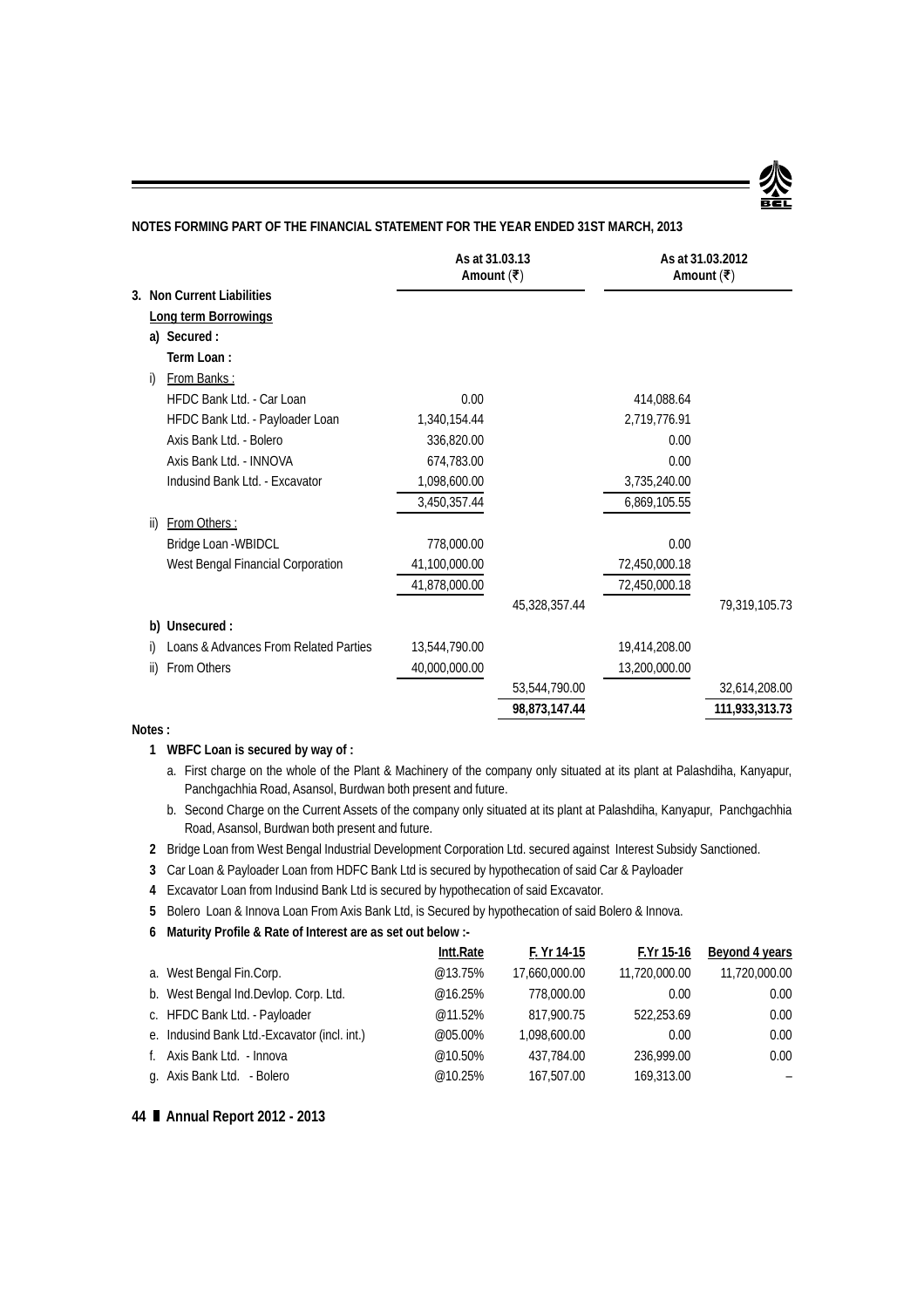|   |                                                                                                                                                                                                                                                                                                                                                                                                          |                | 31st March, 2013<br>Amount (₹) |                   | 31st March, 2012<br>Amount $( ₹)$ |
|---|----------------------------------------------------------------------------------------------------------------------------------------------------------------------------------------------------------------------------------------------------------------------------------------------------------------------------------------------------------------------------------------------------------|----------------|--------------------------------|-------------------|-----------------------------------|
| 4 | <b>Deferred Tax Liabilities</b>                                                                                                                                                                                                                                                                                                                                                                          |                |                                |                   |                                   |
|   | <b>Related To Fixed Assets</b>                                                                                                                                                                                                                                                                                                                                                                           |                |                                |                   |                                   |
|   | <b>Opening Balance</b>                                                                                                                                                                                                                                                                                                                                                                                   |                | 9,290,950.90                   |                   | 6,310,048.00                      |
|   | Add: Creation                                                                                                                                                                                                                                                                                                                                                                                            |                | 3,346,181.00                   |                   | 2,980,902.90                      |
|   |                                                                                                                                                                                                                                                                                                                                                                                                          |                | 12,637,131.90                  |                   | 9,290,950.90                      |
| 5 | Long Term Provisions                                                                                                                                                                                                                                                                                                                                                                                     |                |                                |                   |                                   |
|   | Provison For Employee Benefits                                                                                                                                                                                                                                                                                                                                                                           |                |                                |                   |                                   |
|   | Provision for Gratuity                                                                                                                                                                                                                                                                                                                                                                                   |                | 4,048,291.00                   |                   | 3,277,184.00                      |
|   |                                                                                                                                                                                                                                                                                                                                                                                                          |                | 4,048,291.00                   |                   | 3,277,184.00                      |
|   | <b>Current Liabilities</b>                                                                                                                                                                                                                                                                                                                                                                               |                |                                |                   |                                   |
| 6 | <b>Short Term Borrowings:</b>                                                                                                                                                                                                                                                                                                                                                                            |                |                                |                   |                                   |
|   | Secured:                                                                                                                                                                                                                                                                                                                                                                                                 |                |                                |                   |                                   |
|   | A. Loans Repayable on Demand                                                                                                                                                                                                                                                                                                                                                                             |                |                                |                   |                                   |
|   | From Bank<br>a)                                                                                                                                                                                                                                                                                                                                                                                          |                |                                |                   |                                   |
|   | SBI, Asansol, CC A/c                                                                                                                                                                                                                                                                                                                                                                                     | 146,907,775.48 |                                | 144, 199, 788. 18 |                                   |
|   | SBI, Asansol, SLC A/c                                                                                                                                                                                                                                                                                                                                                                                    | 19,991,924.00  |                                | 20,291,682.00     |                                   |
|   |                                                                                                                                                                                                                                                                                                                                                                                                          |                | 166,899,699.48                 |                   | 164,491,470.18                    |
|   | Notes: Cash Credit is secured by                                                                                                                                                                                                                                                                                                                                                                         |                | 166,899,699.48                 |                   | 164,491,470.18                    |
|   | consumables, fuel, packing material, finished goods etc. and Book Debts of the company;<br>Way of second charge on the Plant & Machinery of the Company and personal Guarantees of the promoter directors of the<br>b<br>company;<br>Equitable Mortgage (1st Charge) of Land and Building at Factory, Palashdiha, Kanyapur, Asansol and Equitable Mortgage<br>С<br>(1st Change) of Land at Dharma Mouza. |                |                                |                   |                                   |
| 7 | <b>Trade Payable</b>                                                                                                                                                                                                                                                                                                                                                                                     |                |                                |                   |                                   |
|   | <b>Others</b>                                                                                                                                                                                                                                                                                                                                                                                            |                |                                |                   |                                   |
|   | Sundry Creditors for Expenses<br>a                                                                                                                                                                                                                                                                                                                                                                       | 38,281,316.31  |                                | 22,002,080.67     |                                   |
|   | Sundry Creditors for Trade/Raw Materials<br>С                                                                                                                                                                                                                                                                                                                                                            | 49,276,283.01  |                                | 36,803,127.78     |                                   |
|   |                                                                                                                                                                                                                                                                                                                                                                                                          |                | 87,557,599.32                  |                   | 58,805,208.45                     |
| 8 | Other Current Liabilities :                                                                                                                                                                                                                                                                                                                                                                              |                |                                |                   |                                   |
|   | a) Current Maturities of Long Term Debt                                                                                                                                                                                                                                                                                                                                                                  |                |                                |                   |                                   |
|   | <b>From Banks</b>                                                                                                                                                                                                                                                                                                                                                                                        |                |                                |                   |                                   |
|   | HFDC Bank Ltd. - Payloader Loan                                                                                                                                                                                                                                                                                                                                                                          | 729,309.12     |                                | 0.00              |                                   |
|   | HFDC Bank Ltd. - Car Loan                                                                                                                                                                                                                                                                                                                                                                                | 173,337.97     |                                | 0.00              |                                   |
|   | Axis Bank Ltd. - Bolero                                                                                                                                                                                                                                                                                                                                                                                  | 151,258.00     |                                | 0.00              |                                   |
|   | Axis Bank Ltd. - INNOVA                                                                                                                                                                                                                                                                                                                                                                                  | 393,585.00     |                                | 0.00              |                                   |
|   | Indusind Bank Ltd. - Excavator                                                                                                                                                                                                                                                                                                                                                                           | 1,318,320.00   | 2,765,810.09                   | 0.00              | 0.00                              |
|   | From Others:                                                                                                                                                                                                                                                                                                                                                                                             |                |                                |                   |                                   |
|   | Bridge Loan - WBIDCL                                                                                                                                                                                                                                                                                                                                                                                     | 3,112,000.00   |                                |                   | 0.00                              |
|   | West Bengal Financial Corporation                                                                                                                                                                                                                                                                                                                                                                        | 16,400,000.00  |                                | 0.00              |                                   |
|   |                                                                                                                                                                                                                                                                                                                                                                                                          |                | 19,512,000.00                  |                   | 0.00                              |
|   |                                                                                                                                                                                                                                                                                                                                                                                                          |                |                                |                   |                                   |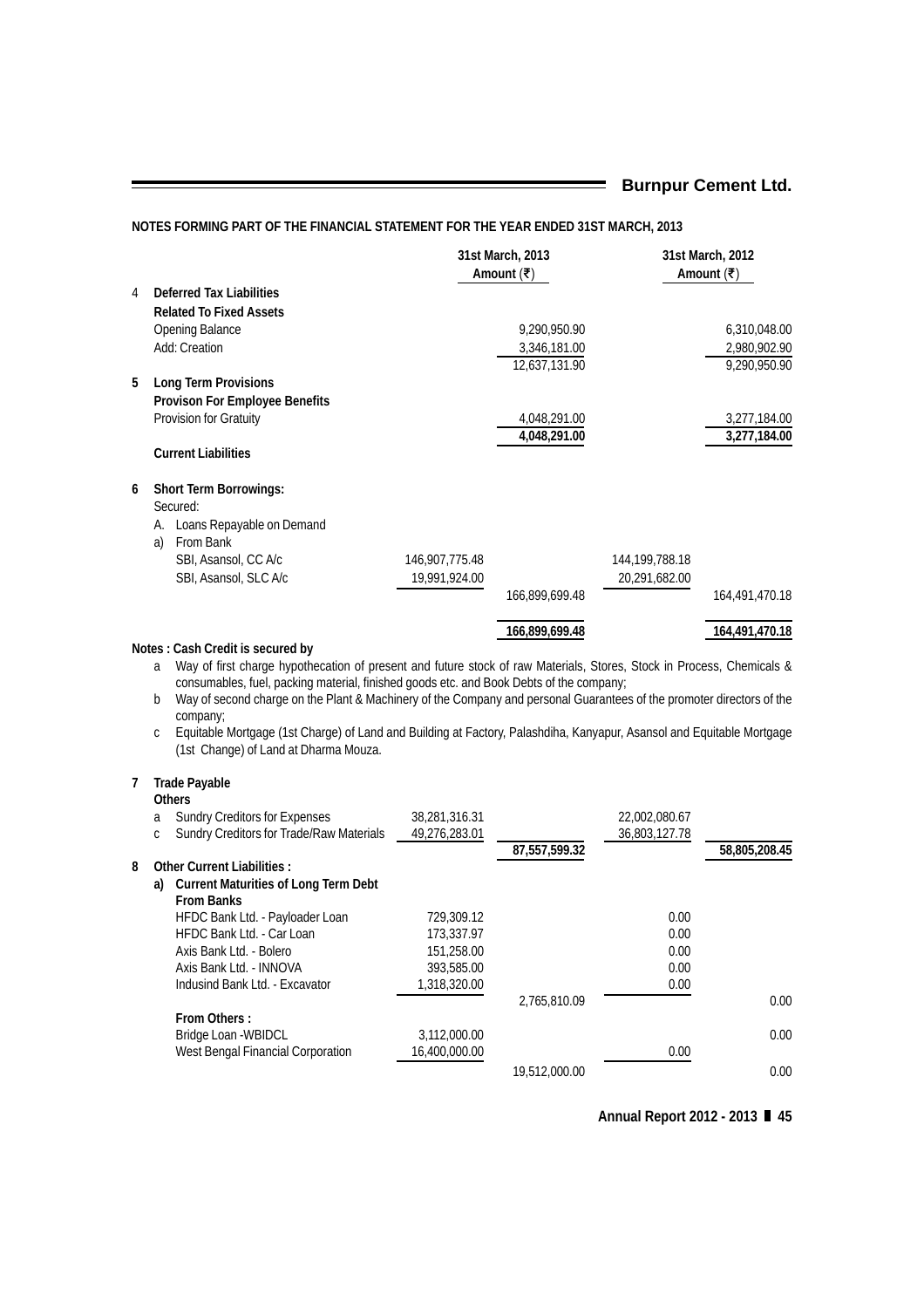

|   |    |                                             |               | 31st March, 2013<br>Amount $( ₹)$ |                | 31st March, 2012<br>Amount (₹) |
|---|----|---------------------------------------------|---------------|-----------------------------------|----------------|--------------------------------|
|   | b) | Interest Accrued But Not Due on Borrowings  |               |                                   |                |                                |
|   |    | Bridge Loan - WBIDCL                        |               | 142,012.00                        |                | 0.00                           |
|   | C) | <b>Creditors For Capital Expenditure</b>    |               | 651,156.00                        |                | 848,946.00                     |
|   | d) | <b>Unclaimed/ Unpaid Dividend</b>           |               | 15,000.00                         |                | 15,000.00                      |
|   | e) | <b>Other Payables</b>                       |               |                                   |                |                                |
|   |    | <b>Statutories Liabilities</b>              |               |                                   |                |                                |
|   |    | Magma Fincorp Limited                       | 0.00          |                                   | 26,501.67      |                                |
|   |    | Employee's Contribution to Professional Tax | 9,005.00      |                                   | 6,485.00       |                                |
|   |    | Employee's Contribution to ESIC             | 0.00          |                                   | 1,571.00       |                                |
|   |    | E.P.F. Payable account                      | 211,276.00    |                                   | 165,995.00     |                                |
|   |    | E.S.I.C. Payable account                    | 41,321.00     |                                   | 34,477.00      |                                |
|   |    | Corporation Tax Payable                     | 20,000.00     |                                   |                |                                |
|   |    | Water Tax Payable                           | 9,000.00      |                                   |                |                                |
|   |    | CST Payable                                 | 11,125.00     |                                   |                |                                |
|   |    | Sales Tax Account                           | 1,506,397.65  |                                   | 961,096.82     |                                |
|   |    | T.D.S. Payable                              | 2,313,787.98  |                                   | 1,094,021.00   |                                |
|   |    | W.B. VAT                                    | 1,156,754.08  |                                   | 1,385,143.21   |                                |
|   |    | Excise & Cenvat                             | 3,054,882.00  |                                   | 0.00           |                                |
|   |    | Service Tax Payable                         | 890,347.00    |                                   | 0.00           |                                |
|   |    |                                             | 9,223,895.71  |                                   | 3,675,290.70   |                                |
|   |    | <b>Trade Deposits</b>                       | 25,472,498.00 |                                   | 11,297,597.00  |                                |
|   |    |                                             |               | 34,696,393.71                     |                | 14,972,887.70                  |
|   |    |                                             |               | 57,782,371.80                     |                | 15,836,833.70                  |
| 9 |    | <b>Short Term Provisions:</b>               |               |                                   |                |                                |
|   |    | Provision for Taxation                      |               | 25,514,197.35                     |                | 13,129,468.35                  |
|   |    | <b>Non Current Assets</b>                   |               |                                   |                |                                |
|   |    | 11 Non Current Investment                   |               |                                   |                |                                |
|   |    | Others                                      |               |                                   |                |                                |
|   |    | <b>B.C.L.Developer</b>                      |               | 139,320.00                        |                | 0.00                           |
|   |    | <b>BCI Patratu</b>                          |               | 649,825,477.87                    |                | 0.00                           |
|   |    |                                             |               | 649,964,797.87                    |                | 0.00                           |
|   |    | 12 Long Term Loans & Advances               |               |                                   |                |                                |
|   |    | (Unsecured considered good)                 |               |                                   |                |                                |
|   |    | <b>Capital Advances</b>                     |               |                                   |                |                                |
|   | b  | Advance for Jharkhand Project               | 0.00          |                                   | 362,919,580.00 |                                |
|   | C. | <b>Advances for Capital Goods</b>           | 4,849,668.34  |                                   | 0.00           |                                |
|   |    |                                             |               | 4,849,668.34                      |                | 362,919,580.00                 |
|   |    | <b>Security Deposits</b>                    |               |                                   |                |                                |
|   | a. | Security Deposit with Excise                | 45,100.00     |                                   | 0.00           |                                |
|   | b. | Security Deposits with Govt. Authorities    | 5,164,059.00  |                                   | 0.00           |                                |
|   |    |                                             |               | 5,209,159.00                      |                | 0.00                           |
|   |    | <b>Other Loans &amp; Advances</b>           |               |                                   |                |                                |
|   | a. | Advance with Income Tax/S.Tax               |               | 32,015,211.00                     |                | 22,388,939.00                  |
|   |    |                                             |               | 42,074,038.34                     |                | 385,308,519.00                 |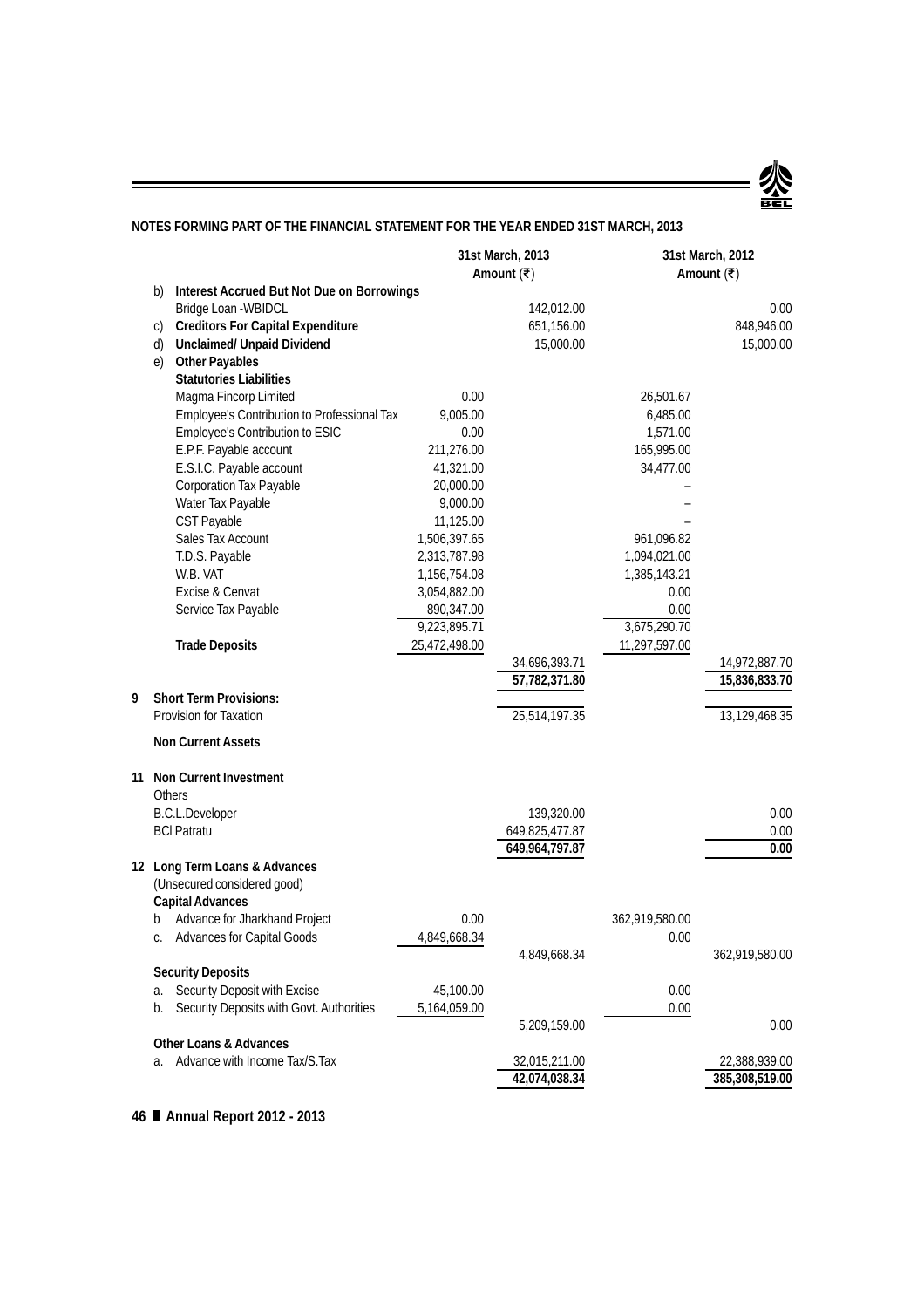|      |                                                            |                | 31st March, 2013<br>Amount (₹) |                  | 31st March, 2012<br>Amount (₹) |
|------|------------------------------------------------------------|----------------|--------------------------------|------------------|--------------------------------|
|      | 13 Others Non Current Assets                               |                |                                |                  |                                |
|      | (Unsecured considered good)                                |                |                                |                  |                                |
|      | a. Finance Charges Suspense                                |                | 47463.30                       |                  | 0.00                           |
|      |                                                            |                | 47,463.30                      |                  | 0.00                           |
|      | 14 Inventories (at lower of cost and net realisable value) |                |                                |                  |                                |
| a.   | <b>Raw Material</b>                                        |                |                                |                  |                                |
|      | Clinker<br>$\mathbf{I}$                                    | 48,161,086.01  |                                | 25, 153, 403. 03 |                                |
|      | $\mathbb{I}$<br>Gypsum                                     | 1,554,430.48   |                                | 599,936.46       |                                |
|      | $\mathbb{H}$<br>Slag                                       | 43,622,437.92  | 93,337,954.41                  | 35,298,319.68    | 61,051,659.17                  |
| b.   | <b>Finished Goods</b>                                      |                |                                |                  |                                |
|      | Cement<br>I                                                |                | 5,540,075.26                   |                  |                                |
| c.   | Stores & Spares                                            |                |                                |                  |                                |
|      | Coal<br>I                                                  | 13,218,916.73  |                                | 4,892,654.85     |                                |
|      | <b>Grinding Media</b><br>$\mathbb{I}$                      | 5,886,445.50   |                                | 4,761,539.55     |                                |
|      | Stores & Spares<br>$\mathbb{H}$                            | 15,861,563.92  | 34,966,926.15                  | 3,685,912.00     | 13,340,106.40                  |
| d.   | Others                                                     |                |                                |                  |                                |
|      | Advertisement Items<br>I                                   |                | 511,774.00                     |                  | 697,120.00                     |
| е.   | Stock in Trade:                                            |                |                                |                  |                                |
|      | Lime Stone<br>I                                            |                | 0.00                           |                  | 11,446,442.67                  |
| f.   | <b>Packing Material</b>                                    |                |                                |                  |                                |
|      | <b>HDPE Bags</b>                                           |                | 5,907,694.14                   |                  | 2,563,323.00                   |
|      |                                                            |                | 140,264,423.96                 |                  | 89,098,651.24                  |
|      | 15 Trade Receivables                                       |                |                                |                  |                                |
|      | (Unsecured considered good)                                |                |                                |                  |                                |
| a    | Over six months.                                           | 58,374,137.58  |                                | 92,906,542.17    |                                |
| b    | Less than six months                                       | 121,543,971.00 |                                | 101,210,637.96   |                                |
|      | (As Certified by the Management)                           |                | 179,918,108.58                 |                  | 194, 117, 180. 13              |
|      | 16 Cash and Cash Equivalents                               |                |                                |                  |                                |
| a)   | <b>Balance with Banks:</b>                                 |                |                                |                  |                                |
| i)   | On Current Account with Banks                              | 6,324,462.73   |                                | 4,868,314.90     |                                |
| ii)  | On Deposits Account with Bank                              | 24,417,019.00  |                                | 22,367,019.00    |                                |
| iii) | SBI, Asansol Unpaid/ Un Claimed Dividend)                  | 15,000.00      |                                | 15,000.00        |                                |
|      |                                                            |                | 30,756,481.73                  |                  | 27,250,333.90                  |
| b    | Cash in Hand (as certified by management)                  |                | 23,370,552.00                  |                  | 21,260,226.82                  |
|      |                                                            |                | 54,127,033.73                  |                  | 48,510,560.72                  |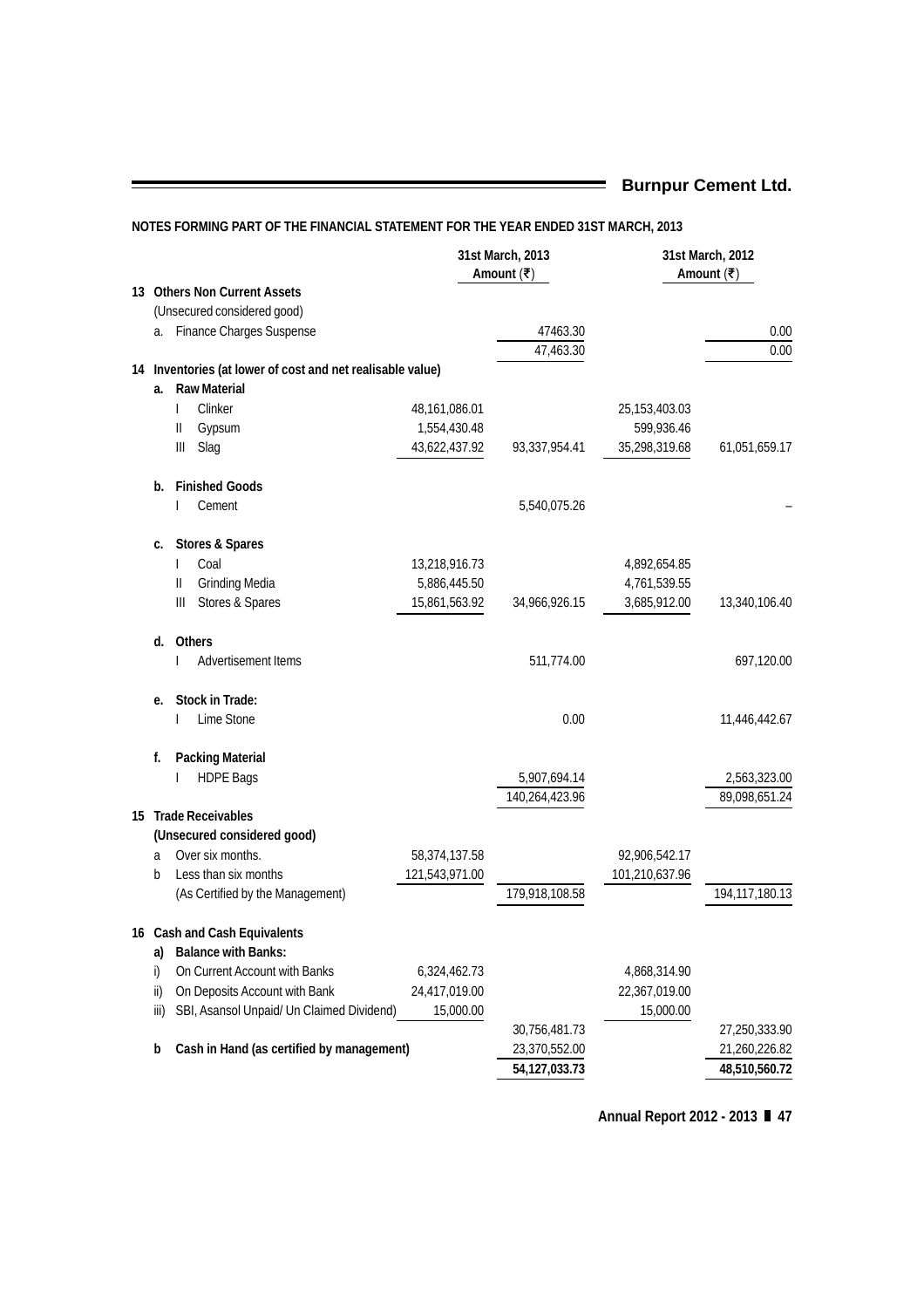|                                        |                |                              | <b>Gross Block</b>             |                                 |                                |                              | Depreciation     |              |                |                               | Net Block                     |
|----------------------------------------|----------------|------------------------------|--------------------------------|---------------------------------|--------------------------------|------------------------------|------------------|--------------|----------------|-------------------------------|-------------------------------|
| Particulars                            |                | Opening<br>01.04.12<br>as on | Addition<br>the year<br>during | Deduction<br>the year<br>during | 31.03.13<br>Closing<br>as on   | Opening<br>01.04.12<br>as on | Year<br>£<br>For | Adjustment   | Total          | 31.03.13<br>As on             | 31.03.12<br>As on             |
| Tangible Assets                        |                | Amount (₹)                   | Amount (₹)                     | Amount (₹)                      | Amount (₹)                     | Amount (₹)                   | Amount (₹)       | Amount (₹)   | Amount (₹)     | Amount (₹)                    | Amount (₹)                    |
| Land (Dharma Mouza)<br>Land (Freehold) | 0.00%<br>0.00% | 9,480,263.00<br>2,201,050.00 | 11,071,087.00                  |                                 | 19,480,263.00<br>13,272,137.00 | 0.00<br>0.00                 | 0.00<br>0.00     |              | 0.00<br>0.00   | 9,480,263.00<br>13,272,137.00 | 2,201,050.00<br>19,480,263.00 |
| Factory Building                       | 3.34%          | 21,367,061.53                | 506,077.00                     |                                 | 21,873,138.53                  | 5,390,247.53                 | 724,261.68       |              | 6,114,509.21   | 15,758,629.32                 | 15,976,814.00                 |
| Shed & Building-Dharma Mouza           | 1.63%          |                              | 8,462,992.36                   |                                 | 8,462,992.36                   |                              | 377.94           |              | 377.94         | 8,462,614.42                  |                               |
| Plant & Machinery                      | 5.28%          | 210,269,850.71               | 23,093,705.23                  | 702,954.32                      | 232,660,601.62                 | 67,176,917.63                | 11,581,134.43    | $-8,715.16$  | 78,766,767.22  | 153,893,834.40                | 143,092,933.08                |
| Electrification & Installation         | 4.75%          | 12,238,688.68                | 2,276,931.89                   |                                 | 14,515,620.57                  | 5,680,406.22                 | 611,722.89       |              | 6,292,129.11   | 8,223,491.46                  | 6,558,282.46                  |
| Laboratry Equipment                    | 4.75%          | 831,506.67                   | 76,922.00                      |                                 | 908,428.67                     | 473,335.06                   | 40,373.02        |              | 513,708.08     | 394,720.59                    | 358,171.61                    |
| Furniture & Fixtures                   | 6.33%          | 3,371,921.68                 | 617,802.00                     |                                 | 3,989,723.68                   | 532,784.23                   | 230,147.44       |              | 762,931.67     | 3,226,792.01                  | 2,839,137.45                  |
| Computer Sets                          | 16.21%         | 1,808,643.24                 | 284,101.00                     |                                 | 2,092,744.24                   | 930,589.73                   | 311,446.33       |              | 1,242,036.06   | 850,708.18                    | 878,053.51                    |
| Pollution Equipment                    | 5.28%          | 12,498,144.70                | 4,861,633.93                   |                                 | 17,359,778.63                  | 6,483,179.31                 | 785,295.46       |              | 7,268,474.77   | 10,091,303                    | 6,014,965.39                  |
| Motor Vehicles*                        | 9.50%          | 4,884,799.90                 | 2,171,450.00                   |                                 | 7,056,249.90                   | 2,153,452.36                 | 525,478.87       |              | 2,678,931.23   | 4,377,318.67                  | 2,731,347.54                  |
| Pay Loader/Excavator                   | 11.31%         | 14,799,155.49                | 603,285.00                     | 654,500.00                      | 14,747,940.49                  | 7,501,485.99                 | 1,627,416.77     | 30,944.44    | 9,097,958.32   | 5,649,982.17                  | 7,297,669.50                  |
| Television                             | 6.33%          | 5,400.00                     | 20,300.00                      |                                 | 25,700.00                      | 2,025.64                     | 1,122.91         |              | 3,148.55       | 22,551.45                     | 3,374.36                      |
| Telephone                              | 6.33%          | 44,800.00                    |                                |                                 | 44,800.00                      | 23,960.94                    | 2,835.84         |              | 26,796.78      | 18,003.22                     | 20,839.06                     |
| Mobile Sets                            | 6.33%          | 200,309.00                   | 140,104.00                     |                                 | 340,413.00                     | 29,130.99                    | 17,309.35        |              | 46,440.34      | 293,972.66                    | 171,178.01                    |
| EPABX Machine                          | 6.33%          | 69,664.00                    |                                |                                 | 69,664.00                      | 2,534.86                     | 4,409.73         |              | 6,944.59       | 62,719.41                     | 67,129.14                     |
| FAX/Xerox Machine                      | 6.33%          | 82,000.00                    |                                |                                 | 82,000.00                      | 3,597.45                     | 5,190.60         |              | 8,788.05       | 73,211.95                     | 78,402.55                     |
| Air Conditions                         | 7.07%          | 689,606.00                   | 21,834.00                      |                                 | 711,440.00                     | 74,149.75                    | 19,994.30        |              | 124,144.05     | 587,295.95                    | 615,456.25                    |
| Projector EPSON                        | 7.07%          |                              | 21,565.00                      |                                 | 21,565.00                      |                              | 375.94           |              | 375.94         | 21,189.06                     |                               |
| Water Tank/Purifier                    | 5.28%          | 67,540.00                    | 2,050.00                       |                                 | 69,590.00                      | 2,930.19                     | 3,620.68         |              | 6,550.87       | 63,039.13                     | 64,609.81                     |
| Camera                                 | 4.75%          | 4,500.00                     | 6,300.00                       |                                 | 10,800.00                      | 169.35                       | 287.54           |              | 456.89         | 10,343.11                     | 4,330.65                      |
| SubTotal (A)                           |                | 304,914,904.60               | 54,238,140.41                  | 1,357,454.32                    | 357,795,590.69                 | 96,460,897.23                | 16,522,801.72    | 22,229.28    | 112,961,469.66 | 244,834,121.02                | 208,454,007.37                |
| Intangible Assets                      |                |                              |                                |                                 |                                |                              |                  |              |                |                               |                               |
| Computer Software                      | 16.21%         | 640,000.00                   |                                |                                 | 640,000.00                     | 26,080.94                    | 103,744.00       |              | 129,824.94     | 510,175.06                    | 613,919.06                    |
| SubTotal (B)                           |                | 640,000.00                   | 0.00                           | 0.00                            | 640,000.00                     | 26,080.94                    | 103,744.00       | 0.00         | 129,824.94     | 510,175.06                    | 613,919.06                    |
| Capital WIP Pollution equipment        |                |                              | 721,762.00                     |                                 | 721,762.00                     |                              |                  |              |                | 721,762.00                    | 0.00                          |
| Capital WIP Building                   |                | 481,320.00                   |                                | 481,320.00                      |                                |                              |                  |              |                | 0.00                          | 481,320.00                    |
| Shed at D/Mouza WIP                    |                | 3,934,520.00                 | 6,463,162.36                   | 10,397,682.36                   |                                |                              |                  |              |                | 0.00                          | 3,934,520.00                  |
| Capital WIP 22&23 -WBF                 |                | 9,999,666.50                 | 8,425,808.08                   | 18,425,474.58                   |                                |                              |                  |              |                | 0.00                          | 9,999,666.50                  |
| SubTotal (C)                           |                | 14,415,506.50                | 15,610,732.44                  | 29,304,476.94                   | 721,762.00                     | 0.00                         | 0.00             | 0.00         | 0.00           | 721,762.00                    | 14,415,506.50                 |
| TOTAL (A+B+C)                          |                | 319,970,411.10               | 59,848,872.85                  | 30,661,931.26                   | 359, 157, 352.69               | 96,486,978.17                | 16,626,545.72    | 22,229.28    | 113,091,294.60 | 246,066,058.08                | 223,483,432.93                |
| Previous year                          |                | 222,886,530.20               | 88,886,374.40                  | 6,218,000.00                    | 305,554,904.60                 | 85,521,657.57                | 10,965,320.60    | 1,576,867.00 | 96,486,978.17  | 223, 483, 432.93              | 160,301,719.60                |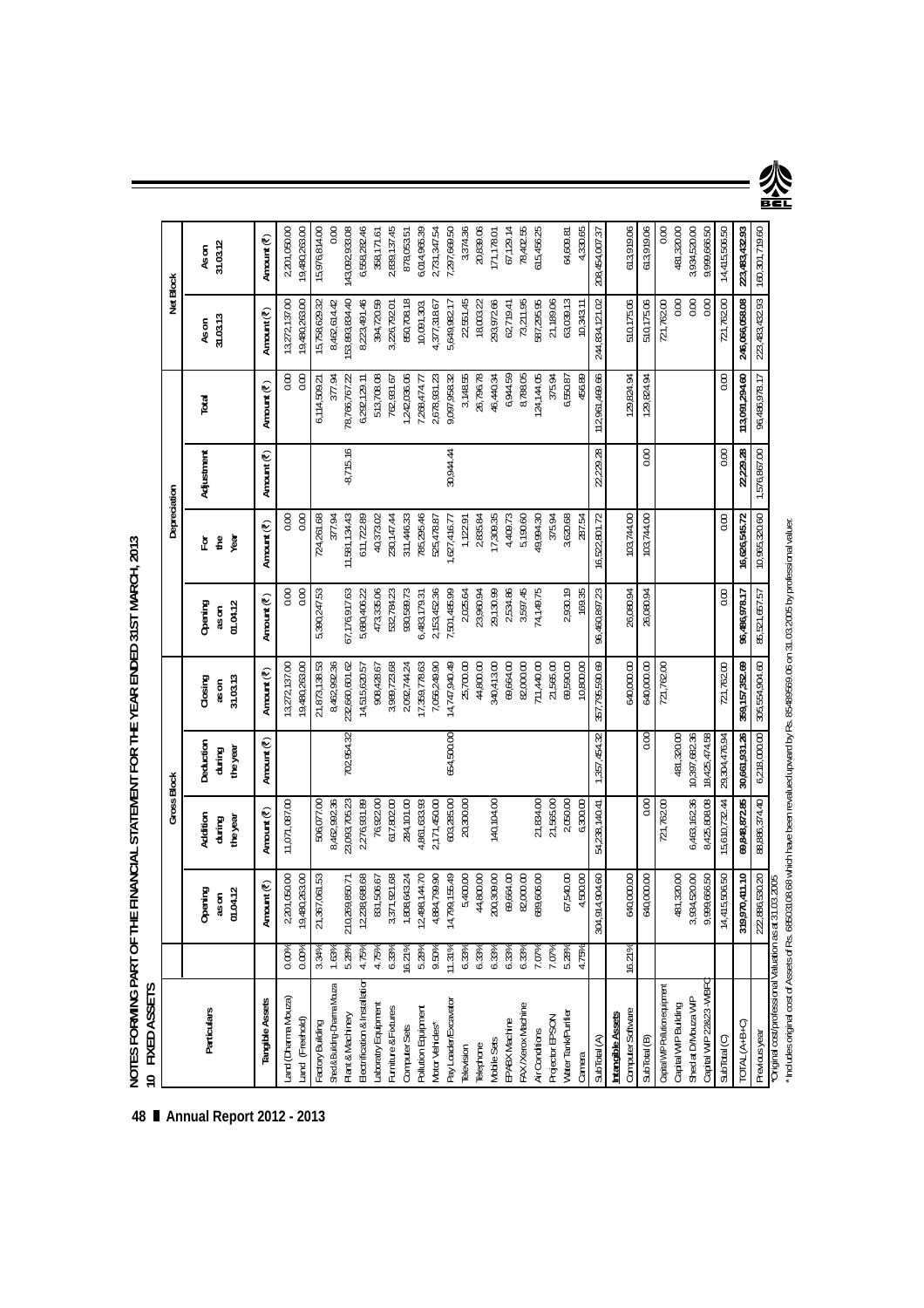# **Burnpur Cement Ltd.**

# **NOTES FORMING PART OF THE FINANCIAL STATEMENT FOR THE YEAR ENDED 31ST MARCH, 2013**

| Short Term Loans & Advances<br>17<br>Unsecured, considered good<br><b>Other Loans &amp; Advances</b><br>Advance for Raw Materials/Suppliers/Others<br>63,418,150.77<br>46,393,158.17<br><b>Security Deposits</b><br>4,604,493.00<br>5,164,059.00<br><b>Excise &amp; Cenvat Details</b><br>432,945.23<br>3,664,657.07<br>Entry Tax Receivable<br>2,005.00<br>0.00<br><b>Other Advances</b><br>205,043.00<br>0.00<br>Service Tax Account<br>1,238,894.76<br>874,371.80<br>Accrued Interest on FDR<br>1,090,046.22<br>2,645,744.22<br>72,547,275.98<br>57,186,292.26<br>18 Other Current Assets:<br>0.00<br><b>BCI Patratu Others</b><br>3,461,264.20<br>Finance Charges Suspense<br>0.00<br>164,075.70<br>Advance to Office Staff & Plant Labour<br>1,803,340.00<br>1,075,255.00<br>Pre-Paid Expenses<br>245,912.00<br>446,550.00<br>5,674,591.90<br>1,521,805.00<br>As at 31.03.13<br>As at 31.03.2012<br>Amount (₹)<br>Amount (₹)<br>19 REVENUE FROM OPERATIONS:<br>Sale Of Product<br><b>Cement Sales</b><br>1,052,972,836.38<br>517,665,335.83<br>Less: Excise Duty<br>112,755,351.85<br>57,133,593.66<br>940,217,484.53<br>460,531,742.17<br>Less: Trade Discount<br>0.00<br>51,564,486.99<br>Less: Captive Consumption<br>0.00<br>65,209,757.83<br>460,531,742.17<br>823,443,239.71<br>Lime Stone Sales<br>1,825,759.46<br>14, 152, 546. 36<br>837,595,786.07<br>462,357,501.63<br>20 OTHER INCOME<br>Interest Income<br>Interest On Fixed Deposits<br>2,134,806.00<br>1,037,122.22<br>Other Non Operating Income<br>Misc. Income<br>32,127.00<br>123,725.00<br><b>Discount Received</b><br>2,950.00<br>0.00<br>0.00 |                               | 31st March, 2013<br>Amount (₹) | 31st March, 2012<br>Amount (₹) |
|--------------------------------------------------------------------------------------------------------------------------------------------------------------------------------------------------------------------------------------------------------------------------------------------------------------------------------------------------------------------------------------------------------------------------------------------------------------------------------------------------------------------------------------------------------------------------------------------------------------------------------------------------------------------------------------------------------------------------------------------------------------------------------------------------------------------------------------------------------------------------------------------------------------------------------------------------------------------------------------------------------------------------------------------------------------------------------------------------------------------------------------------------------------------------------------------------------------------------------------------------------------------------------------------------------------------------------------------------------------------------------------------------------------------------------------------------------------------------------------------------------------------------------------------------------------------------------------------------------------------------|-------------------------------|--------------------------------|--------------------------------|
|                                                                                                                                                                                                                                                                                                                                                                                                                                                                                                                                                                                                                                                                                                                                                                                                                                                                                                                                                                                                                                                                                                                                                                                                                                                                                                                                                                                                                                                                                                                                                                                                                          |                               |                                |                                |
|                                                                                                                                                                                                                                                                                                                                                                                                                                                                                                                                                                                                                                                                                                                                                                                                                                                                                                                                                                                                                                                                                                                                                                                                                                                                                                                                                                                                                                                                                                                                                                                                                          |                               |                                |                                |
|                                                                                                                                                                                                                                                                                                                                                                                                                                                                                                                                                                                                                                                                                                                                                                                                                                                                                                                                                                                                                                                                                                                                                                                                                                                                                                                                                                                                                                                                                                                                                                                                                          |                               |                                |                                |
|                                                                                                                                                                                                                                                                                                                                                                                                                                                                                                                                                                                                                                                                                                                                                                                                                                                                                                                                                                                                                                                                                                                                                                                                                                                                                                                                                                                                                                                                                                                                                                                                                          |                               |                                |                                |
|                                                                                                                                                                                                                                                                                                                                                                                                                                                                                                                                                                                                                                                                                                                                                                                                                                                                                                                                                                                                                                                                                                                                                                                                                                                                                                                                                                                                                                                                                                                                                                                                                          |                               |                                |                                |
|                                                                                                                                                                                                                                                                                                                                                                                                                                                                                                                                                                                                                                                                                                                                                                                                                                                                                                                                                                                                                                                                                                                                                                                                                                                                                                                                                                                                                                                                                                                                                                                                                          |                               |                                |                                |
|                                                                                                                                                                                                                                                                                                                                                                                                                                                                                                                                                                                                                                                                                                                                                                                                                                                                                                                                                                                                                                                                                                                                                                                                                                                                                                                                                                                                                                                                                                                                                                                                                          |                               |                                |                                |
|                                                                                                                                                                                                                                                                                                                                                                                                                                                                                                                                                                                                                                                                                                                                                                                                                                                                                                                                                                                                                                                                                                                                                                                                                                                                                                                                                                                                                                                                                                                                                                                                                          |                               |                                |                                |
|                                                                                                                                                                                                                                                                                                                                                                                                                                                                                                                                                                                                                                                                                                                                                                                                                                                                                                                                                                                                                                                                                                                                                                                                                                                                                                                                                                                                                                                                                                                                                                                                                          |                               |                                |                                |
|                                                                                                                                                                                                                                                                                                                                                                                                                                                                                                                                                                                                                                                                                                                                                                                                                                                                                                                                                                                                                                                                                                                                                                                                                                                                                                                                                                                                                                                                                                                                                                                                                          |                               |                                |                                |
|                                                                                                                                                                                                                                                                                                                                                                                                                                                                                                                                                                                                                                                                                                                                                                                                                                                                                                                                                                                                                                                                                                                                                                                                                                                                                                                                                                                                                                                                                                                                                                                                                          |                               |                                |                                |
|                                                                                                                                                                                                                                                                                                                                                                                                                                                                                                                                                                                                                                                                                                                                                                                                                                                                                                                                                                                                                                                                                                                                                                                                                                                                                                                                                                                                                                                                                                                                                                                                                          |                               |                                |                                |
|                                                                                                                                                                                                                                                                                                                                                                                                                                                                                                                                                                                                                                                                                                                                                                                                                                                                                                                                                                                                                                                                                                                                                                                                                                                                                                                                                                                                                                                                                                                                                                                                                          |                               |                                |                                |
|                                                                                                                                                                                                                                                                                                                                                                                                                                                                                                                                                                                                                                                                                                                                                                                                                                                                                                                                                                                                                                                                                                                                                                                                                                                                                                                                                                                                                                                                                                                                                                                                                          |                               |                                |                                |
|                                                                                                                                                                                                                                                                                                                                                                                                                                                                                                                                                                                                                                                                                                                                                                                                                                                                                                                                                                                                                                                                                                                                                                                                                                                                                                                                                                                                                                                                                                                                                                                                                          |                               |                                |                                |
|                                                                                                                                                                                                                                                                                                                                                                                                                                                                                                                                                                                                                                                                                                                                                                                                                                                                                                                                                                                                                                                                                                                                                                                                                                                                                                                                                                                                                                                                                                                                                                                                                          |                               |                                |                                |
|                                                                                                                                                                                                                                                                                                                                                                                                                                                                                                                                                                                                                                                                                                                                                                                                                                                                                                                                                                                                                                                                                                                                                                                                                                                                                                                                                                                                                                                                                                                                                                                                                          |                               |                                |                                |
|                                                                                                                                                                                                                                                                                                                                                                                                                                                                                                                                                                                                                                                                                                                                                                                                                                                                                                                                                                                                                                                                                                                                                                                                                                                                                                                                                                                                                                                                                                                                                                                                                          |                               |                                |                                |
|                                                                                                                                                                                                                                                                                                                                                                                                                                                                                                                                                                                                                                                                                                                                                                                                                                                                                                                                                                                                                                                                                                                                                                                                                                                                                                                                                                                                                                                                                                                                                                                                                          |                               |                                |                                |
|                                                                                                                                                                                                                                                                                                                                                                                                                                                                                                                                                                                                                                                                                                                                                                                                                                                                                                                                                                                                                                                                                                                                                                                                                                                                                                                                                                                                                                                                                                                                                                                                                          |                               |                                |                                |
|                                                                                                                                                                                                                                                                                                                                                                                                                                                                                                                                                                                                                                                                                                                                                                                                                                                                                                                                                                                                                                                                                                                                                                                                                                                                                                                                                                                                                                                                                                                                                                                                                          |                               |                                |                                |
|                                                                                                                                                                                                                                                                                                                                                                                                                                                                                                                                                                                                                                                                                                                                                                                                                                                                                                                                                                                                                                                                                                                                                                                                                                                                                                                                                                                                                                                                                                                                                                                                                          |                               |                                |                                |
|                                                                                                                                                                                                                                                                                                                                                                                                                                                                                                                                                                                                                                                                                                                                                                                                                                                                                                                                                                                                                                                                                                                                                                                                                                                                                                                                                                                                                                                                                                                                                                                                                          |                               |                                |                                |
|                                                                                                                                                                                                                                                                                                                                                                                                                                                                                                                                                                                                                                                                                                                                                                                                                                                                                                                                                                                                                                                                                                                                                                                                                                                                                                                                                                                                                                                                                                                                                                                                                          |                               |                                |                                |
|                                                                                                                                                                                                                                                                                                                                                                                                                                                                                                                                                                                                                                                                                                                                                                                                                                                                                                                                                                                                                                                                                                                                                                                                                                                                                                                                                                                                                                                                                                                                                                                                                          |                               |                                |                                |
|                                                                                                                                                                                                                                                                                                                                                                                                                                                                                                                                                                                                                                                                                                                                                                                                                                                                                                                                                                                                                                                                                                                                                                                                                                                                                                                                                                                                                                                                                                                                                                                                                          |                               |                                |                                |
|                                                                                                                                                                                                                                                                                                                                                                                                                                                                                                                                                                                                                                                                                                                                                                                                                                                                                                                                                                                                                                                                                                                                                                                                                                                                                                                                                                                                                                                                                                                                                                                                                          |                               |                                |                                |
|                                                                                                                                                                                                                                                                                                                                                                                                                                                                                                                                                                                                                                                                                                                                                                                                                                                                                                                                                                                                                                                                                                                                                                                                                                                                                                                                                                                                                                                                                                                                                                                                                          |                               |                                |                                |
|                                                                                                                                                                                                                                                                                                                                                                                                                                                                                                                                                                                                                                                                                                                                                                                                                                                                                                                                                                                                                                                                                                                                                                                                                                                                                                                                                                                                                                                                                                                                                                                                                          |                               |                                |                                |
|                                                                                                                                                                                                                                                                                                                                                                                                                                                                                                                                                                                                                                                                                                                                                                                                                                                                                                                                                                                                                                                                                                                                                                                                                                                                                                                                                                                                                                                                                                                                                                                                                          |                               |                                |                                |
|                                                                                                                                                                                                                                                                                                                                                                                                                                                                                                                                                                                                                                                                                                                                                                                                                                                                                                                                                                                                                                                                                                                                                                                                                                                                                                                                                                                                                                                                                                                                                                                                                          |                               |                                |                                |
|                                                                                                                                                                                                                                                                                                                                                                                                                                                                                                                                                                                                                                                                                                                                                                                                                                                                                                                                                                                                                                                                                                                                                                                                                                                                                                                                                                                                                                                                                                                                                                                                                          |                               |                                |                                |
|                                                                                                                                                                                                                                                                                                                                                                                                                                                                                                                                                                                                                                                                                                                                                                                                                                                                                                                                                                                                                                                                                                                                                                                                                                                                                                                                                                                                                                                                                                                                                                                                                          |                               |                                |                                |
|                                                                                                                                                                                                                                                                                                                                                                                                                                                                                                                                                                                                                                                                                                                                                                                                                                                                                                                                                                                                                                                                                                                                                                                                                                                                                                                                                                                                                                                                                                                                                                                                                          |                               |                                |                                |
|                                                                                                                                                                                                                                                                                                                                                                                                                                                                                                                                                                                                                                                                                                                                                                                                                                                                                                                                                                                                                                                                                                                                                                                                                                                                                                                                                                                                                                                                                                                                                                                                                          | Income from Lime Stone Mining |                                | 5,099,470.76                   |
| Transporting on behalf of Dealer<br>0.00<br>78,476.00                                                                                                                                                                                                                                                                                                                                                                                                                                                                                                                                                                                                                                                                                                                                                                                                                                                                                                                                                                                                                                                                                                                                                                                                                                                                                                                                                                                                                                                                                                                                                                    |                               |                                |                                |
| Shortage Deduction<br>11,693.00<br>0.00                                                                                                                                                                                                                                                                                                                                                                                                                                                                                                                                                                                                                                                                                                                                                                                                                                                                                                                                                                                                                                                                                                                                                                                                                                                                                                                                                                                                                                                                                                                                                                                  |                               |                                |                                |
| Rebate on Sales Tax<br>8,306.20<br>68,170.00                                                                                                                                                                                                                                                                                                                                                                                                                                                                                                                                                                                                                                                                                                                                                                                                                                                                                                                                                                                                                                                                                                                                                                                                                                                                                                                                                                                                                                                                                                                                                                             |                               |                                |                                |
| Sundry Creditors Written Off<br>0.00<br>3,826,805.71                                                                                                                                                                                                                                                                                                                                                                                                                                                                                                                                                                                                                                                                                                                                                                                                                                                                                                                                                                                                                                                                                                                                                                                                                                                                                                                                                                                                                                                                                                                                                                     |                               |                                |                                |
| 2,341,344.00<br>10,082,307.89                                                                                                                                                                                                                                                                                                                                                                                                                                                                                                                                                                                                                                                                                                                                                                                                                                                                                                                                                                                                                                                                                                                                                                                                                                                                                                                                                                                                                                                                                                                                                                                            |                               |                                |                                |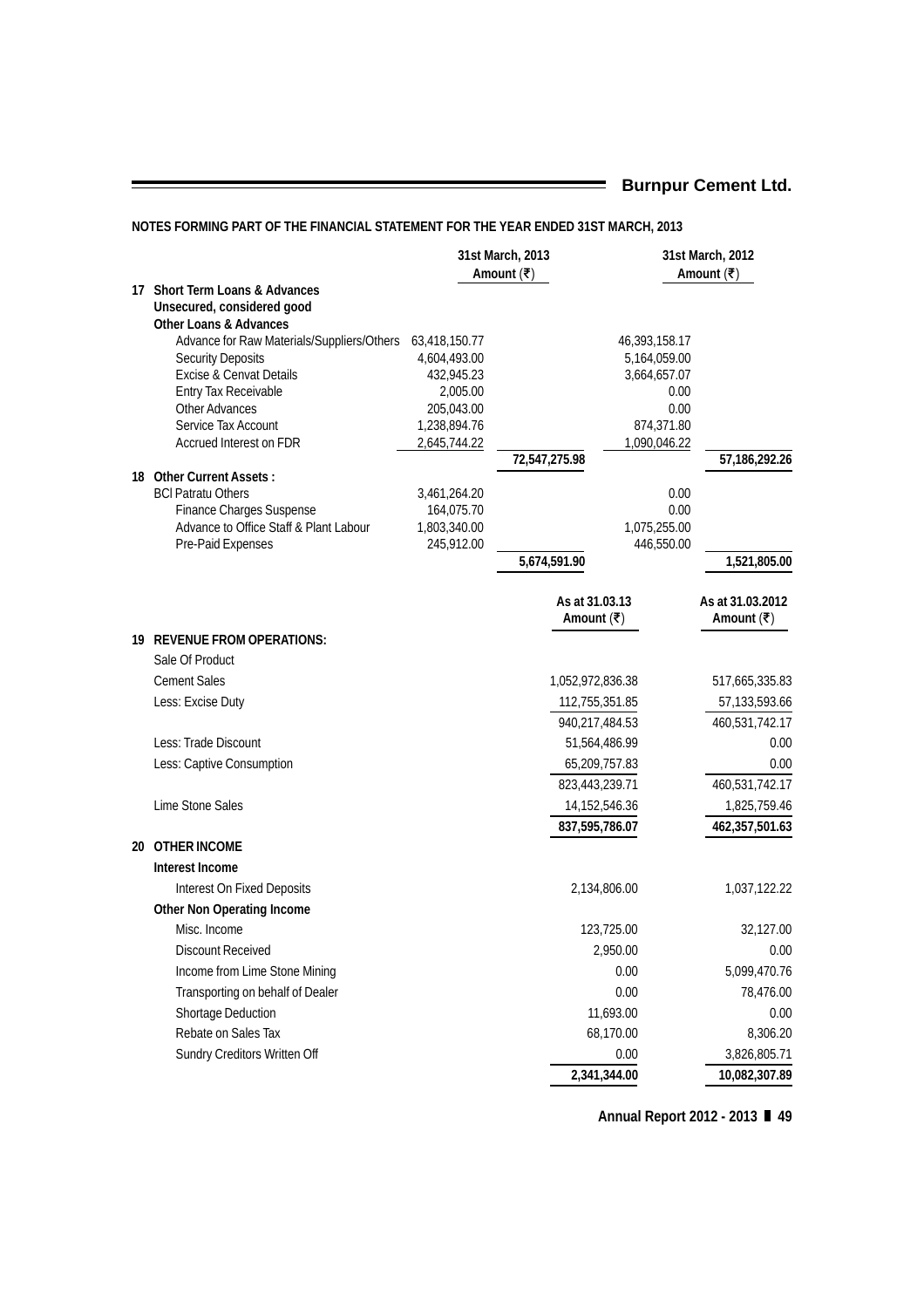

| 21 COST OF MATERIALS CONSUMED<br>Imported<br>Indigenous<br>501,505,514.53<br>501,505,514.53<br>21.1 PARTICULARS OF MATERIALS CONSUMED<br>Clinker<br>278,126,692.89<br>Slag<br>166,715,048.11<br>11,857,609.98<br>Gypsum<br>Packing Materials (HDPE Bags)<br>28,958,642.52<br>Others<br>15,847,521.03<br>501,505,514.53 | 249,006,845.28<br>249,006,845.28<br>144,477,378.16<br>75,421,668.57 |
|------------------------------------------------------------------------------------------------------------------------------------------------------------------------------------------------------------------------------------------------------------------------------------------------------------------------|---------------------------------------------------------------------|
|                                                                                                                                                                                                                                                                                                                        |                                                                     |
|                                                                                                                                                                                                                                                                                                                        |                                                                     |
|                                                                                                                                                                                                                                                                                                                        |                                                                     |
|                                                                                                                                                                                                                                                                                                                        |                                                                     |
|                                                                                                                                                                                                                                                                                                                        |                                                                     |
|                                                                                                                                                                                                                                                                                                                        |                                                                     |
|                                                                                                                                                                                                                                                                                                                        |                                                                     |
|                                                                                                                                                                                                                                                                                                                        | 3,969,809.70                                                        |
|                                                                                                                                                                                                                                                                                                                        | 15,031,462.83                                                       |
|                                                                                                                                                                                                                                                                                                                        | 10,106,526.02                                                       |
|                                                                                                                                                                                                                                                                                                                        | 249,006,845.28                                                      |
| 2,706,103.69<br>22 PURCHASE OF STOCK IN TRADE                                                                                                                                                                                                                                                                          | 13,020,931.88                                                       |
| 23 CHANGE IN INVENTORY OF FINISHED GOODS,                                                                                                                                                                                                                                                                              |                                                                     |
| <b>WORK IN PROGRESS &amp; STOCK IN TRADE</b>                                                                                                                                                                                                                                                                           |                                                                     |
| Inventories (At Close)                                                                                                                                                                                                                                                                                                 |                                                                     |
| Finished Goods / Stock In Trade<br>5,540,075.26                                                                                                                                                                                                                                                                        | 11,446,442.67                                                       |
| Inventories (At Commencement)                                                                                                                                                                                                                                                                                          |                                                                     |
| Finished Goods / Stock In Trade<br>11,446,442.67                                                                                                                                                                                                                                                                       | 0.00                                                                |
| 5906367.41                                                                                                                                                                                                                                                                                                             | (11, 446, 442.67)                                                   |
| 24 EMPLOYEE BENEFITS EXPENSES                                                                                                                                                                                                                                                                                          |                                                                     |
| a) Salaries & Wages:                                                                                                                                                                                                                                                                                                   |                                                                     |
| Directors' Remuneration<br>3,100,000.00                                                                                                                                                                                                                                                                                | 1,500,000.00                                                        |
| <b>Salaries</b><br>11,864,789.00                                                                                                                                                                                                                                                                                       | 7,666,747.00                                                        |
| Wages<br>4,242,000.00                                                                                                                                                                                                                                                                                                  | 3,999,117.00                                                        |
| <b>Bonus</b><br>1,122,801.00                                                                                                                                                                                                                                                                                           | 1,050,737.00                                                        |
| b) Contribution to Provident & Other Funds                                                                                                                                                                                                                                                                             |                                                                     |
| Contribution to Recognised Provident Fund<br>1,265,867.00                                                                                                                                                                                                                                                              | 1,012,285.00                                                        |
| Gratuity<br>939,568.00                                                                                                                                                                                                                                                                                                 | 832,354.00                                                          |
| Employees' State Insurance Schemes<br>349,178.00                                                                                                                                                                                                                                                                       | 286,616.00                                                          |
| <b>Staff Welfare Expenses</b><br>360,254.00<br>C)                                                                                                                                                                                                                                                                      | 482,737.00                                                          |
| 23,244,457.00                                                                                                                                                                                                                                                                                                          | 16,830,593.00                                                       |
| 25 FINANCE COST                                                                                                                                                                                                                                                                                                        |                                                                     |
| a)<br>Interest Expense                                                                                                                                                                                                                                                                                                 |                                                                     |
| On Borrowings From Banks & Others:<br>i)                                                                                                                                                                                                                                                                               |                                                                     |
| Interest on Term Loan<br>6,195,038.65                                                                                                                                                                                                                                                                                  | 405,567.91                                                          |
| Interest on Cash Credit & SLC<br>21,664,532.00                                                                                                                                                                                                                                                                         | 20,080,290.00                                                       |
| 96,073.66<br>Interest on Car Loan                                                                                                                                                                                                                                                                                      | 72,564.09                                                           |
| 27955644.31                                                                                                                                                                                                                                                                                                            | 20558422.00                                                         |
| Less : Interest subsidy<br>6,485,000.00                                                                                                                                                                                                                                                                                |                                                                     |
| 21470644.31                                                                                                                                                                                                                                                                                                            | 20558422.00                                                         |
| On Security Deposit & Stautory Dues & Others:<br>2,392,121.00<br>ii)<br>Other Borrowing Cost:<br>b)                                                                                                                                                                                                                    | 379,500.00                                                          |
| Bank Charges & Bank Guarantee Expenses<br>1,313,191.17                                                                                                                                                                                                                                                                 | 358,779.06                                                          |
| Loan Processing Fees<br>330,487.00                                                                                                                                                                                                                                                                                     |                                                                     |
| 25,506,443.48<br>21,861,351.06                                                                                                                                                                                                                                                                                         | 564,650.00                                                          |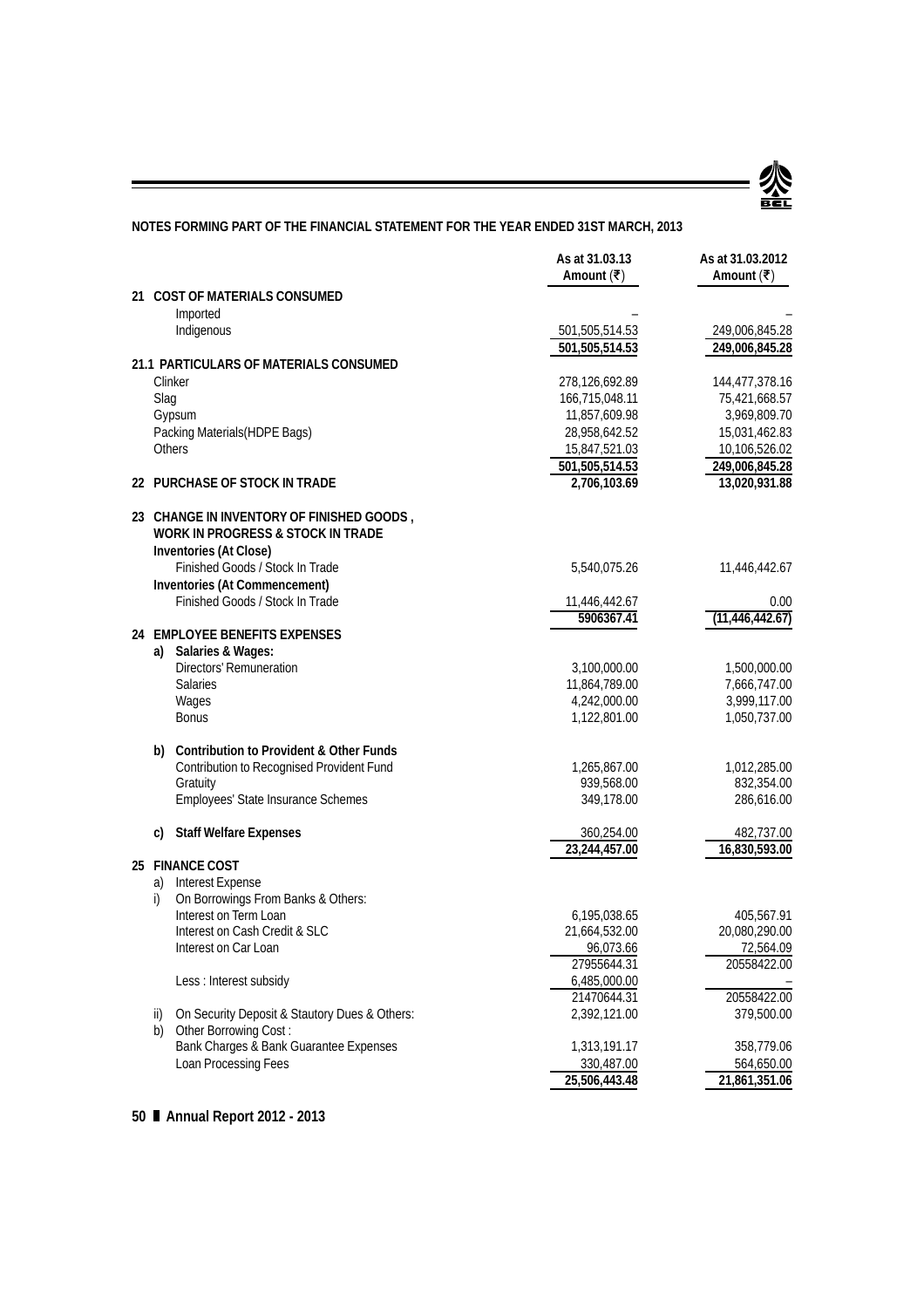|                                                                                 |           | As at 31.03.13<br>Amount (₹)     | As at 31.03.2012<br>Amount (₹)   |
|---------------------------------------------------------------------------------|-----------|----------------------------------|----------------------------------|
| 10 DEPRECIATION & AMORTISATION EXPENSES                                         |           |                                  |                                  |
| Depreciation                                                                    |           | 16,604,316.44                    | 10,965,320.60                    |
| Less: Transferred From Revaluation Reserve                                      |           | 3,666,740.52                     | 3,676,814.00                     |
|                                                                                 |           | 12,937,575.92                    | 7,288,506.60                     |
| <b>26 OTHER EXPENSES</b>                                                        |           |                                  |                                  |
| <b>Manufacturing Expenses</b><br>1                                              |           |                                  |                                  |
| Demurage / Rate Difference                                                      |           | 769,449.00                       |                                  |
| <b>Factory Rent</b>                                                             |           | 900,000.00                       | 750,000.00                       |
| Power & Fuel                                                                    |           | 87,937,694.29                    | 43,437,792.89                    |
| Testing, Laboratory Fees & Other Incidental Exp.<br>Loading / Unloading Charges |           | 130,903.00<br>459,307.00         | 743,822.00<br>0.00               |
| Repair & Maintenance - Machinery                                                |           | 2,394,975.50                     | 1,769,783.70                     |
| Repair & Maintenance - Building                                                 |           | 23,300.00                        |                                  |
|                                                                                 | A         | 92,615,628.79                    | 46,701,398.59                    |
| <b>Establishment Expenses</b><br>2                                              |           |                                  |                                  |
| Insurance Charges                                                               |           | 101,582.34                       | 156,731.00                       |
| <b>Director Sitting Fees</b>                                                    |           | 330,000.00                       | $0.00\,$                         |
| Rent                                                                            |           | 526,810.00                       | 165,200.00                       |
| Legal cum Service charges                                                       |           | 859,304.00                       | 917,009.00                       |
| <b>EGM Meeting Expenses</b>                                                     |           | 16,000.00                        | 0.00                             |
| Conveyance & Travelling Expenses                                                |           | 2,750,748.00                     | 2,002,765.00                     |
| Lime Stone Mining Expenses                                                      |           | 0.00                             | 6,717,266.00                     |
| Payment to Auditors                                                             |           | 458,700.00                       | 338,000.00                       |
| <b>Board Meeting fees</b>                                                       |           | 38,611.00                        | 420,000.00                       |
| Rates and Taxes                                                                 |           | 1,251,671.29                     | 862,895.00                       |
| Printing & Stationery                                                           |           | 612,781.00                       | 407,077.00                       |
| Postage & Telegram                                                              |           | 385,594.00                       | 110,040.00                       |
| Telephne Exp.                                                                   |           | 592,893.00                       | 437,061.00                       |
|                                                                                 | Β         | 7,924,694.63                     | 12,534,044.00                    |
| 3<br><b>Selling &amp; Distribution Expenses</b>                                 |           |                                  |                                  |
| Discount Allowed                                                                |           | 6,623,843.00                     | 0.00                             |
| <b>Freight Outward Expenses</b>                                                 |           | 33,346,345.00                    | 16,865,203.00                    |
| Commission On sales                                                             |           | 6,167,868.00                     | 0.00                             |
| Sales Promotion                                                                 |           | 3,904,325.50                     | 0.00                             |
| VAT on Sales                                                                    |           | 117,681,523.43                   | 59,733,007.63                    |
| Road Expenses & Taxes(Carriage Outward)                                         |           | 688,745.00                       | $0.00\,$                         |
| Advertisement                                                                   |           | 8,802,347.85                     | 15,592,589.39                    |
| Service Tax on Outward GTA/TDS/I.TAX (Exp)                                      |           | 0.00                             | 1,096,010.00                     |
| Other Misc. Expenses                                                            | C         | 8,183,245.74<br>185, 398, 243.52 | 8,219,718.02                     |
|                                                                                 | $(A+B+C)$ | 285,938,566.94                   | 101,506,528.04<br>160,741,970.63 |
| 26.1 PAYMENT TO AUDITORS :                                                      |           |                                  |                                  |
| Auditor<br>a)                                                                   |           |                                  |                                  |
| Tax audit Fees                                                                  |           | 50,000.00                        | 40,000.00                        |
| <b>Statutory Audit Fees</b>                                                     |           | 130,000.00                       | 100,000.00                       |
| VAT Audit Fees                                                                  |           | 0.00                             | 28,000.00                        |
| <b>Fees for Limited Review</b><br>b)                                            |           | 40,000.00                        | 30,000.00                        |
| <b>Internal Audit Fees</b><br>C)                                                |           | 140,000.00                       | 140,000.00                       |
| Cost Audit Fees<br>d)                                                           |           | 53,000.00                        | 0.00                             |
| For Expenses<br>e)                                                              |           | 45,700.00                        | 0.00                             |
|                                                                                 |           | 458,700.00                       | 338,000.00                       |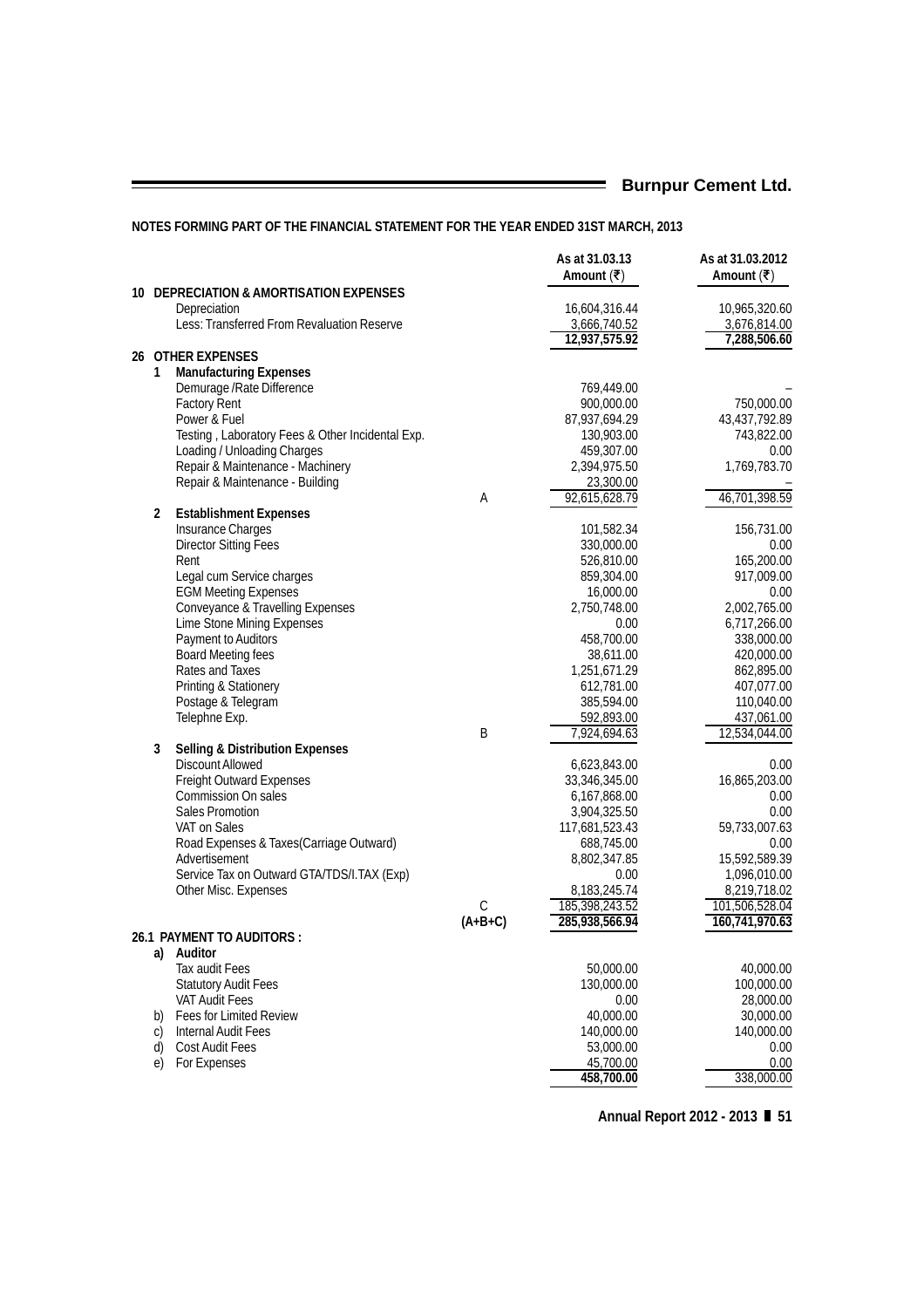

# **BALANCE SHEET AS AT 31ST MARCH, 2013 (PATRATU UNIT)**

|                                                                                                                               | <b>Notes</b>                 |                                                              | As at 31.03.13<br>Amount $(₹)$    |                                                | As at 31.03.2012<br>Amount (₹)  |
|-------------------------------------------------------------------------------------------------------------------------------|------------------------------|--------------------------------------------------------------|-----------------------------------|------------------------------------------------|---------------------------------|
| A. EQUITY & LIABILITIES:<br>(1) Non-Current Liabilities<br>(a) Branch/Division                                                |                              |                                                              | 649,825,477.87                    |                                                | 604,074,714.07                  |
| (b) Long Term Borrowings<br>Secured Loans:<br>Un-Secured Loans:                                                               | 1<br>$\overline{\mathbf{c}}$ | 355, 168, 606. 52<br>44,624,020.00                           |                                   | 6,768,016.00<br>30,079,378.00                  |                                 |
| (2) Long Term Provisions<br>(3) Current Liabilities                                                                           |                              |                                                              | 399,792,626.52<br>286,570.00      |                                                | 36,847,394.00                   |
| (a) Other Current liabilities                                                                                                 | 3<br>Total:                  |                                                              | 32,605,900.47<br>1,082,510,574.86 |                                                | 2,111,579.25<br>643,033,687.32  |
| <b>B. ASSETS</b><br>(1) Non-Current Assets                                                                                    |                              |                                                              |                                   |                                                |                                 |
| (a) Fixed Assets<br>Capital Work in Progress<br>Tangible assets                                                               | 4                            | 519,812,361.65<br>15,363,950.78                              | 535, 176, 312. 43                 | 260,443,276.65<br>17,201,936.08                | 277,645,212.73                  |
| (b) Long term loans & advances<br>Deposits with Govt.<br>Capital advance                                                      |                              | 1,410,775.00<br>494,328,003.94                               |                                   | 345,643.00<br>362,919,580.00                   |                                 |
| <b>Others</b>                                                                                                                 |                              | 19,027,066.92                                                | 514,765,845.86                    | 2,198,822.70                                   | 365,464,045.70                  |
| (2) Current Assets<br>(a) Inventory<br>(b) Short Term Loans & advances<br>(c) Cash & Cash Equivalent<br>(d) Trade Receivables | 5                            | 19,416,076.44<br>315,480.00<br>11,554,126.13<br>1,282,734.00 | 32,568,416.57                     | 130,000.00<br>(1, 263, 681.87)<br>1,058,110.76 | (75, 571.11)                    |
| Notes to the accounts<br><b>Related Party Disclosures</b><br><b>Significant Accounting Policy</b>                             | Total:                       |                                                              | 1,082,510,574.86                  |                                                | 643,033,687.32                  |
| The Notes referred to the above form an integral part of the Balance Sheet.                                                   |                              |                                                              |                                   |                                                |                                 |
| As per our annexed report of even date                                                                                        |                              |                                                              |                                   |                                                |                                 |
| For M/s. N. K. Agarwal & CO.<br>(Chartered Accountant)<br>Firm Registration No.: 308115E                                      |                              | <b>Ashok Gutgutia</b>                                        |                                   | On behalf of the Board                         |                                 |
| Mr. N. K. Agarwal<br>(Proprietor)                                                                                             |                              | V.C. & Managing Director                                     |                                   |                                                | Manoj Kumar Agarwal<br>Director |

Date : 22.05.2013 Place : Asansol

**52 Annual Report 2012 - 2013**

**S. S. Panigrahi**

*Company Secretary*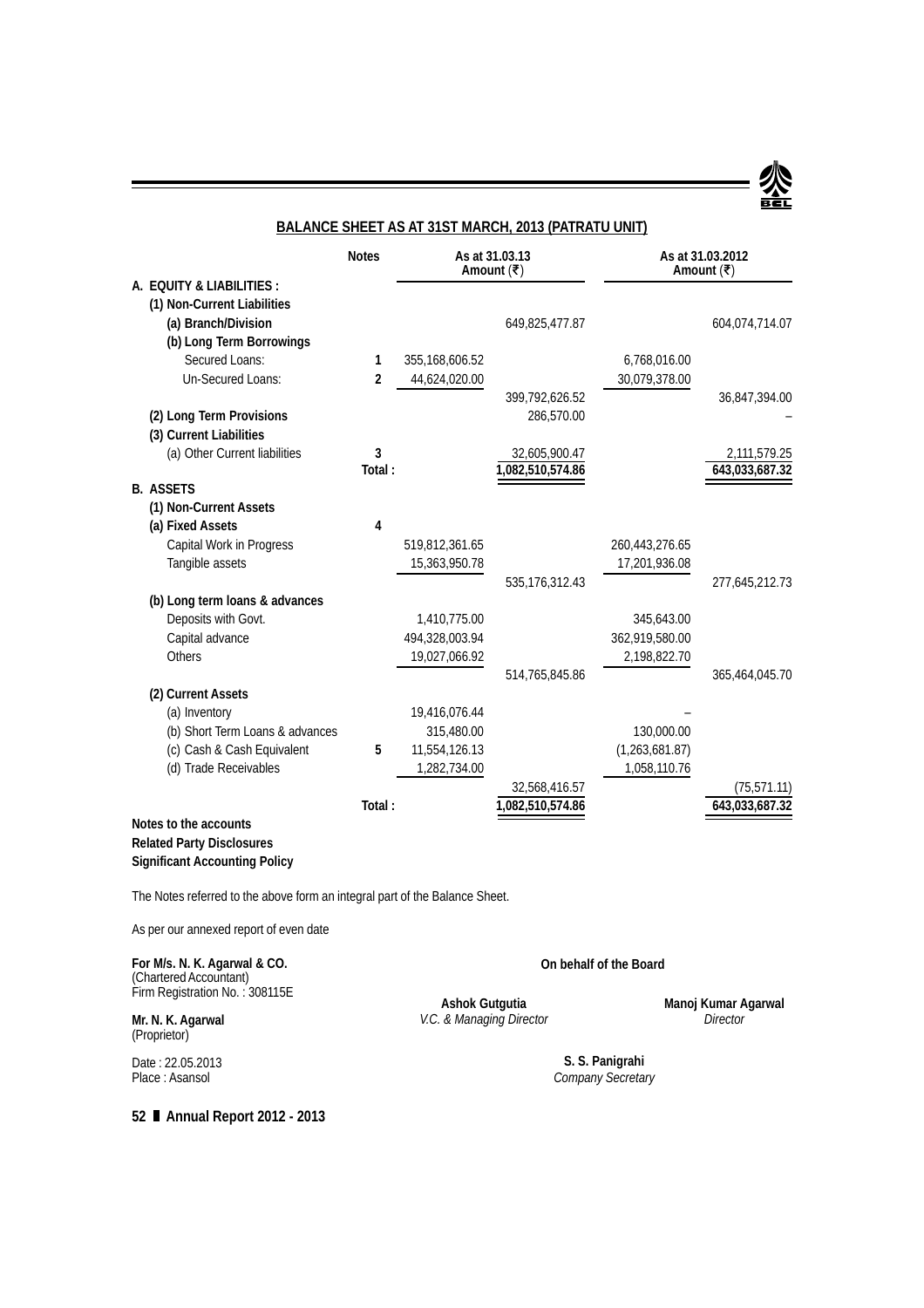|    |        | STATEMENT OF PROFIT & LOSS FOR THE YEAR ENDED 31ST MARCH, 2013 (PATRATU UNIT)        |              |                                |                                           |
|----|--------|--------------------------------------------------------------------------------------|--------------|--------------------------------|-------------------------------------------|
|    |        |                                                                                      | <b>Notes</b> | As at 31.03.13<br>Amount $(₹)$ | As at 31.03.2012<br>Amount $(\bar{\tau})$ |
| А. |        | <b>CONTINUING OPERATIONS:</b>                                                        |              |                                |                                           |
|    | 1      | Revenue from Operations (Net)                                                        |              |                                |                                           |
|    | 2<br>3 | Other Income                                                                         |              | Nil                            | Nil                                       |
|    |        | Total Revenue (1+2)                                                                  |              |                                |                                           |
|    | 4      | Expenditure                                                                          |              |                                |                                           |
|    |        | Cost of Materials Consumed                                                           |              |                                |                                           |
|    |        | Purchase of Stock in Trade                                                           |              | 14,152,546.00                  |                                           |
|    |        | Change in Inventory of Stock in Trade                                                |              | (19, 416, 076.44)              |                                           |
|    |        | <b>Employee Benefits Expenses</b>                                                    |              |                                |                                           |
|    |        | Finance Cost / Interest & Other Charges                                              |              |                                |                                           |
|    |        | Depreciation & amortisation expenses                                                 |              |                                |                                           |
|    |        | Other Expenses<br><b>Total Expenses</b>                                              |              | 5,263,530.44<br>Nil            | Nil                                       |
|    |        |                                                                                      |              |                                |                                           |
|    | 5      | Profit/(Loss) before exceptional & extraordinary items & tax                         |              |                                |                                           |
|    | 6      | Profit/(Loss) before tax                                                             |              |                                |                                           |
|    | 7      | <b>Tax Expenses</b><br>(a) Current tax expenses for current year<br>(b) Deferred tax |              |                                |                                           |
|    | 8      | Profit / (Loss) from continuing operation (6-7)                                      |              | Nil                            | Nil                                       |
| B  |        | <b>TOTAL OPERATIONS:</b>                                                             |              |                                |                                           |
|    |        | 10 Profit/ (Loss) for the year                                                       |              |                                |                                           |
|    |        |                                                                                      |              |                                |                                           |
|    |        | 11 Earning per Share(of Rs.10/- each)                                                |              |                                |                                           |
|    |        | (a) Basic                                                                            |              |                                |                                           |
|    |        | (b) Diluted                                                                          |              |                                |                                           |
|    |        | 12 No.of share used in computing Earning per Shares                                  |              | Nil                            | Nil                                       |
|    |        | (a) Basic                                                                            |              |                                |                                           |
|    |        | (b) Diluted                                                                          |              |                                |                                           |
|    |        | Attached herewith accompanying notes forming part of the Financial Statement         |              |                                |                                           |
|    |        |                                                                                      |              |                                |                                           |
|    |        | For M/s. N. K. Agarwal & CO.<br>المعطمين مممل الممعملعم                              |              | On behalf of the Board         |                                           |

(Chartered Accountant) Firm Registration No. : 308115E

**Ashok Gutgutia** *V.C. & Managing Director* **Manoj Kumar Agarwal** *Director*

Date : 22.05.2013 Place : Asansol

**Mr. N. K. Agarwal** (Proprietor)

> **S. S. Panigrahi** *Company Secretary*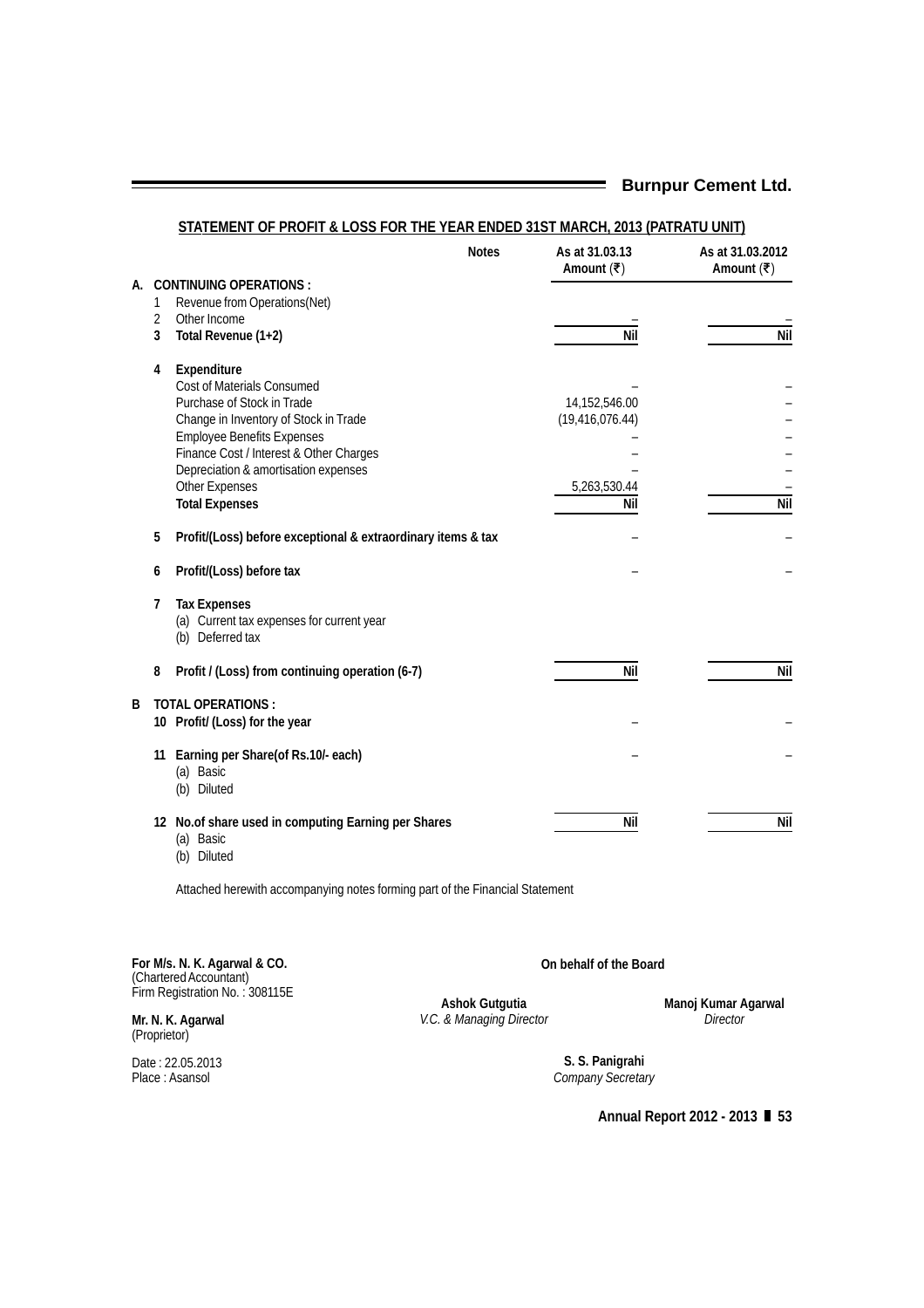#### **NOTES FORMING PART OF THE FINANCIAL STATEMENT FOR THE YEAR ENDED 31ST MARCH, 2013 (PATRATU UNIT)**

|                                    | As at 31.03.13<br>Amount (₹) | As at 31.03.2012<br>Amount $(₹)$ |
|------------------------------------|------------------------------|----------------------------------|
| Secured Loan:                      |                              |                                  |
| CBI Term Loan                      | 84,728,168,00                |                                  |
| SBH Term Loan                      | 85,085,916,00                |                                  |
| UBI-Term Loan                      | 85.082.591.00                |                                  |
| SBI, Asansol SME Branch Term Loan  | 99.204.899.00                | 97.128.00                        |
| HDFC Bank Indigo Car Loan          | 15,895.52                    | 312,588.00                       |
| Indusind Bank Ltd. Dhanbad Poklane | 1,051,137.00                 | 3.735.240.00                     |
| Indusind Bank Ltd. Dhanbad Poklane |                              | 2,623,060.00                     |
| <b>Grand Total</b>                 | 355.168.606.52               | 6,768,016.00                     |

#### **Notes**

The Consortium account from CBI Term Loan, SBH Term Loan, SBI Asansol SME Term Loan & UBI Term Loand is secured by way of :-<br>1  $a.$  1

- 1 a. First parti passu mortgage and charge on all the immovable properties both present and future of the borrower at the plant at Patratu, Jharkhand in favour of the Lenders.
- b. First pari passu charge by way of hypothecation of all the borrower's movables (excluding current assets), including movable plant and machinery, machinery spares, tools and accessories both present and future of the project at Patratu, Jharkhand and all the Borrower's fixed assets both present and future.
- c. Second pari passu charge by way of hypothecation on the borrower's movables (excluding fixed assets) and including operating cash flows, book debts, receivables, Commission and any other revenues of whatsoever nature and wherever arising both present and future of the project at Partatu, Jharkhand subject to the lenders ceding second charge over the fixed assets of the borrower's in the favour of the working capital on the Borrower's current asets, both present and future.

2 Car loan from HDFC Bank is secured by way of hypothecation of the said car.<br>3 Excavator loan from Indusind Bank Ltd is secured by hypothecation of said ex

Excavator loan from Indusind Bank Ltd is secured by hypothecation of said excavator

**2 Un-Secured Loan :**

|   | (a) Loans & Advances From Related Parties<br>(b) Loans & Advances From Others<br>Grand Total $(a+b)$ | 11,124,020.00<br>33,500,000.00<br>44,624,020.00 | 18,079,378.00<br>12,000,000.00<br>30,079,378.00 |
|---|------------------------------------------------------------------------------------------------------|-------------------------------------------------|-------------------------------------------------|
| 3 | <b>Other Current Liabilities</b><br>(a) Creditors for expenses                                       | 5, 167, 233. 20                                 | 1,281,611.52                                    |
|   | (b) Statutory Dues Payable                                                                           |                                                 |                                                 |
|   | <b>EPF Payable</b>                                                                                   | 21,277.00                                       | 7,115.00                                        |
|   | Building & other Construction cess Payable<br>WCT payable                                            | 146,108.00<br>829,023.00                        |                                                 |
|   | Service Tax Reverse charge payable                                                                   | 109,896.00                                      |                                                 |
|   |                                                                                                      | 1,106,304.00                                    | 7,115.00                                        |
|   | (c) Creditors For Capital Expenditure                                                                | 24,998,259.27                                   | 822,852.73                                      |
|   | (d) Current Year Maturity                                                                            |                                                 |                                                 |
|   | HDFC Bank Indigo Car Loan                                                                            | 179,860.00                                      |                                                 |
|   | Indusind Bank Ltd. Dhanbad Poklane                                                                   | 1,154,244.00                                    |                                                 |
|   |                                                                                                      | 1,334,104.00                                    | <b>NIL</b>                                      |
|   | Grand Total (a+b+c+d)                                                                                | 32,605,900.47                                   | 2,111,579.25                                    |
| 5 | Cash & Cash Equivalents                                                                              |                                                 |                                                 |
|   | Cash in Hand                                                                                         | 3139254.00                                      | 16,281.00                                       |
|   | SBI ESCROW Account-32526484612                                                                       | 5750528.00                                      |                                                 |
|   | Central Bank of India (Kol Main Bazar)                                                               | 12899.00                                        |                                                 |
|   | United Bank of India, City Centre Bazzar                                                             | 18215.00                                        |                                                 |
|   | State Bank of Hyderabad, Kolkata                                                                     | 13276.00                                        | 10,700.00                                       |
|   | State Bank of India, Asansol                                                                         | 2035927.00                                      | (1,638,819.00)                                  |
|   | State Bank of India, Park Street                                                                     | 397414.13                                       | 227,921.13                                      |
|   | State Bank of India, Patratu                                                                         | 186613.00                                       | 120,235.00                                      |
|   | <b>Grand Total</b>                                                                                   | 11,554,126.13                                   | (1, 263, 681.87)                                |
|   |                                                                                                      |                                                 |                                                 |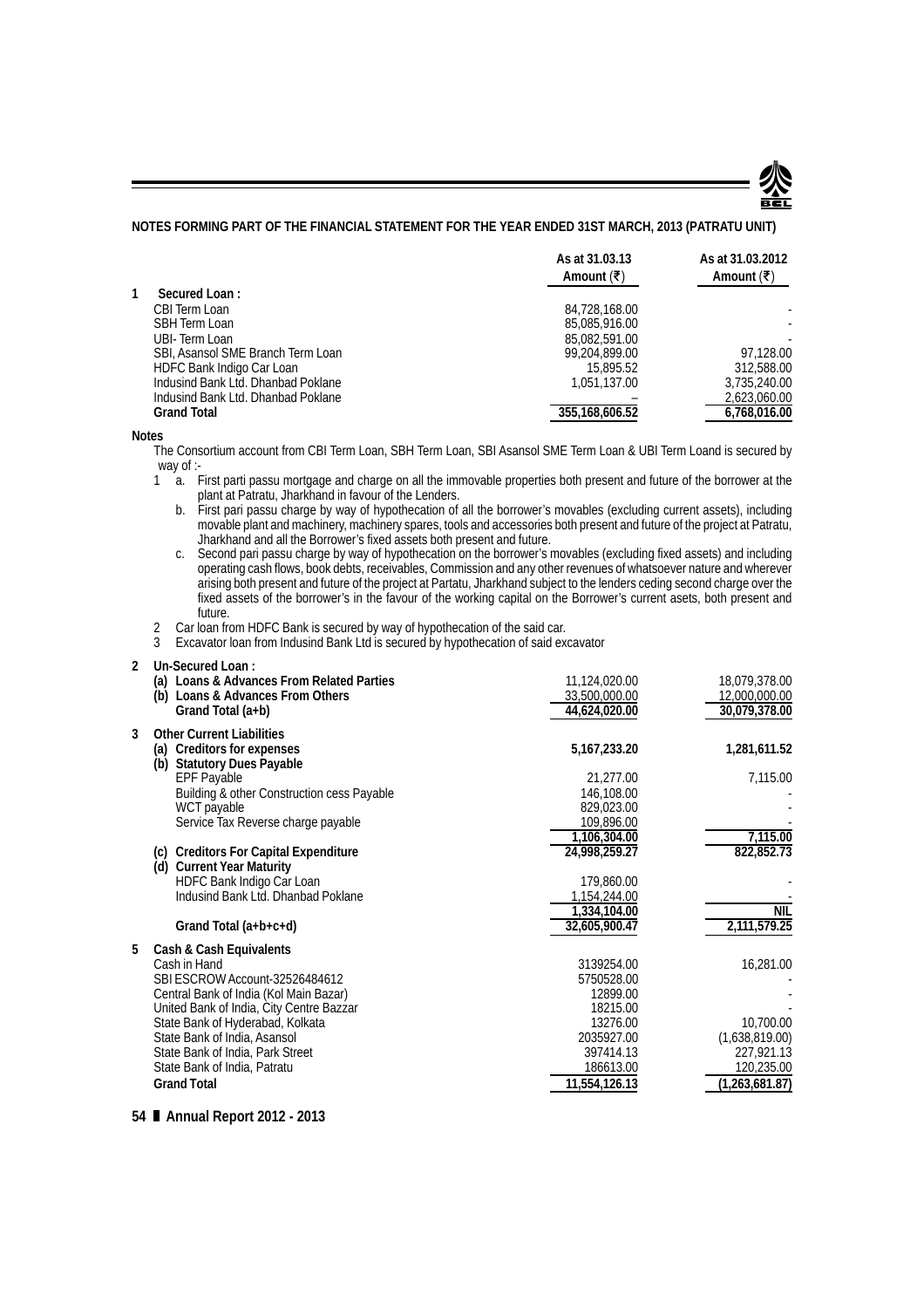NOTES FORMING PART OF THE FINANCIAL STATEMENT FOR THE YEAR ENDED 31ST MARCH, 2013 (PATRATU UNIT) **NOTES FORMING PART OF THE FINANCIAL STATEMENT FOR THE YEAR ENDED 31ST MARCH, 2013 (PATRATU UNIT)** Notes: (Tangible Assets) **Notes : (Tangible Assets)**

|                          |                                      |        |                              | <b>Gross Block</b>             |                                 |                              |                              | Depreciation    |            |              |                   | Net Block         |
|--------------------------|--------------------------------------|--------|------------------------------|--------------------------------|---------------------------------|------------------------------|------------------------------|-----------------|------------|--------------|-------------------|-------------------|
| ड़<br>ದ                  | Particulars                          |        | Opening<br>01.04.12<br>as on | Addition<br>during<br>the year | Deduction<br>the year<br>during | 31.03.13<br>Closing<br>as on | Opening<br>01.04.12<br>as on | Year<br>₽<br>Έð | Adjustment | Total        | 31.03.13<br>As on | 31.03.12<br>As on |
|                          | Fangible Assets                      |        | Amount (₹)                   | Amount (₹)                     | Amount (₹)                      | Amount (₹)                   | Amount (₹)                   | Amount (₹)      | Amount (₹) | Amount (₹)   | Amount (₹)        | Amount (₹)        |
| $\div$                   | Air Conditions                       | 7.07%  | 199,800.00                   | 26,000.00                      |                                 | 225,800.00                   |                              | 15,782.37       |            | 15,782.37    | 210,017.63        | 199,800.00        |
| $\overline{\mathbf{r}}$  | Motor Vehicles                       | 9.50%  | 1,499,032.00                 | 705,405.00                     |                                 | 2,204,437.00                 |                              | 168,877.38      |            | 168,877.38   | 2,035,559.62      | 1,499,032.00      |
| $\overline{\mathcal{E}}$ | Computer Sets                        | 16.21% | 386,182.00                   | 179,463.00                     |                                 | 565,645.00                   |                              | 78,780.20       |            | 78,780.20    | 486,864.80        | 386,182.00        |
| $\overline{4}$           | Electrification & Installation 4.75% |        | ,748,119.00                  |                                |                                 | 1,748,119.00                 |                              | 83,035.65       |            | 83,035.65    | 1,665,083.35      | 1,748,119.00      |
| 5.                       | FAX /Xerox Machine                   | 6.33%  | 6,760.00                     |                                |                                 | 6,760.00                     |                              | 427.91          |            | 427.91       | 6,332.09          | 6,760.00          |
| $\overline{\cdot}$       | Furniture & Fixtures                 | 6.33%  | 472,866.00                   | 116,633.50                     |                                 | 589,499.50                   |                              | 32,696.17       |            | 32,696.17    | 556,803.33        | 472,866.00        |
| $\overline{r}$           | Mobile Sets                          | 6.33%  | 6,385.00                     | 64,950.00                      |                                 | 71,335.00                    |                              | 3,081.34        |            | 3,081.34     | 68,253.66         | 6,385.00          |
| $\infty$                 | Pay Loader/Excavator                 | 11.31% | 575,205.08<br>$\tilde{c}$    |                                | 1,339,300.00                    | 11,235,905.08                |                              | 1,270,780.86    |            | 1,270,780.86 | 9,965,124.22      | 12,575,205.08     |
| $\overline{\sigma}$      | Television                           | 6.33%  | 166,000.00                   |                                |                                 | 166,000.00                   |                              | 10,507.80       |            | 10,507.80    | 155,492.20        | 166,000.00        |
|                          | 10 Water Tank/Purifier               | 5.28%  |                              | 8,000.00                       |                                 | 8,000.00                     |                              | 97.21           |            | 97.21        | 7,902.79          | 0.00              |
|                          | 11 Plant & Machinery                 | 5.28%  | 141,587.00                   | 74,382.00                      |                                 | 215,969.00                   |                              | 9,451.91        |            | 9,451.91     | 206,517.09        | 141,587.00        |
|                          | <b>TOTAL</b>                         |        | 201,936.08<br>Ë,             | 1,174,833.50                   | 1,339,300.00                    | 17,037,469.58                | 0.00                         | 1,673,518.79    | 0.00       | 1,673,518.79 | 15,363,950.78     | 17,201,936.08     |
|                          | Capital WIP                          |        | 443,276.65<br>260,           | 264,161,942.56                 | 4,792,857.56                    | 519,812,361.65               |                              |                 |            |              | 519,812,361.65    | 260,443,276.65    |
|                          | TOTAL                                |        | 645,212.73<br>2Π,            | 265,336,776.06                 | 6,132,157.56                    | 536,849,831.23               | 0.00                         | 1,673,518.79    | 0.00       | 1,673,518.79 | 535, 176, 312.43  | 277,645,212.73    |

# **Burnpur Cement Ltd.**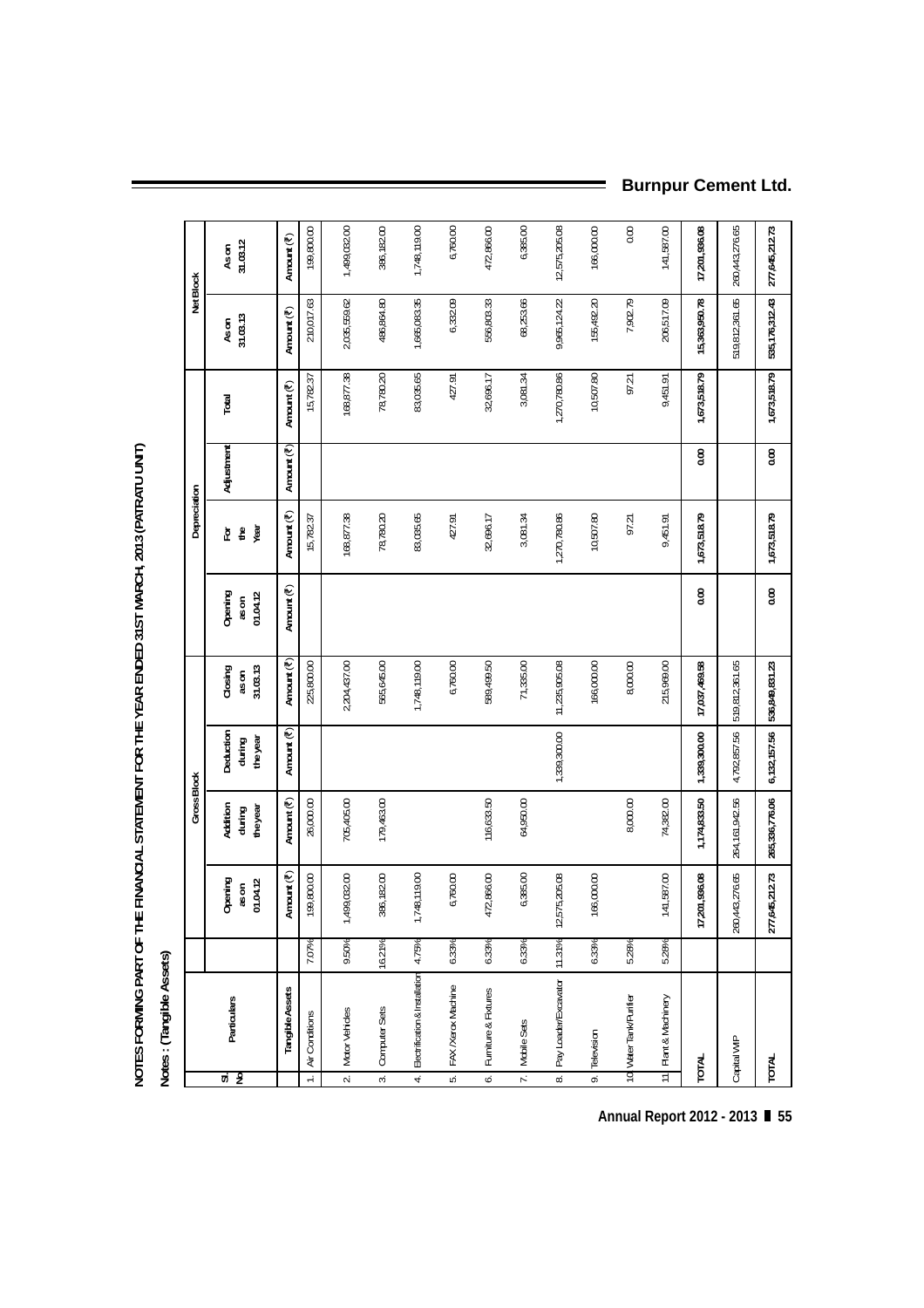

# **ACCOUNTING POLICIES AND NOTES ON ACCOUNTS ANNEXED TO AND FORMING PART OF THE BALANCE SHEET AS ON 31ST MARCH, 2013**

# **NOTES ON ACCOUNTS**

# **27. Earning per Share is calculated as follows:**

| <b>Particulars</b>                                                                                 | For the year ended<br>31st March, 2013 | For the year ended<br>31st March, 2012 |
|----------------------------------------------------------------------------------------------------|----------------------------------------|----------------------------------------|
| Net Profit/Loss after Tax                                                                          | 3, 16, 70, 947. 93                     | 1,02,04,118.00                         |
| Equity Shares outstanding at the period end (in nos)                                               | Basic - 63004363<br>Diluted - 62679363 | Basic - 60104363<br>Diluted - 63004363 |
| Weighted average no. of equity shares used as<br>denominator for calculating basic and diluted EPS | 62679363                               | 63004363                               |
| Nominal value per Equity Share (in Rs.)                                                            | 10.00                                  | 10.00                                  |
| Earning per share (Basic and Diluted) (in Rs.)                                                     | Basic - 0.50<br>Diluted - 0.51         | <b>Basic 0.17</b><br>Diluted 0.16      |

# **28. Contingent Liability:**

| <b>Particulars</b>    | Amount as on 31,03,2013<br>(Rs. In Lacs) | Amount as on 31.03.2012<br>(Rs. In Lacs) |
|-----------------------|------------------------------------------|------------------------------------------|
| <b>WBSEB Demand</b>   | Rs. 99.00                                | Rs. 99.00                                |
| <b>VAT Liability</b>  | Rs. 37.09                                | Rs. 37.09                                |
| <b>Bank Guarantee</b> | Rs. 96.00                                | Rs. 115.16                               |
| Sales Tax Demand      | Rs. 59.72                                | Rs. 59.72                                |
| Income Tax Demand     | Rs. 105.36                               | Rs. 105.36                               |
| <b>Entry Tax</b>      | Rs. 7.11                                 |                                          |

29. Depreciation on revalued fixed assets amounting to Rs.3666740.52 has been written off from revaluation reserve.

- 30. The figures of Excise Duty paid are disclosed in the Books at the net figures after taking credit for rebate / refund of Excise Duty. Cenvat Credit on Capital goods amounting to Rs. 8,26,949.50/- has been taken during the year for Asansol unit.
- 31. Figures pertaining to previous year have been re-grouped/re-arranged, reclassified and restated, wherever considered necessary, to confirm to the classification adopted in the current year.
- 32. There were no Foreign exchange inflow and outflow during the year.
- 33. Deferred Tax is recognized subject to consideration of prudence in respect of deferred tax assets on timing difference being the difference between the taxable income and accounting income that originate in one period and are capable of reversal in one or more subsequent periods. Creation of deferred tax liability on account of depreciation for Rs. 3346181.00 (Debited into P/L Account) has been made in the Books of Accounts in accordance with Accounting Standard-22.
- 34. Service Tax is also being determined in accordance with the provision of Service Tax Law.
- 35. The company operates in Production and Sales of Cement and trading in Lime Stone under the name & style of Burnpur Cement Limited. In current year, no segment reporting is required.
- **56 Annual Report 2012 2013**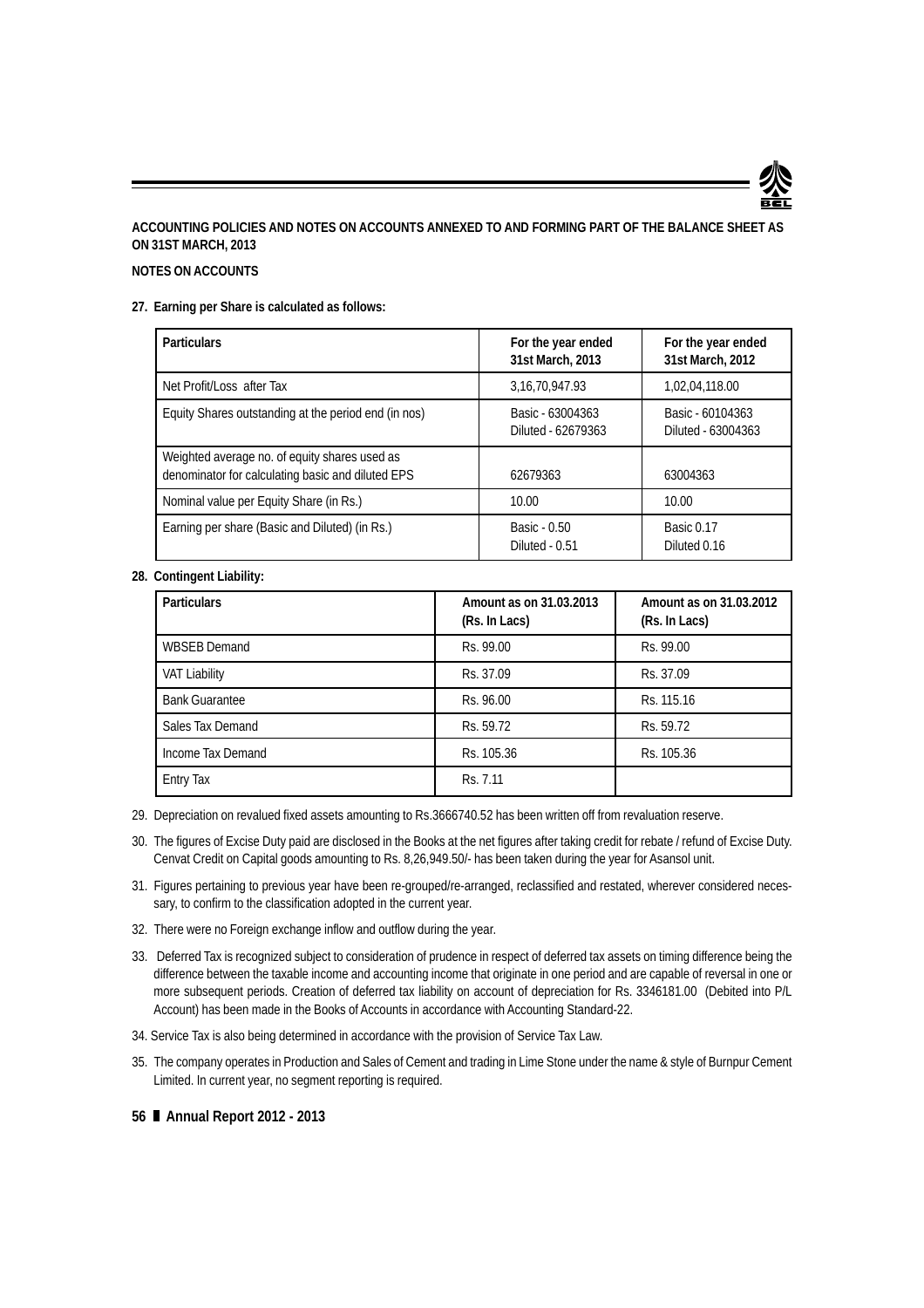36. In terms of Section 22 of Micro, Small & Medium Enterprises Act 2006, the outstanding to these enterprises are required to be disclosed. However, these enterprises are required to be registered with under the Act. In the absence of the information about registration of the enterprises under the above Act, the required information could not be furnished. In view of above and in absence of relevant information, the auditor has relied upon the same.

# **37. Gratuity**

The Company has defined gratuity plan. Every employee who has completed 5 years or more of service is entitled to gratuity on terms not less favourable than the provisions of the Payment of Gratuity Act, 1972. The amount of contribution to be made is arrived at based on Actuarial valuation done at the balance sheet date, as given below and is accounted accordingly:

| Opening Balance as per Books               | Rs. | 32.77.184.00 |
|--------------------------------------------|-----|--------------|
| Closing Balance as per Actuarial Valuation | Rs. | 43.34.861.00 |
| Provision made during the Year             | Rs. | 10.72.677.00 |
| Gratuity Paid during the year              | Rs. | 15,000.00    |

- 38. Sundry Debtors, Sundry Creditors and advances to parties as reflected in the financial statements are subject to confirmations from the respective parties and management of the Company.
	- i. It was informed by the Management that petition for renewal of eligibility certificate for exemption under West Bengal Value Added Tax Act, 2003 is pending before EC Cell, Kolkata. If the certificate is not granted, the Company may be liable to pay tax to the extent of Rs. 37.09 Lacs.
	- ii. Demand of Rs.59.72 Lac and Rs.9.29 raised on completion of Sales Tax Assessment for the years ended on 31-03-1996, 31- 03-2005 & 31.03.2010 under West Bengal Sales Tax Act, 1994, WBVAT Act, 2003 and CST Act. have not been provided for in the books. It is explained by the Management that the whole demand is disputed and revision/ appeal have been preferred before appropriate Appellate Forum and the management has bonafide belief that demand will be reduced to Nil on disposal of revision / appeal proceedings.
- 39. In the opinion of the management, the current assets, loans and advances have a value on realization in the ordinary course of business, which is at least equal to the amount at which they are stated.
- 40. Interest on fixed deposits taken in the financial statement is as per management's certificate.

# **41. RELATED PARTY DISCLOSURE**

Related Party transaction as per Accounting Standard 18 issued by ICAI

A. As defined in Accounting Standard 18, the company has a related party relationship in the following:

#### **Associate Companies :**

- a. Bharat Cement Pvt. Ltd.
- b. Mittal Polypacks (P) Limited.
- c. Dalhausi Datamatics (P) Limited
- d. Bharosa Distributors (P) Limited

#### **Key Management Personnel**

- a. Mr. Ashok Gutgutia, Vice Chairman and Managing Director
- b. Mr. Manoj Kumar Agarwal, Director
- c. Mr. Ram Prasad Agarwal
- d. Ram Prasad Agarwal (HUF)
- e. Shakuntala Agarwal
- f. Suchitra Agarwal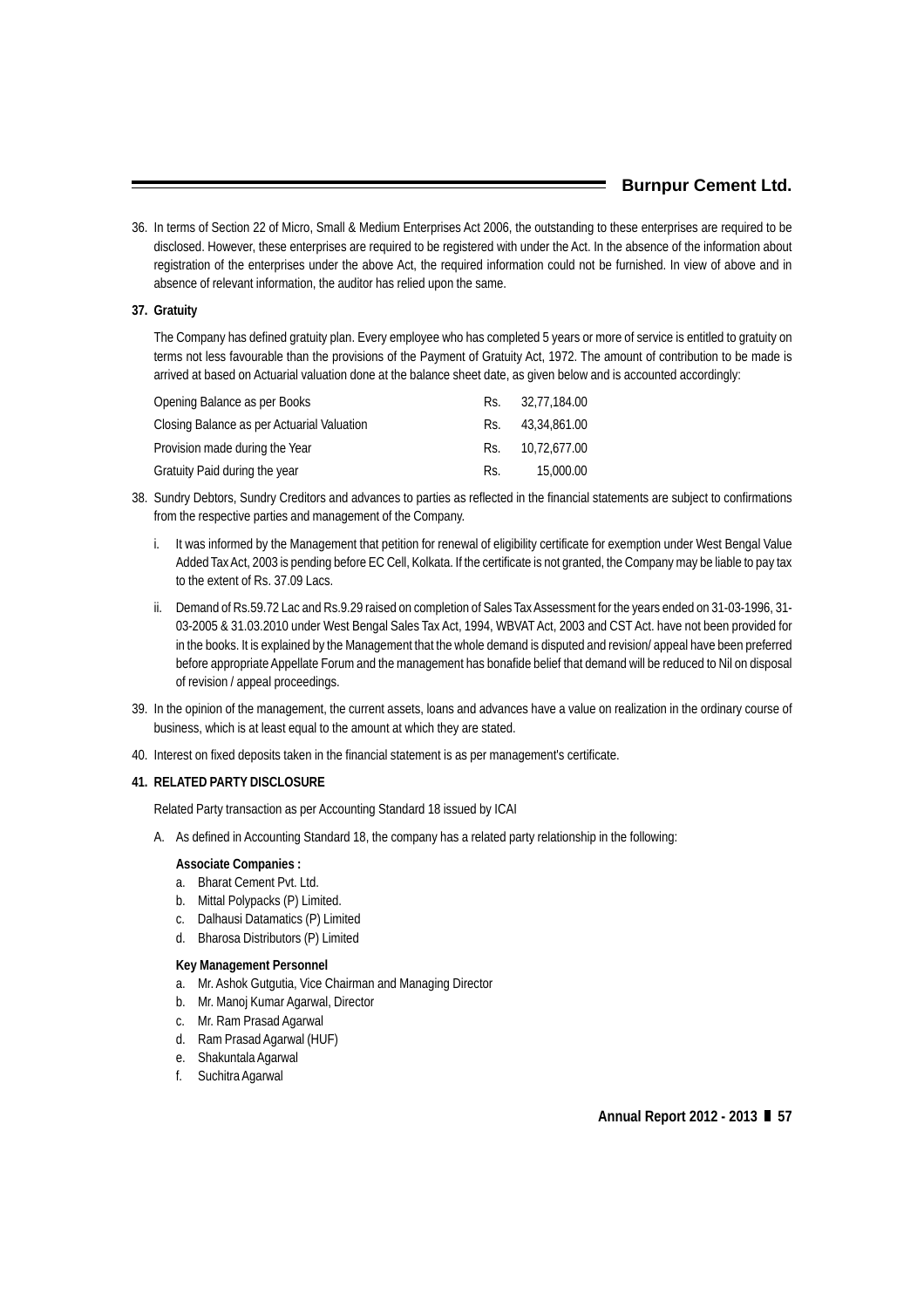# **B. The transactions are entered into in ordinary course of Business with related parties at arms length as per details below:**

|         |                       | Name of Party                                                    | Relation                 | <b>Transaction Value</b><br>Rs. | <b>Outstanding Balance</b><br>Rs. |
|---------|-----------------------|------------------------------------------------------------------|--------------------------|---------------------------------|-----------------------------------|
| $1_{-}$ | Loan Taken            | Dalhausi Datamatics (P) Limited<br>Bharosa Distributors (P) Ltd. | Associates<br>Associates | 1,77,00,000/-<br>75,50,000/-    | 1,44,66,128/-<br>75,69,451/-      |
| 2.      | Repayment of Loan     | Dalhousi Datamatics (P) Limited<br>Bharosa Distributors (P) Ltd. | Associates               | 1,96,43,762/-<br>1,88,30,076/-  | 1,44,66,128/-<br>75,69,451/-      |
| 3.      | Interest on Loan      | Dalhousi Datamatics (P) Limited                                  | Associates               | $8,28,536/-$                    | Nil                               |
| 4.      | Interest on Loan      | Bharosa Distributors (P) Limited                                 | Associates               | $8,55,417$ .                    | Nil                               |
| 5.      | <b>Bags Purchased</b> | Mittal Polypacks (P) Limited                                     | Associates               | 2,50,24,367/-                   | Nil                               |
| 6.      | Rent                  | Ashok Gutgutia                                                   | Key Management           | 9,00,000                        | Nil                               |
| 7.      | Remuneration          | Ashok Gutgutia<br>Manoj Kumar Agarwal                            | - do -<br>-do-           | 21,00,000/-<br>10.00.000/-      | Nil<br>Nil                        |

10. Following warrant Money received from related parties :-

| Name                          | Amount (Rs.) | <b>Relation</b>                            | Nautre of transaction      |
|-------------------------------|--------------|--------------------------------------------|----------------------------|
| Manoj Kumar Agarwal           | $5.00.000/-$ | Key Management                             | <b>Share Warrant Money</b> |
| Ram Prasad Agarwal            | $5.00.000/-$ | Father of Manoj Kumar Agarwal              | $- DO -$                   |
| Ram Prasad Agarwal (HUF)      | $1.25.000/-$ | Karta is the Father of Manoj Kumar Agarwal | $-DO -$                    |
| Shakuntala Agarwal            | $2.50.000/-$ | Mother of Manoj Kumar Agarwal              | $-$ DO $-$                 |
| Suchitra Agarwal              | $1.25.000/-$ | Wife of Manoj Kumar Agarwal                | $-$ DO $-$                 |
| Dalhousi Datamatics Pvt. Ltd. | 11.87.500/-  | Associates                                 | $-DO -$                    |
| Bharat Cement Pvt. Ltd.       | 1.80.00.000  | Associates                                 | $-DO -$                    |

**For M/s. N. K. Agarwal & CO.** (Chartered Accountant) Firm Registration No. : 308115E

**Mr. N. K. Agarwal** (Proprietor)

Date : 22.05.2013 Place : Asansol

**On behalf of the Board**

**Ashok Gutgutia** *V.C. & Managing Director* **Manoj Kumar Agarwal** *Director*

**S. S. Panigrahi** *Company Secretary*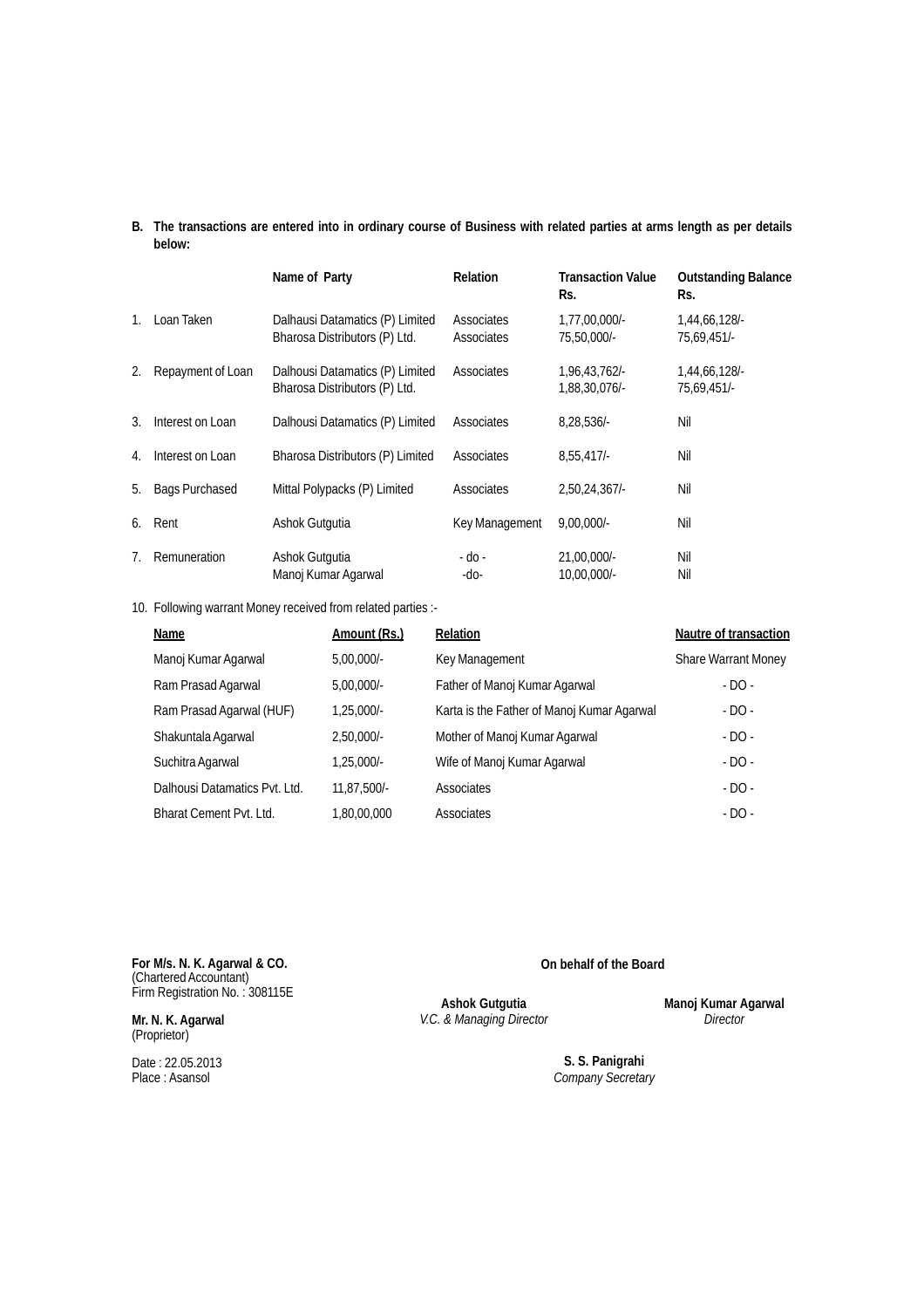

# **BURNPUR CEMENT LTD.** Regd. Office : Palashdiha, Panchgachhia Road, Kanyapur Asansol - 713 341, West Bengal

# **ATTENDANCE SLIP**

# ANNUAL GENERAL MEETING - MONDAY, 30TH SEPTEMBER, 2013 - 10.00 A.M.

| Name of Shareholder | Folio No./DPID & Client ID | No. of Shares |
|---------------------|----------------------------|---------------|
|                     |                            |               |
|                     |                            |               |
|                     |                            |               |
|                     |                            |               |

I/we certify that I am/we are registered shareholder/s/proxy for the registered shareholder/s of the company. I/we hereby record my/our presence at the ANNUAL GENERAL MEETING of the Company to be held 10.00 A.M. on Monday, 30th September 2013 at Asansol Club Ltd. Court Compound, Asansol - 713304, West Bengal.

Member/s / Proxy Signature

Note : Please fill this attendance slip and hand it over at the ENTRANCE OF THE HALL.



# **BURNPUR CEMENT LTD.**

Regd. Office : Palashdiha, Panchgachhia Road, Kanyapur Asansol - 713 341, West Bengal

# **FORM OF PROXY**

| vote for me/us on my/our behalf at the ANNUAL GENERAL MEETING of the Company to be held at 10.00 A.M. Monday,    |  |
|------------------------------------------------------------------------------------------------------------------|--|
| 30th September 2013 at Asansol Club Ltd. Court Compund, Asansol - 713304, West Bengal. and/or at any adjournment |  |
| thereof.                                                                                                         |  |

Signed this ................. day of ...................2013

Folio No. / DPID & Client ID ..............................

Signature .................................................................................................................................

Affix a Revenue Stamp

- Note : 1. Please do not fail to put proper revenue stamp and your signature, when sending this form to the company.
	- 2. The proxy must be returned so as to reach the Registered Office of the Company not less than FORTY EIGHT HOURS before the time for holding the aforesaid meeting.
	- 3. A proxy need not be a member of the Company.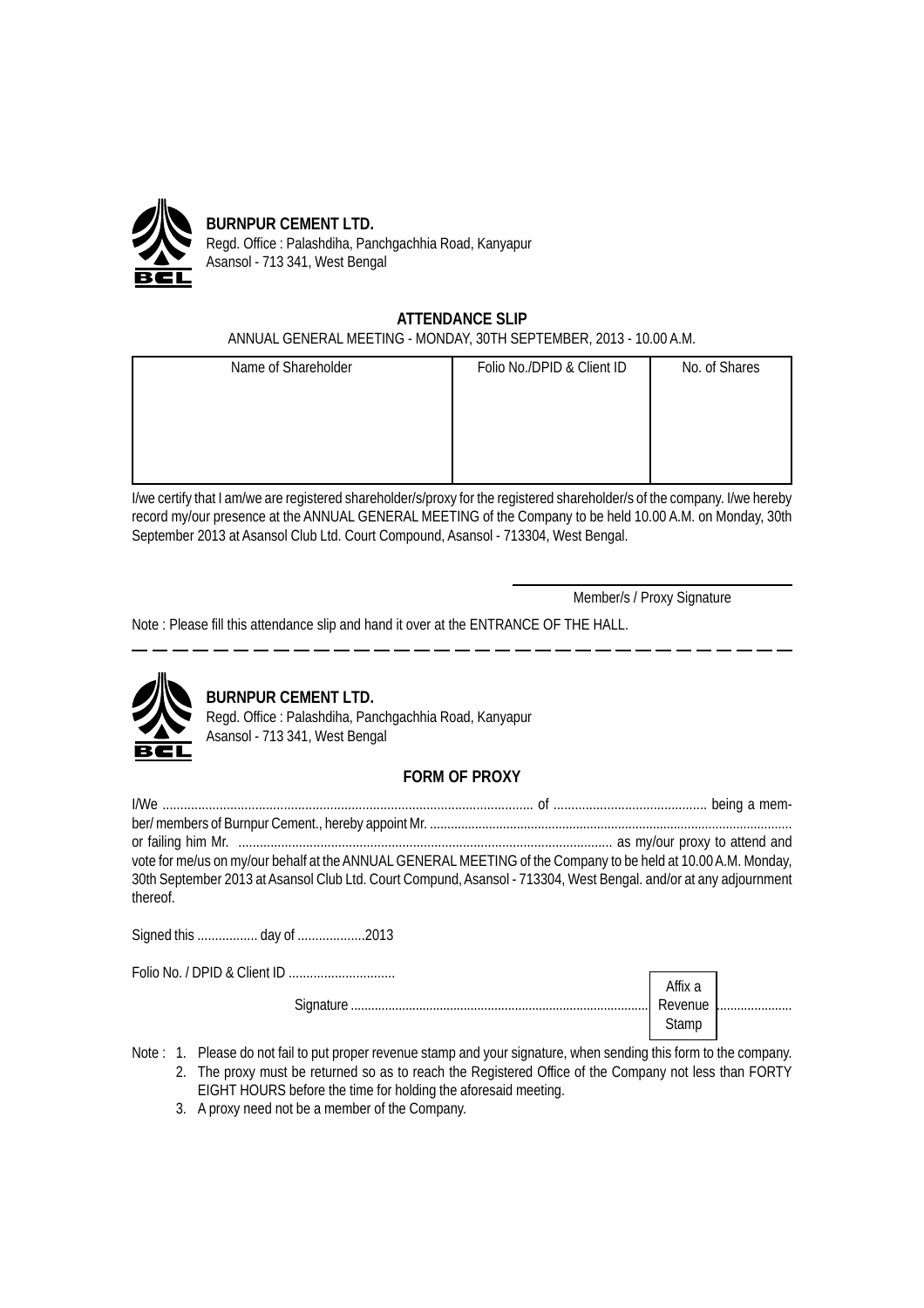# On-going construction work at Patratu plant